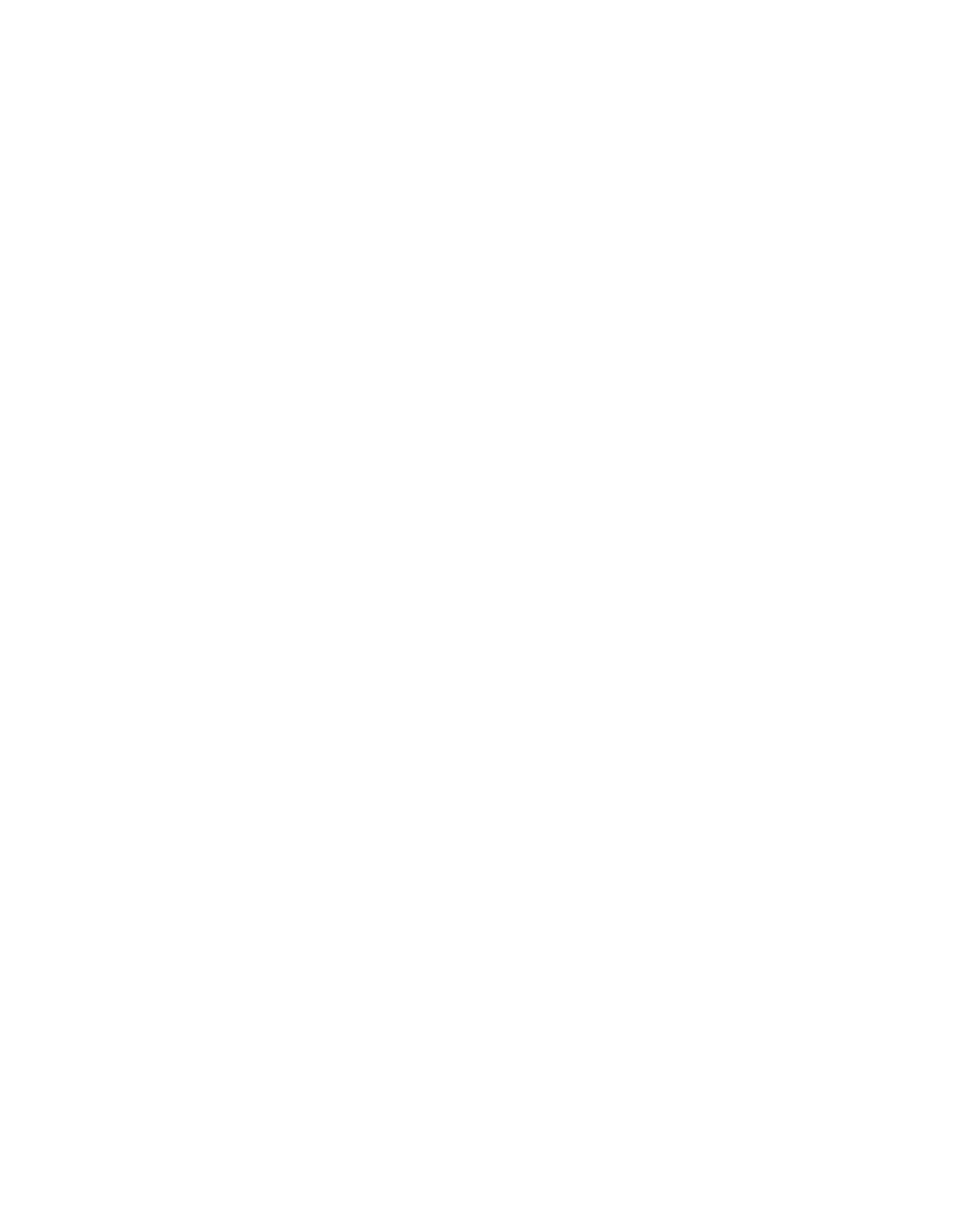In 2016, the Nasdaq Educational Foundation awarded the Columbia University School of International and Public Affairs (SIPA) a multi-year grant to support initiatives at the intersection of digital entrepreneurship and public policy. Over the past three years, SIPA has undertaken new research, introduced new pedagogy, launched student venture competitions, and convened policy forums that have engaged scholars across Columbia University as well as entrepreneurs and leaders from both the public and private sectors. New research has covered three broad areas: Cities & Innovation; Digital Innovation & Entrepreneurial Solutions; and Emerging Global Digital Policy. Specific topics have included global education technology; cryptocurrencies and the new technologies of money; the urban innovation environment, with a focus on New York City; government measures to support the digital economy in Brazil, Shenzhen, China, and India; and entrepreneurship focused on addressing misinformation.

> With special thanks to the Nasdaq Educational Foundation for its support of SIPA's Entrepreneurship and Policy Initiative.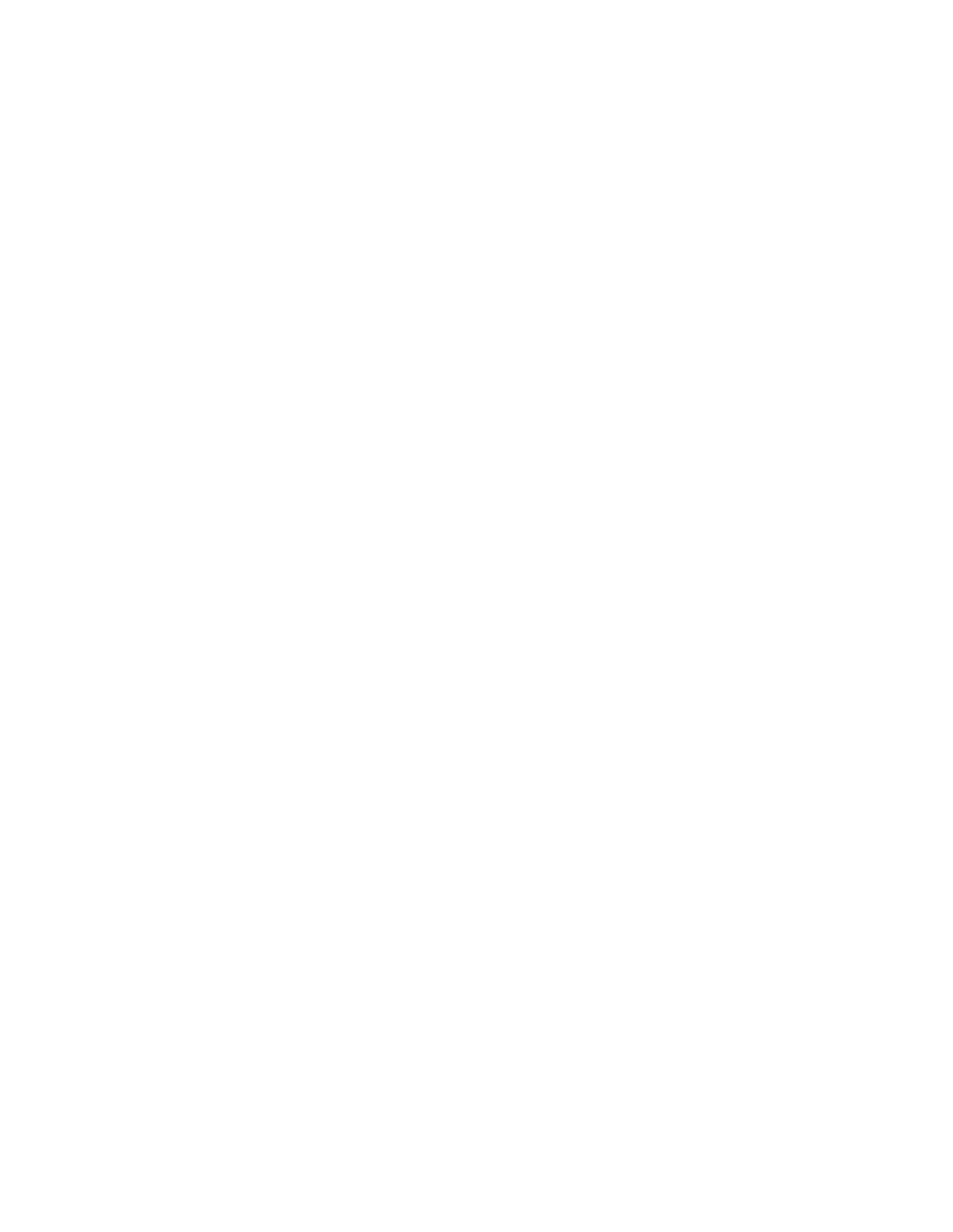# Table of Contents

| 1. | Introduction with a series of the contract of the contract of the contract of the contract of the contract of |                                                                                                                                                                                                                                      |  |
|----|---------------------------------------------------------------------------------------------------------------|--------------------------------------------------------------------------------------------------------------------------------------------------------------------------------------------------------------------------------------|--|
| 2. |                                                                                                               | A History of Governmental and Private Moneys And Album Andrew Album 2                                                                                                                                                                |  |
|    | А.                                                                                                            | 3<br>United States but the community of the community of the community of the community of the community of the community of the community of the community of the community of the community of the community of the community of   |  |
|    | <b>B.</b>                                                                                                     | Other Examples of Private Moneys research and a series and a series of the U.S. of the U.S. of the U.S. of the<br>$\overline{4}$                                                                                                     |  |
| 3. |                                                                                                               | The Emergence of Electronic Moneys <b>Executive Contract Contract Contract Contract Contract Contract Contract Contract Contract Contract Contract Contract Contract Contract Contract Contract Contract Contract Contract Contr</b> |  |
|    | А.                                                                                                            | 5                                                                                                                                                                                                                                    |  |
|    | <b>B.</b>                                                                                                     |                                                                                                                                                                                                                                      |  |
|    | $C_{1}$                                                                                                       |                                                                                                                                                                                                                                      |  |
|    | D.                                                                                                            |                                                                                                                                                                                                                                      |  |
|    | E.                                                                                                            |                                                                                                                                                                                                                                      |  |
| 4. |                                                                                                               | Advantages and Drawbacks of Crypto-Currencies <b>Communities</b> 2008 and 2008                                                                                                                                                       |  |
|    | A.                                                                                                            |                                                                                                                                                                                                                                      |  |
|    | <b>B.</b>                                                                                                     |                                                                                                                                                                                                                                      |  |
|    | $C_{1}$                                                                                                       |                                                                                                                                                                                                                                      |  |
| 5. |                                                                                                               | The Impact of Cryptocurrencies on Macro-Economic Policy [11] Allen and Allen 16                                                                                                                                                      |  |
|    | А.                                                                                                            |                                                                                                                                                                                                                                      |  |
|    | <b>B.</b>                                                                                                     |                                                                                                                                                                                                                                      |  |
|    | C.                                                                                                            | Impact on Reserve Requirements and a contract of the contract of the Reserve Requirements and a contract of the contract of $21$                                                                                                     |  |
|    | D.                                                                                                            |                                                                                                                                                                                                                                      |  |
| 6. |                                                                                                               | Market Structure of the Cryptocurrency Industry Alberta Alberta Alberta 22                                                                                                                                                           |  |
|    | А.                                                                                                            |                                                                                                                                                                                                                                      |  |
|    | <b>B.</b>                                                                                                     | Can Big Tech Companies and Financial Institutions                                                                                                                                                                                    |  |
|    |                                                                                                               |                                                                                                                                                                                                                                      |  |
|    | C.                                                                                                            | Implications for Entrepreneurs and Companies 23                                                                                                                                                                                      |  |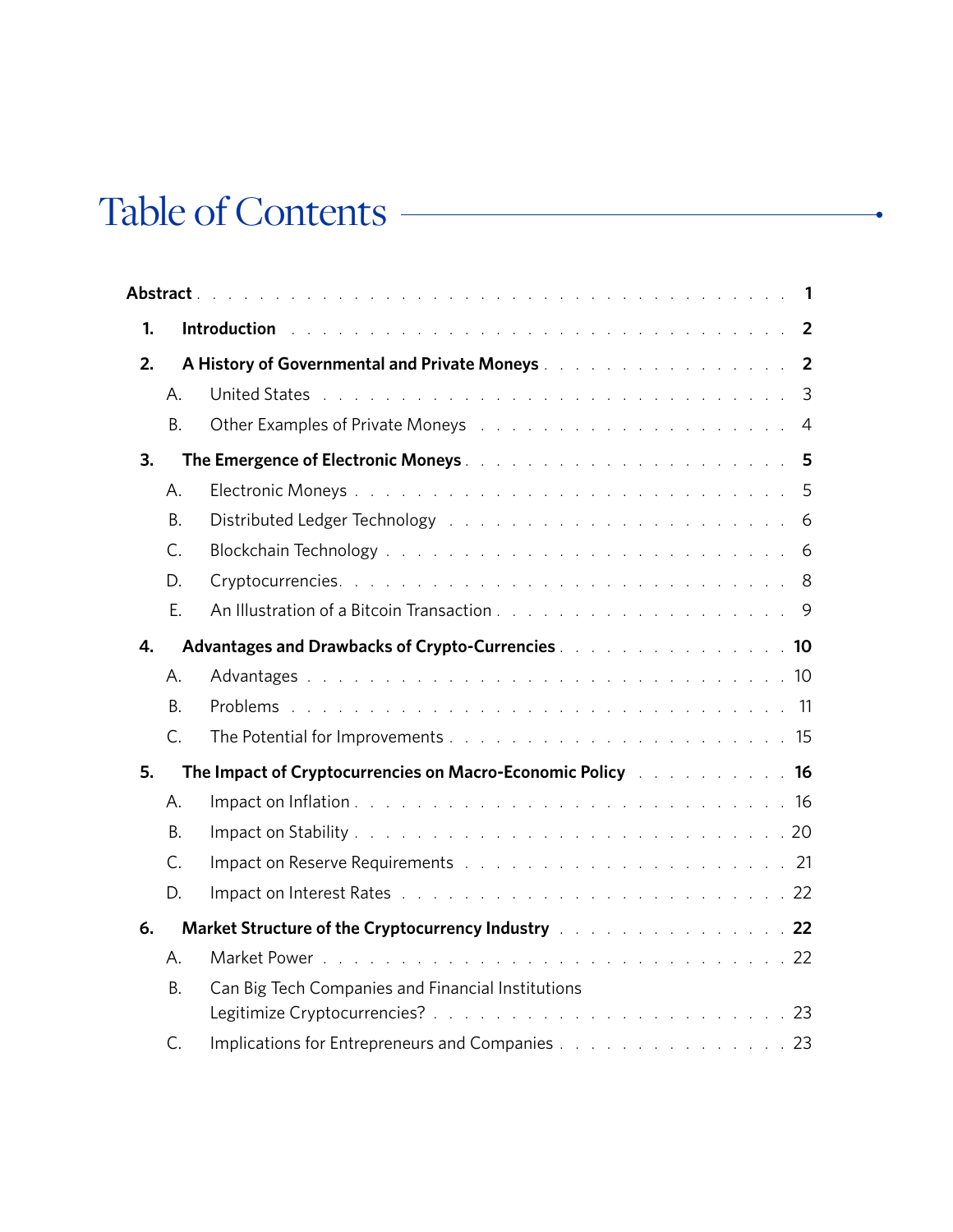| 7. |                | Monetary Stabilization by Cryptocurrencies? All Alberta Alberta Alberta 25                                                                                                                                                     |  |
|----|----------------|--------------------------------------------------------------------------------------------------------------------------------------------------------------------------------------------------------------------------------|--|
|    | А.             | Stablecoins with a contract to the contract of the contract of the contract of the contract of the contract of                                                                                                                 |  |
|    |                | Private Coins Pegged to an Official Currency Alberta Alberta Alberta 25                                                                                                                                                        |  |
|    |                | II.                                                                                                                                                                                                                            |  |
|    | III.           |                                                                                                                                                                                                                                |  |
|    | IV.            |                                                                                                                                                                                                                                |  |
| 8. |                | New Digital Tools for Macro-Economic Policy: Implications for Central Banks 26                                                                                                                                                 |  |
|    | А.             |                                                                                                                                                                                                                                |  |
|    | В.             | Developing Digital Tools and a subset of the subset of the subset of the subset of the subset of the Development of the Development of the Development of the Development of the Development of the Development of the Develop |  |
|    | $\mathsf{C}$ . | Central Bank Cryptocurrency?28                                                                                                                                                                                                 |  |
|    | D.             | Direct Customer Accounts at the Central Bank 30                                                                                                                                                                                |  |
|    | F.             | A Mixed System of Public and Private Moneys 30                                                                                                                                                                                 |  |
| 9. |                |                                                                                                                                                                                                                                |  |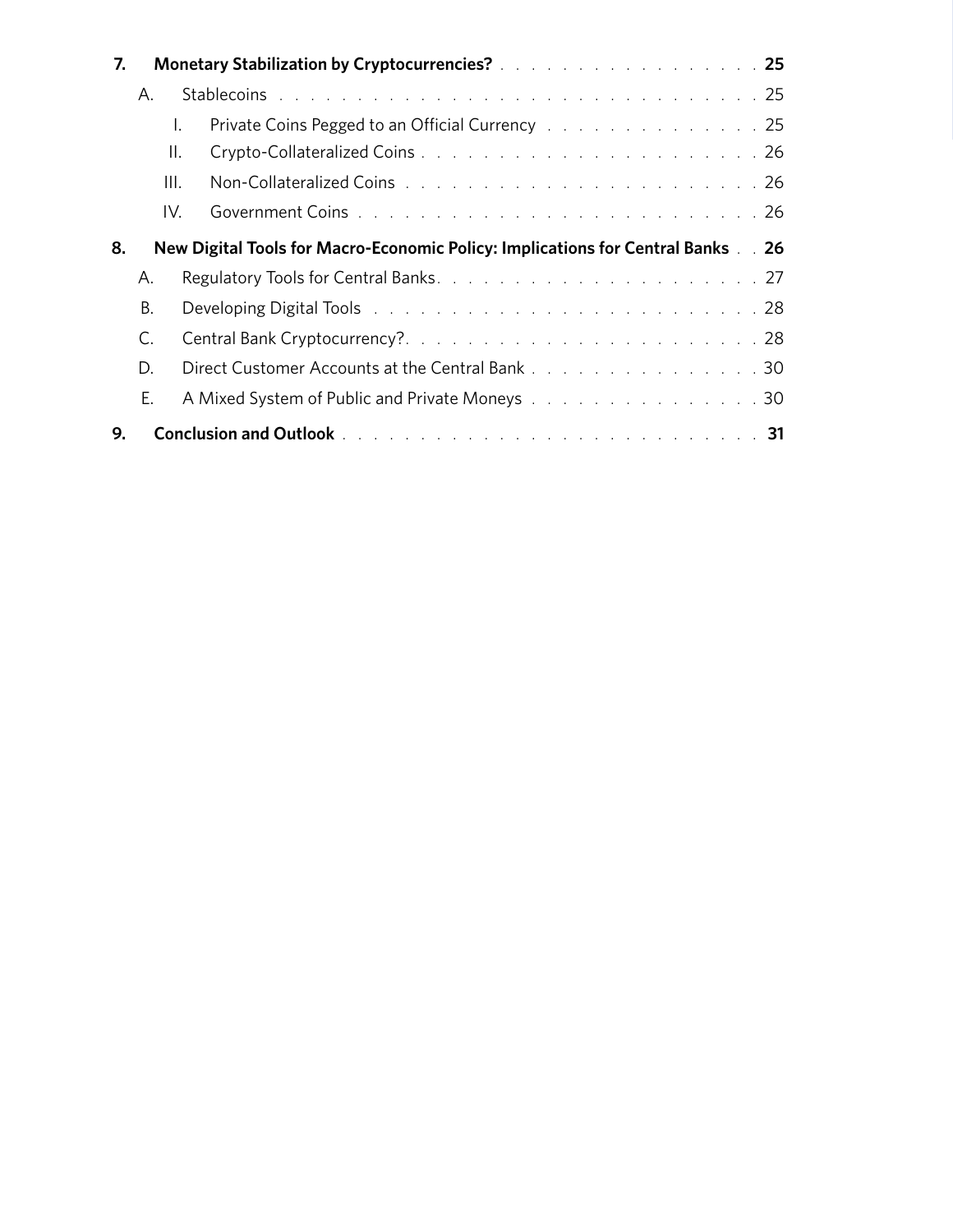

## The Macro-Economics of Crypto-Currencies: Balancing Entrepreneurialism and Monetary Policy<sup>'</sup>

by Eli Noam"

## **Abstract**

Cryptocurrencies provide an important dimension of innovation to the evolution of the exchange medium we call money. There are now over 2,000 such currencies, and their potential and volume is growing. However, they will, collectively and in volume, create real problems for the monetary system of a country. Central banks, which are institutions tasked with providing monetary stability, are more essential than ever. Yet they will see their problems rise while the power of their traditional tools to control money supply and interest rates—such as reserve requirements and the discount rates—is declining. But the new digital technologies such as distributed ledgers—and new approaches provide regulatory bodies also with new and potentially powerful tools. The task for central banks and policy makers is not to resist private digital currencies as troublesome irritants, but to create approaches to use, regulate, and incent them in shaping the macro-economic path of their economy. In the process, central banks will also issue their own digital currencies, and a small number of those will become global super-currencies.

I. This paper was supported by a grant by Nasdaq, the world's first electronic stock exchange, to the Columbia School of Public Affairs (SIPA) for the study of entrepreneurialism. I thank Nasdaq and Dean Merit Janow. I am also grateful to Jason Buckweitz and Corey Spencer for their highly supportive roles, and to Sophia Waldenmaier, Philipp Strack, and Lisa Mischke for research assistance. Leon Perlman provided important help by sharing his knowledge and experience.

II. Director, Columbia Institute for Tele-Information; Professor of Finance and Economics; Garrett Professor of Public Policy and Business Responsibility, Columbia Business School.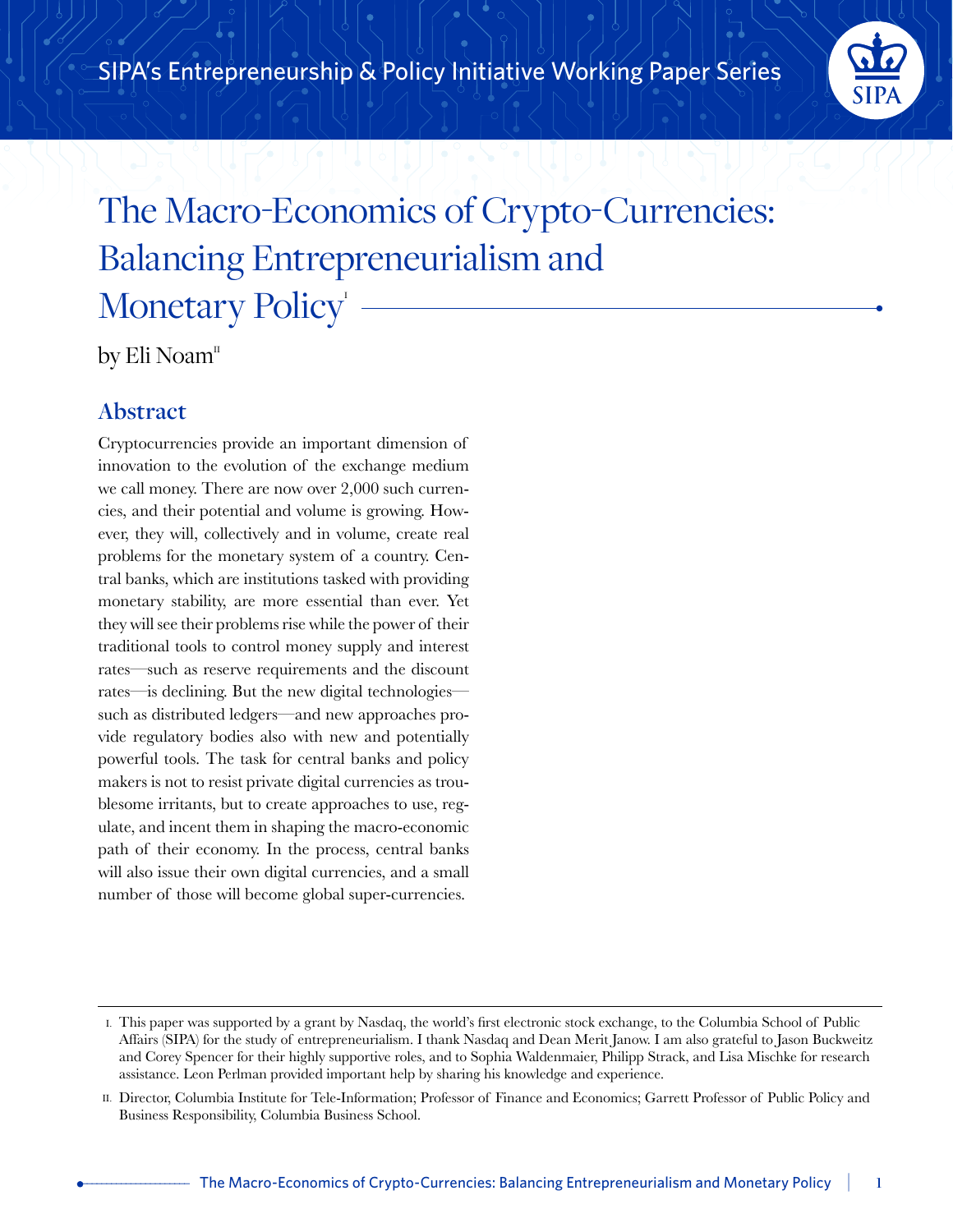## **1. Introduction**

New types of means of monetary exchange are emerging—digitally based coin systems issued by startup private 'fintech' companies.

As these digital moneys have become more complex in their coding, they have become known as crypto-currencies. This paper will discuss their implication for monetary stability of an economy, and for the traditional tools used by governments and central banks to seek such stability.

It concludes that competitive private cryptocurrencies inherently create monetary instability; that central banks are therefore more essential than ever; but that the effectiveness of the traditional tools of the central banks is diminished.

However, new tools for macro-economic stabilization and creation of growth are also available, and their development and absorption must be a priority.

Bitcoin has been all over the news since about  $2011$ .<sup>1,2,3</sup> Major news organizations started reporting about it in 2012.4,5 In less than a decade, Bitcoin has gone from obscure curiosity to household name.6 The buzz has not abated nor has the push to expand its use, and, more generally, that of the overarching software approach of distributed ledger technology, with its current major direction of blockchain. There are literally hundreds of electronic currencies now beyond Bitcoin and its alternates, such as Ripple, Ethereum, Litecoin, Monero, or TRON. They are labeled, collectively, as alt-coins, ICOs, distributed ledger currencies, blockchain currencies, crypto currencies, digital currencies, or tokens. The Pollyannas, often tech entrepreneurs, see blockchain and new money as a potential solution to just about anything. The Cassandras, often from the banking industry and its staid Old Money ways, fret about enabling drug dealers, extortionists, terrorists, tax cheats, and business frauds.

There is an over-coverage of these law enforcement aspects of crypto-currencies in the press, together with a fascination with dimly understood virtual financial assets whose value seemed to be going up for a long time, which was deemed to be a sign of its importance. But there is an under-coverage by academic analysis of this emerging form of money-like instruments. The main exceptions are software technologists who

analyze the computer science dimension<sup>7,8,9,10,11,12,13,14</sup> and business school professors interested in strategic implications.15,16,17,18,19 There have also been studies by several major central banks on the implications and role of crypto-currencies in the banking system.20,21,22,23,24,25,26,27,28,29,30,31 But what has been lacking are studies of the *macro-economic* implications of crypto-currencies. Exceptions are simulation studies and models for the  $UK^{32}$  and Canada<sup>33</sup> that specifically deal only with crypto-currencies issued by their central banks. They do not cover the macroeconomic impacts of private crypto-currencies. This paper will try to analyze what such a system can do to the macroeconomic tools of central banks.

Despite the hype surrounding the new currencies, we must keep a perspective. This is still a really tiny part of the economy. As a payment mechanism it is clunky to operate in volume. And if it stays tiny, then why care?

But suppose it grows, gains in convenience and applications, and becomes a major part of economic transactions? Then what? This is not purely futuristic imagination. Already in 2017, the market capitalization of crypto-currencies amounted to nearly one fifth to tenth the value of the physical stock of official gold.34,35,36

## **2. A History of Governmental and Private Moneys**

Money has been controlled for such a long time by governments that it seems to be the natural order of things. But that is not so. There has always been private money. This is partly because it is not clear what money is, exactly, and who creates it. Money is an intermediate means of value that is acceptable to both sides of a transaction, and to numerous other participants in an economy. People believe that when accumulating money, they will be able to buy goods and services in the future because other people will accept it as a means of payment. Money thus has three major dimensions: It is

- Medium of exchange and payment
- Store of value
- Unit of account

Instead of people bartering two sheep and 20 eggs for a cow, they exchanged money. Initially, this intermediate means had some inherent worth, such as gold or silver,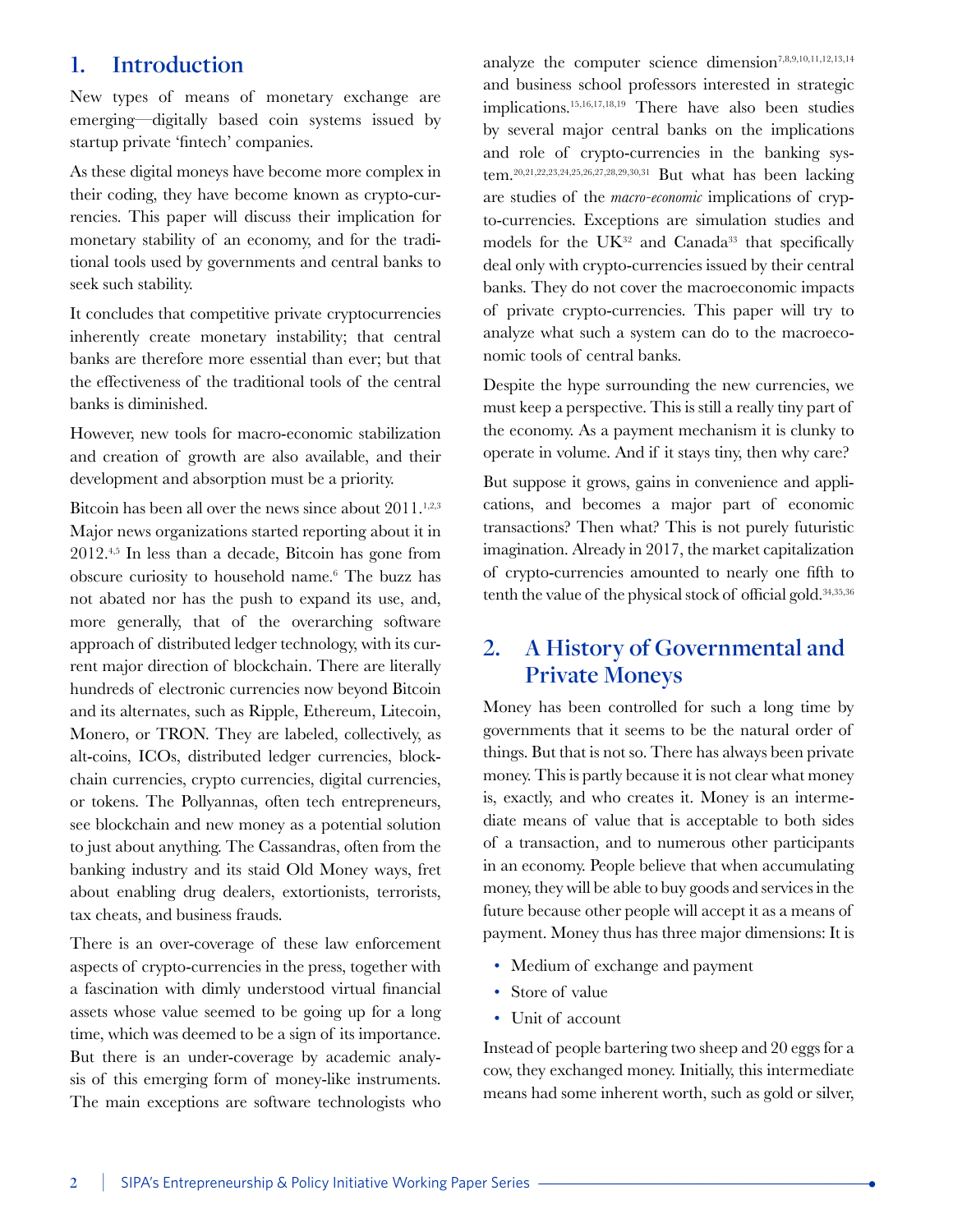that was rare and useful enough that it had independent value. In time (China, 7th century) paper notes emerged as claims against such commodities, and this facilitated transactions. Eventually, the paper notes were divorced from precious metals. This is known as "fiat" money. It is a currency that a government declared to be legal tender (acceptable in payment of tax and contractual liabilities), but that is not backed by a physical commodity. While fiat money might seem like valueless pieces of paper it has value when two parties agree to transact with it.

It is not essential, however, that money –broadly defined—must be issued by the state. As long as they are widely accepted, alternatives can function, too, such as subway tokens, postage stamps, baseball cards, casino gambling chips, company-issued "scrip," or promissory "bearer" notes. None of these is personal to a particular individual and can thus be passed on. Yet more important is the money created when banks extend credit by creating accounts for the borrowers to draw from.

Throughout history, the rise of private money usually occurs when there are societal and economic problems—such as hyper-inflation or civil wars—that reduce the ability and credibility of governments to provided money and protect its value.<sup>37</sup>

#### **A. United States**

The United States had a turbulent system of money creation, until it stabilized with the creation of its 3rd central bank, the Federal Reserve Bank, in 1913. Under the US Constitution, only the Federal Government could mint coins, and it had no authority to issue paper money. The States could not issue money. They did, however, resort to a system in which state-chartered banks could issue bank notes backed with at least some gold and silver (specie), i.e., a system of private moneys. very few banks were chartered by the states. The Federal government achieved the right to issue paper money directly. There was also some central guidance of the amount of bank notes state banks could issue, through the 1st and then 2nd Banks of the United States, both of which met with ferocious opposition and were closed down. after 1837, for 77 years the US had no central bank at all. The states, meanwhile, instituted "free banking" laws which made the creation of new banks easy. As a result, there were literally thousands of privately issued bank note issuers. Their moneys differed in riskiness depending on their business conditions and liquidity. They would be discounted by users and other banks in order for them to accept them, at a discount rate depending on these risk factors.

There were some rules, e.g. the banks were required to post collateral such as state government bonds to back their banknotes.38 This was a way for state governments to sell their bonds and finance their activities. Many of these free banks failed, however. Studies suggest that about half of these banks closed down. They typically only had small reserves of commodities like gold and silver, because these did not generate interest income. They were, however, required to instantly pay their banknote holders in gold or silver on demand at face value. Therefore, they were subject to bank runs if at some point many noteholders wanted to exchange their notes simultaneously, such as when they suspected financial difficulty of the bank. Runs were frequent, as an inflationary and deflationary roller coaster accompanied the expansion and contractions of bank note supply.39

This era of "free banking" was modified in the Civil War, when in 1863 the Banking Act was passed that permitted the Federal government to charter national banks, and to employ ways to unify the currencies.<sup>40</sup>

By state and federal laws, banks were not allowed to issue bank notes of small denominations. This reduced their use for most everyday purchases.<sup>41</sup> The purpose was to keep coins and money of such denomination under the Federal control.<sup>42</sup> The absence of small-denomination paper money resulted in the emergence of other types of private moneys. In some cases, private companies (e.g. mining firms) issued their own money in small-denomination to their employees.<sup>43</sup> This happened especially in remote locations (e.g. mining) where companies issued their own private money called "scrip" which could be used to buy  $\gamma$  goods<sup>44</sup> (Later, during the Great Depression, banks were closed (to prohibit people from withdrawing money from their bank accounts and crash the banks), private money "scrip" was issued again until banks were stabilized.<sup>45</sup>

In 1862 and 1863, National Banking Acts were passed. Their purpose was to create a system of national banks, to create a uniform national currency, and to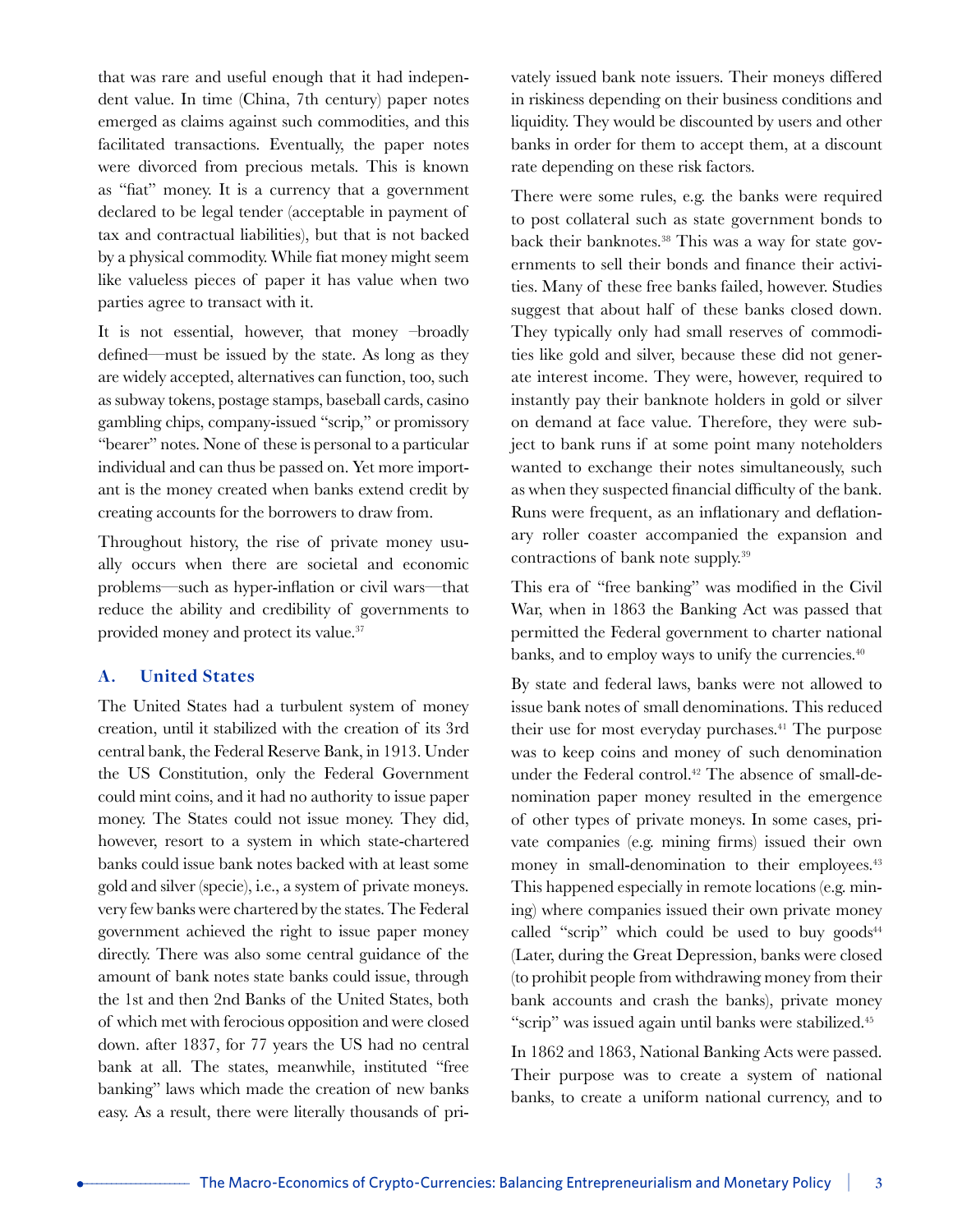help finance the Civil War by establishing a market for Federal bonds. By a variety of means, including a tax on state bank notes, the Federal money squeezed out the thousands of state bank-issued notes. The state banks, however, found a new way to issue, in effect, money, by creating checking accounts which permitted financial transaction outside of official money.

In the 1800s and the following free banking era, most of the notes were issued by private bank and were not government-backed. Especially in the free banking era, basically everyone could issue their own paper money. Therefore, not only banks, but also railroad companies, municipalities, restaurants or other companies issued their own money to e.g. pay their workers. Major reasons for that were demands that could not be met by the governmental currency. Often times companies had a lack of physical proximity to banks, which made paying their employees and taking out money cumbersome. Therefore, by 1860, estimations say that there were up to 8000 different private currencies in the US. whenever a company went bankrupt, the money immediately was worthless and therefore no longer used.<sup>46,47</sup>

#### **B. Other Examples of Private Moneys**

Today, there are more than 100 special regional currencies in Europe. This means they are issued by either the local municipalities or other institutions and can also only be used locally in a certain city of a state. Some companies in these regions even pay parts of the salary with the regional currency. If one takes a more expansive view of money, there are over 4,000 privately issued currencies in more than 35 countries, and includes private gold and silver certificates, barter credits, etc.48 The question is one of definition. Should telephone tokens or freely transferrable airline loyalty program miles be considered money equivalents?

United Kingdom. In contrast to England, which was a model of a central banking system, Scotland used the opposite model. It had no central bank from 1792 to 1845 and imposed almost no regulations on the banking sector and its right to issue notes. With no central bank in place, banks emerged and issued pounds. By 1826, 35 of such competing banks existed. The British Linen Company, originally a textile trading wholesaler, became one of the biggest financial services provider during that time. It issued its own notes to pay customers, agents, manufacturers and others and also offered them banking service. The success of such operations led the company to entirely leave the linen business and focus on banking. It became the first bank worldwide to start opening up branches extensively. It had the industry's greatest bank note circulation in 1845.49 The system lead to severe inflationary pressures, and to intense debates among that era's monetary economists who split between the Banking School (laissez-faire money) and the Currency School (restrictive.) The so-called Peel's Act ended free banking in 1844 and mandated a full reserve requirement of gold for bank notes issued. This restrictiveness led quickly to a deep recession and was partly rescinded.

More recently, several private moneys were launched in England by local towns. These include the Totnes Pound in 2007, the Lewes Pound in 2008, the Brixton Pound and the Stroud Pound in 2009, and the Bristol Pound in 2012. In all cases, the introduction of private money was supposed to help people spend money locally. Employees can opt to receive part of their salary in the Bristol pound.50

Sweden is another example of an almost unregulated free banking system from 1831 to 1902. The private banks (26 note issuing private banks with a total of 157 branches) competed successfully with the bank of the Swedish parliament despite taxes and restrictions. The absence of banking regulation contributed greatly to the rapid economic growth of the country. Despite the success, the government restored the monopoly of note issuing powers to its own bank to protect against the loss of state revenue from the reduced circulation of its own banknotes.<sup>51</sup>

Switzerland. the WIR Bank, (Swiss Economic Circle, Wirtschaftsring-Genossenschaft), operates since 1934 an independent complementary currency system that serves a variety of businesses. WIR issues a private currency, the WIR Franc. Together with the official Swiss Franc it enables dual-currency transactions. WIR issues credit, in electronic WIR Francs, to its members, secured by members pledging assets. In a transaction of two members, they can use WIR francs and thus reduced the amount of official money they need. WIR was founded to overcome a currency shortages and international instability during the great depression. It is not convertible to the Swiss Franc.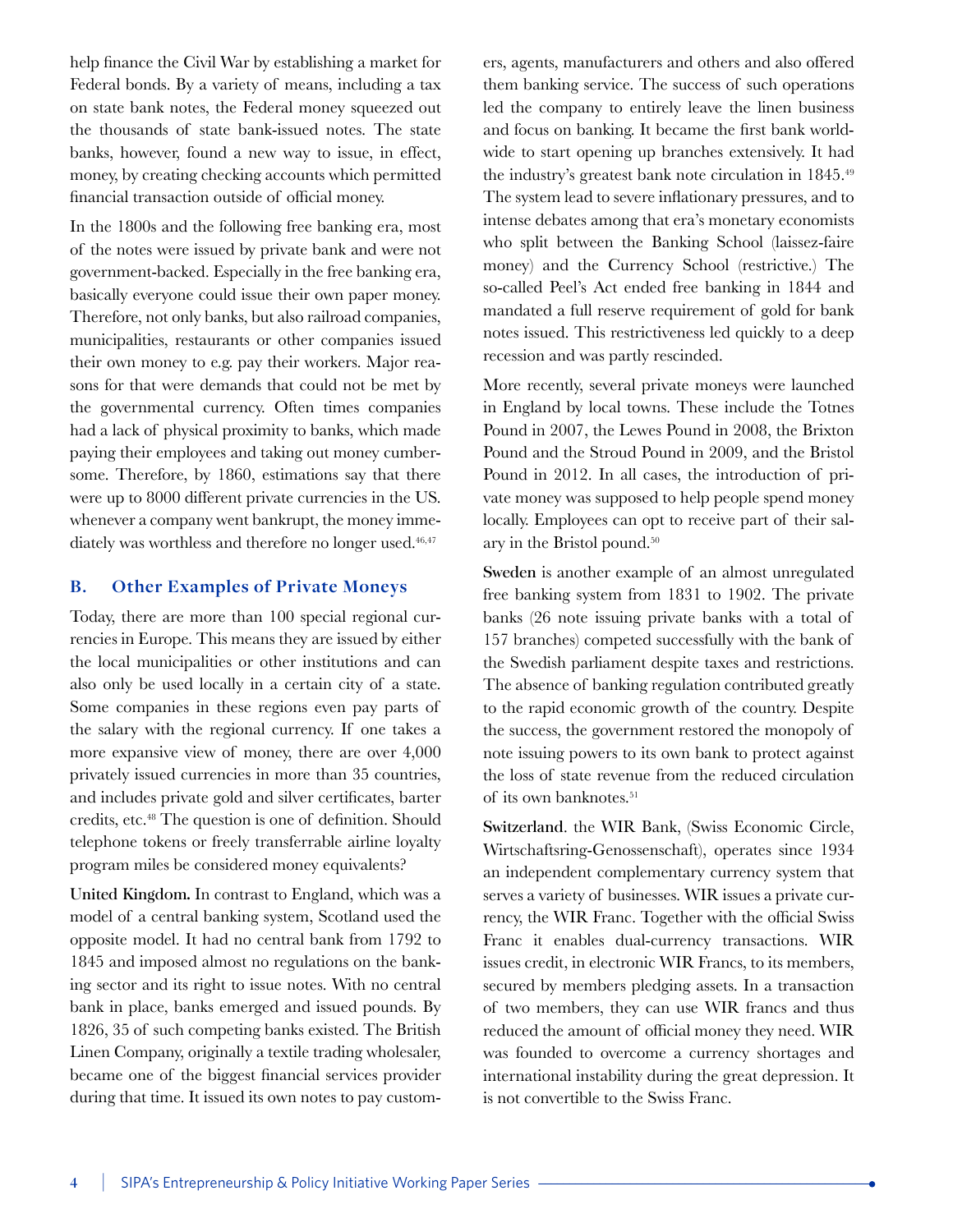Austria. In the Great Depression a small town in Austria called Wörgl successfully introduced its own private money.52 It resulted in an increase in government projects, in turn leading to a boom in employment and economic activity. Even though it was successful, the Austrian central bank terminated the project in 1933. Today, economists agree that its success could not have been maintained because almost all money used to fund new government projects was collected from onetime events, such as two year in advance tax payments. In nearby Bavaria, Germany a private currency issued since 2003 is the "Chiemgauer."

Hong Kong. Bank-issued currency ii widespread, and most ATM machines dispense it.<sup>53</sup>

#### **3. The Emergence of Electronic Forms of Money**

#### **Electronic Moneys**

Thus, in the U.S., since 1862, governmental money predominated, and it became fiat money in stages, with the final stage in 1971. This currency was issued by governments, and its expansion throughout the economy was controlled or effected by governments and their central banks. While there often was unhappiness with that system, especially during periods of inflation and deflation, there were no readily available convenient alternatives. This changed with the advent of the digital economy, where payments were made electronically, typically linked to credit and debit card systems of banks. But credit cards were insecure and easily intercepted. Credit cards were also not suitable for small transactions since the transaction charges by the credit card companies were too high.

As the next step, mechanisms emerged to enable direct payments among individuals. And this, in turn, led to the creation of electronic "coins" that could be transferred to third parties, just like regular money. To make such coins acceptable by users and merchants required the establishment of very strong security, since otherwise people could mint their own money and flood the system and make coins worthless. It had also to be secure against electronic theft, and add a strong element of anonymity, just like cash.

Various attempts at more secure digital money emerged. David Chaum, a computer scientist, can be considered the founding father of workable crypto electronic money with full privacy of transactions. He proposed ideas around encrypted messaging tools in his 1982 paper *Blind Signatures for Untraceable Payments*. 54 This led him to found the company DigiCash which conducted in 1994 the first transaction of what he termed e-cash over the internet<sup>55</sup> E-Cash could be used to send small amounts and was designed to be untraceable, but tracked anonymously—just like bitcoin. Digicash however had problem in getting merchants to accept it as a payment system and it filed bankruptcy in 1998. Other e-cash systems were e-gold, but as it was used for illegal practices, broken into by hackers, and challenged by the US government, it was shut down in 2009.Similarly unsuccessful were Q-money and Liberty Reserve.

The most promising approach to date proved to be the use of the distributed ledger technology (DLT), and blockchain, a particular protocol of DLT. It was based on a 2008 paper by a "Satoshi Nakamoto."56 The concept of something similar to blockchain was discussed back in the '90s but Nakamoto's work implemented methods to add to the block without a controller, which permits true independence.

One must distinguish between a variety of categories and terminologies—though they are imprecise and overlapping, often used interchangeably, and inconsistently. For purposes of this paper, we will use the following taxonomy, though it does not necessarily reflect the conflicting legal terms of art used by various industries or jurisdictions.

*Digital currency* is a representation of value in digital form with monetary characteristics. It comes in two varieties:

- *E-money* is regular money held on computers and other devices, which is now just about all of money except for cash.57 Money stored by digital financial service providers is known as *mobile money*.
- The other type of digital money is *virtual currency*, a digital representation of value, not necessarily issued by a central bank or other traditional financial institution.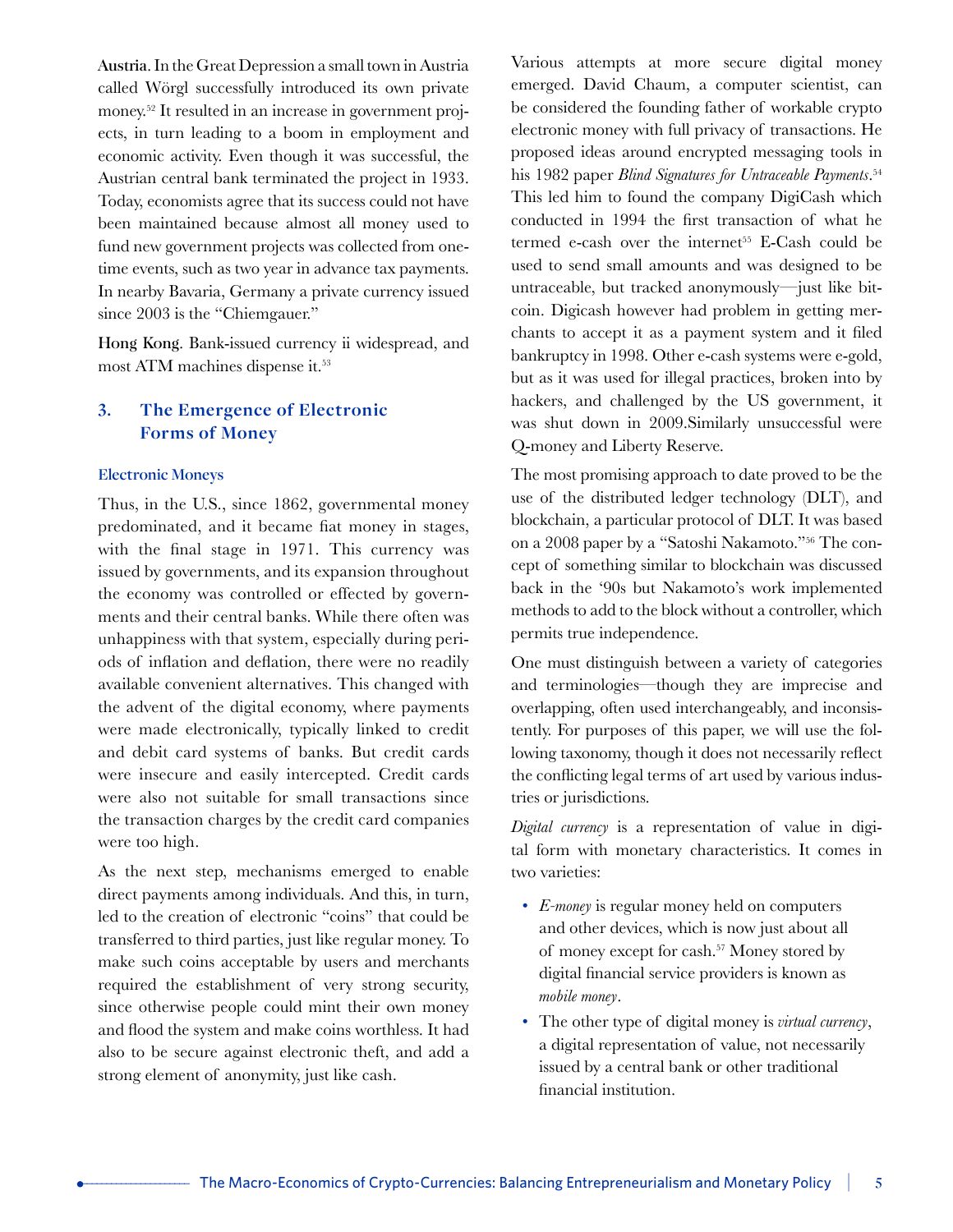- ∙ *Crypto-currency* is a digital currency where cryptography secures transactions and issuance of currency units. It could be issued by private parties or, more recently, by central banks. Bitcoin is an example.
- ∙ There are *centralized* and *decentralized*  crypto-currencies. Centralized currencies are controlled by some entity, typically the developer. Ripple XRP is an example.

*Digital payment systems* are mechanisms to affect payment and transactions; they could transact for a variety of types of electronic-based moneys. Examples are Paypal/Venmo, WePay, and Amazon Payments.

*Digital wallets* are a way to store, encrypt, decrypt, receive, and spend the crypto-currency. Examples are Apple Wallet. Google Pay, and Samsung Pay. There are digital wallets for crypto-currencies, such as Coinbase, Trezor, and Robinhood.

Current crypto-currencies are an application of the blockchain technology, which in turn are an example for the distributed ledger technology.<sup>58</sup> This chapter is divided into four parts. We describe DLT; blockchain; newer approaches; and cryptocurrencies. An example illustrates the usage of blockchain based on a Bitcoin transaction between two individuals.

#### **B. Distributed Ledger Technology**

The innovations introduced by digital currencies are especially in the way in which electronic records (money, contracts, transactions) are implemented. The primary tool of digital currencies to do so is the distributed ledger technique and a payment system.59 In simple terms, a distributed ledger is a database that is shared and managed across nodes in a network.<sup>60</sup> There is no central authority managing the system. $61$  (However, a more recent type of DLT is "permissioned" and have a controller.) Instead of keeping data centralized as in a traditional ledger system, distributed ledgers use independent computers (so-called nodes).<sup>62</sup> The ledger reference the location where something of value is recorded—this can for example be bitcoins, stock, bonds or data like the deed to a house or company information. If ledgers are updated, the different computers in the system vote on the changes to ensure that the majority agrees with this conclusion and thus reaches a consensus. Then, the latest version is again saved on each ledger separately.

Trust is in our society is traditionally created through intermediaries e.g. through central banks, lawyers, real-estate agents or companies. DLT eliminates the need of a central authority who secures it against manipulation or validates the information as it can remove these intermediaries and add trust in a decentralized system.

The term DLT encompasses all forms of decentralized protocols, not just blockchains which Bitcoin (with its varieties) use. There are other DLT technologies like IoTA and the Tangle Network, Hashgraph, RaiBlocks (now NANO) and peaq.<sup>63</sup>

In the blockchain there are set of rules which define who gets access, who owns information, who can see which transactions and how the transaction is validated. For example, in Bitcoin everyone can see every transaction.<sup>64</sup>

There are a wide range of types of distributed ledgers as can be seen in the following.



Permissionless-Public: Everyone can become a node on the network and see every transaction<sup>66</sup>

Permissioned-Public: Whitelisted to become a member, need permission to read transactions, can form private channel

Permissioned-Private: Ensure that there is no collusion useful in regulatory environment

#### **C. Blockchain Technology**

Blockchain is a DLT with distinct features. It, too, is a decentralized and shared database, however shared by means of blocks that form a chain. As a DLT application, the blockchain does not require a central authority which regulates the entire blockchain process.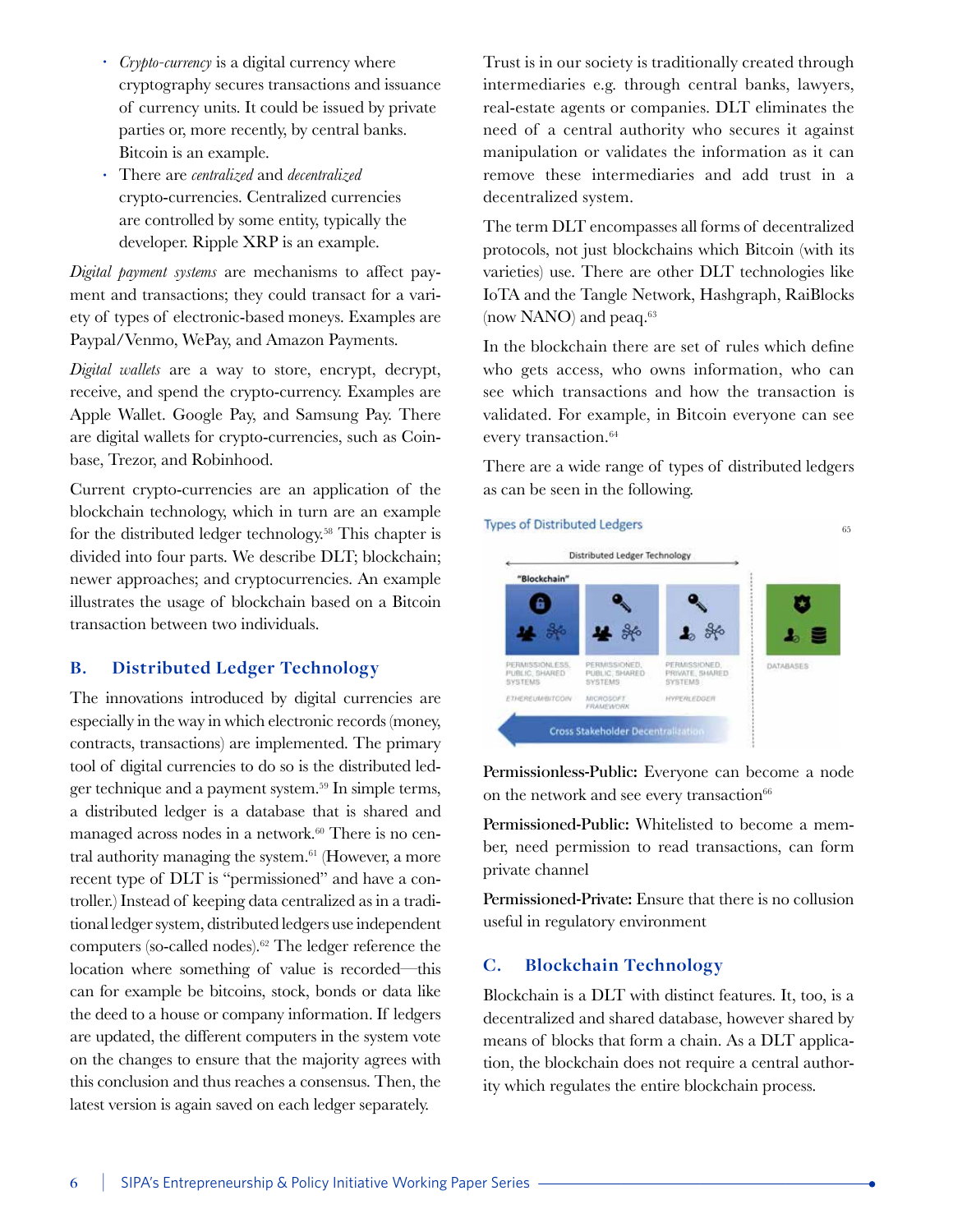Blockchain is a transparent, highly secured, and autonomous system to carry out transactions of assets, e.g. money. It is the decentralized, peer-to-peer ledger of transaction records which is shared with of every other blockchain participant and is fully transparent to everyone.67 All participants can monitor the transactions and trace back all transactions of all user accounts for the entire blockchain transaction history.

The blockchain is essentially an ordered chain of blocks. Each block contains a list of transactions, e.g., monetary transactions. Every blockchain participant holds a copy of the entire chain with a history of all transactions ever executed on that blockchain. Due to a continuous updating mechanism, each participant's blockchain is kept synchronized.68 Thus, the blockchain is a distributed database of transactions, which is shared via a real-time, peer-to-peer network among all participants.

The blockchain consists of blocks that are linked together to a chronological chain, hence the name Blockchain. Each block consists of three parts:<sup>69</sup>

- 1. Reference to the previous block
- 2. Transaction details
- 3. A random number called "nonce."<sup>70</sup>

From a technical perspective, the blocks are chained together using cryptographic fingerprints called hashes. Since each block contains the hash of the previous block, changing the content of one block directly leads to inconsistencies with the subsequent block. The basic idea was originally to make the blockchain immutable and thus impossible to alter past content.<sup>71,72</sup>

As all participants hold a private copy of the blockchain, this makes the stored data transparent to all participants. Thus, all participants can see the addresses and transactions of all participants taking place. However, dependent on the exact configuration, the participants cannot identify the person or organization behind the address. Access to the blockchain is secured by public key cryptography, where every participant has a public and private key. The public key serves as the participant's address in the blockchain and the private key is used to sign transactions, similar to a PIN code for traditional bank transactions.73

In practice, it often happens that multiple blocks are announced at the same time and, thus all participants need to agree on which of the blocks is added to the blockchain. The process of reaching consensus (very important for the security of the system) on the blockchain can be solved with different approaches:

Different types of Blockchain exist:<sup>74</sup>

*Non-permissioned* (also called permissionless or public):

Everyone has access to the distributed ledger and can monitor all transactions. All participants can view the transactions and everyone can participate in the consensus process. Most digital cryptocurrencies are public blockchains. Hence, it is also referred to as public blockchain. It works in a decentralized setting.

Any party that proposes to add to the ledger must show that it made a (costly) effort to verify that proposal. Transaction verifiers (miners etc.) must compete against each other in looking for a cryptographic proof of work. The first party to successfully demonstrate a proof then gets acceptance of its proposed transaction block.75

The validation of the Blockchain transaction is ensured through the concepts of "proof of work" and, later, "proof of stake."76 The proof of work concept is a mathematical challenge of cryptography that is to be solved via a trial and error procedure. The network participants that try to solve this challenge are called 'miners.' (For proof-of-stake they are called 'forgers.') The process of transforming all information of a block in the blockchain into one standardized cryptographic hash is called hashing. A hash consists of a random sequence of numbers and letters. This makes it impossible to predict the future outcome based on the initial information and makes it impossible to revert a hash and, thus strengthens the security of the blockchain system. the new hash is compared to a given threshold. Only if the hash is below the threshold, the miner solved the proof of work concept and created a new block that is added to the blockchain and transmitted to all network nodes. The miners receive a reward such as additional coins for investing their processing power to create a new block.77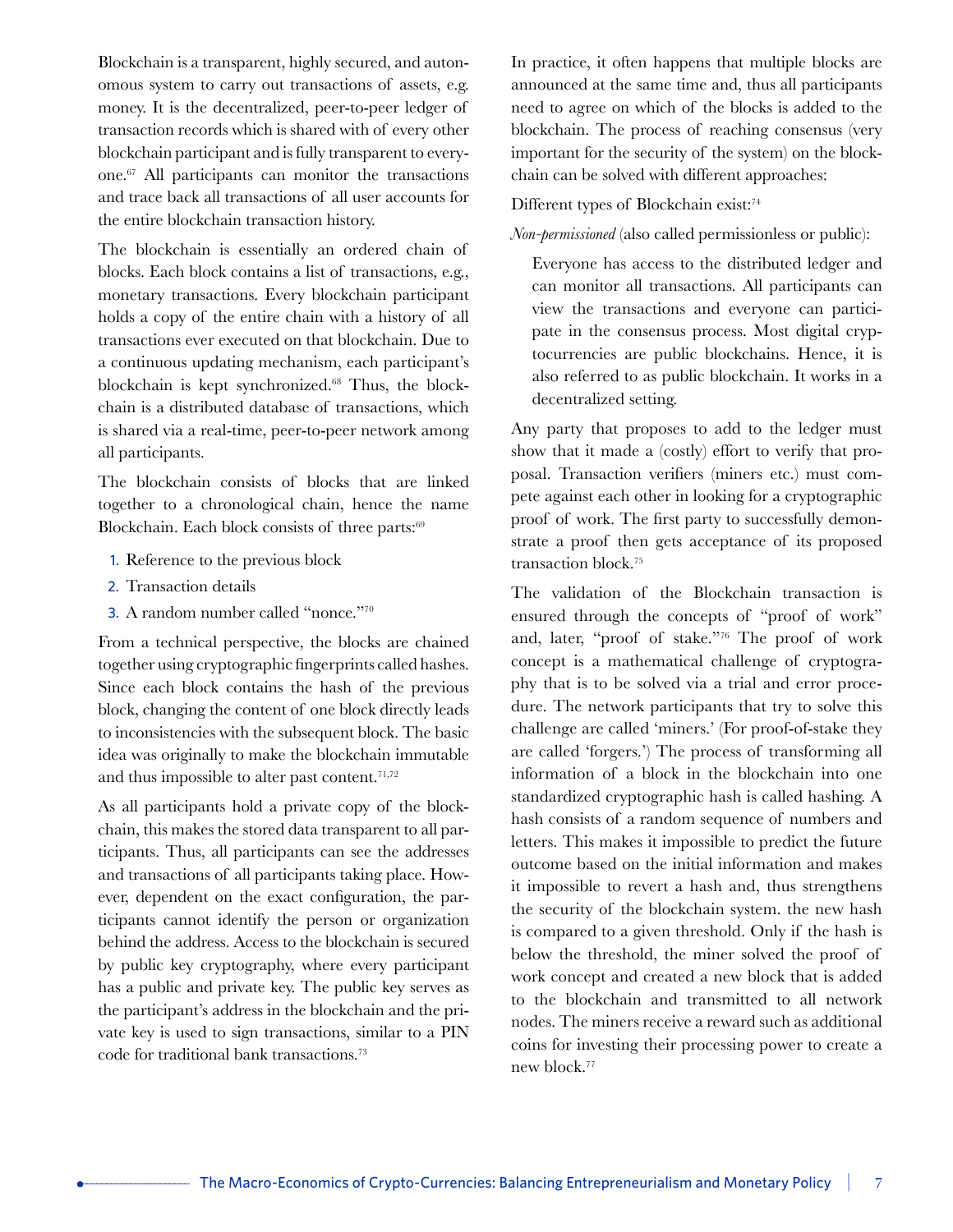Transactions themselves are made public, so the content is not anonymous, but the involved parties remain anonymous or rather pseudonymous.78

#### *Permissioned:*

The blockchain is controlled by some central authority and only it can verify the transactions.79 The non-permissioned system has high verification costs of transaction. Therefore, alternatives implementations, such as "permissioned" systems, were introduced to lower these costs by eliminating pure decentralization while retaining many of the benefits. One form of such a permissioned system is the issuance of a central bank digital currency (CBDC)<sup>80</sup>

#### **D. Cryptocurrencies**

As previously mentioned, the blockchain is a decentralized means of storing information/assets/transactions. One such application is the use of tokens called cryptocurrencies. Private cryptocurrencies are the private sector counterpart of government-issued currency. Neither is a claim on goods or other assets. They are "intrinsically useless electronic tokens that travel through a network of computers."81 They derive their value through the willingness of enough participants to accept them as an item of value that can be stored, re-sold, or exchanged. In some cases, there the electronic token is guaranteed a convertability to traditional currency such as dollars at a fixed rate. These are known as "stablecoins," and their limitations are discussed further below. The most prominent currency in circulation is Bitcoin.

Bitcoin was introduced in 2008 by a person, never identified, who called himself Satoshi Nakamoto. Nakamoto introduced the concept of Bitcoin because he was frustrated with three problems of commerce in the internet:<sup>82</sup>

- 1. transactions costs. the trust-based model of using financial intermediaries such as banks leads to mediation cost.
- 2. Non-reversible transactions are not possible.
- 3. Parties (e.g. credit card companies) try to protect themselves against fraud by requiring more information than needed.

Nakamoto's (and before him Chaum's) solution was to base an electronic payment system on cryptographic proof instead of trust. The proof is based on a peerto-peer distributed timestamp server that clearly shows the chronological order of transactions. Hence, double-spending or reversed payments can be prevented.

The authenticity of the transaction is verified by a community of miners/validators/forgers. They verify the legitimacy of transactions and record them. In return for their efforts in time and processing, Bitcoin miners get paid in Bitcoins.<sup>83</sup> These rewards increase the supply of Bitcoins.

In principle, then, financial institutions as intermediaries are redundant as trusted intermediaries and parties can interact directly with each other.

To perform a transaction, the sender of money needs to know the public key of the recipient, the transaction amount, and her personal private key. (The public key can be thought of as the address of the Bitcoin user. The private key is similar to a PIN to authorize a transaction.)

The sender inserts all the necessary information and the transaction is bundled with all other pending transactions in the given timeframe (roughly every 10 minutes) $84$  The three key parts of the transaction are inserted (public key of recipient, personal private key, and transaction amount) and then it takes approximately 10 minutes for one miner to solve the cryptographic challenge so that the transaction can be attached in the form of a new block to the blockchain.

Miners verify the transaction and check if the balance is sufficient and if the sender is authorized to use this account. Every actor in the blockchain networks verifies (or checks) the requested transaction against validation rules of the specific blockchain. The validation rules are set by the creators of the blockchain. It essentially makes sure that the sender has a sufficient amount in their wallet to send it and that they have not sent it to someone else already. If the transaction is verified, the transaction is stored and added as a block in the chain, locked with the generated hashcode.<sup>85</sup>

For this service, the sender has to pay a small fee. Bitcoin transactions charge fees of  $0-2\%$  of the transaction amount. In comparison, the most expensive form of payment are credit cards with fees ranging between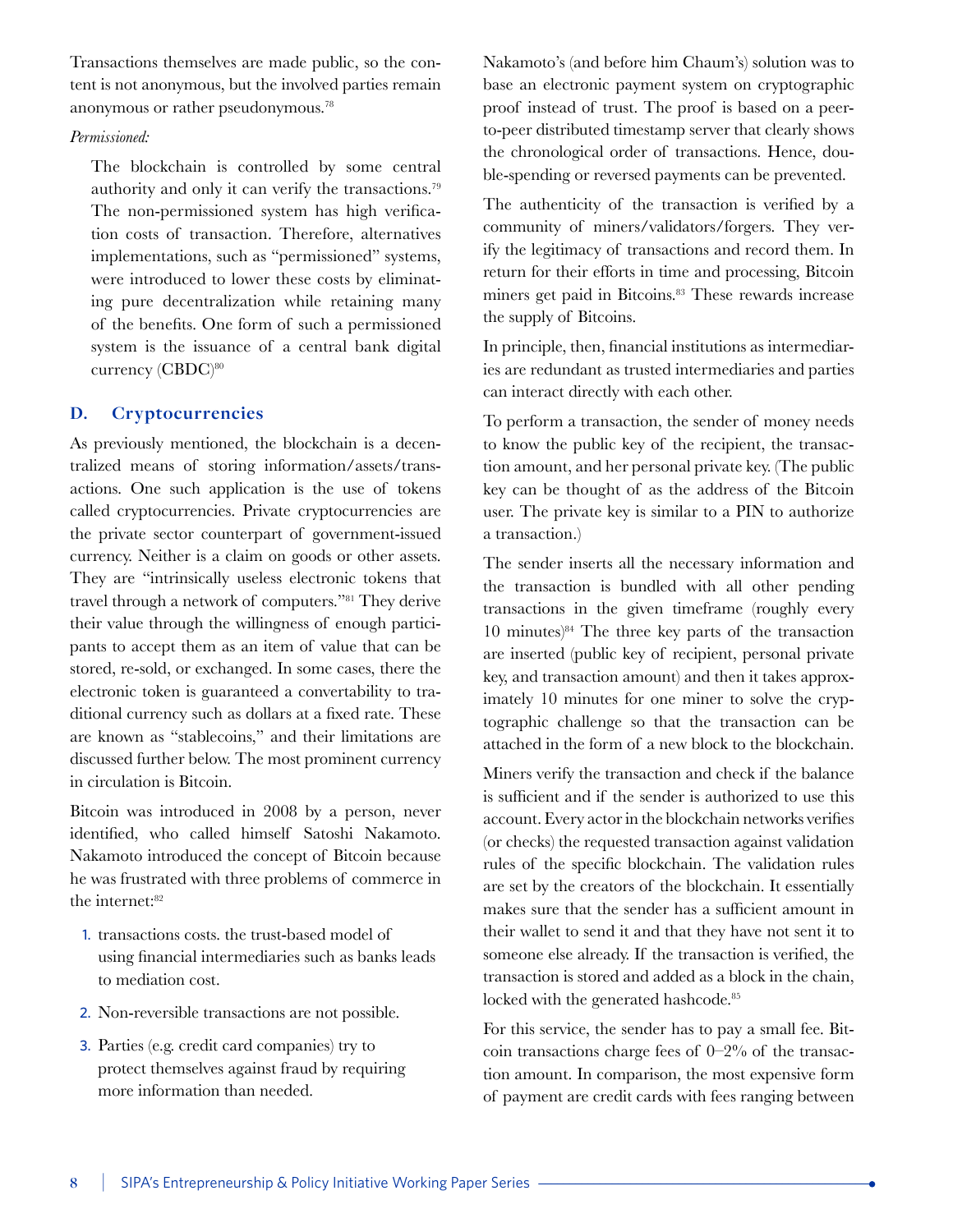2-3%. Paypal charges fees of  $2.2-2.9%$ . If one conducts a Bitcoin transaction from one's wallet, the fees are included in the transaction to have it processed by a miner and confirmed by the network. The fee goes to the miner who mines the block, which includes the transaction. The fees are deducted from the user's balance when she cashes out on Bitcoins. All pending transactions are bundled and the miners need to solve the cryptographic problem (proof of work concept explained previously) to create a new block. As soon as the new block is added, the new transactions are sent to all nodes in the network and the Blockchain is extended by one block.

#### **E. An Illustration of a Bitcoin Transaction**

An example for a simple Bitcoin payment transaction: homeowner A wants to pay a contractor B for her work, using Bitcoins. Before conducting the actual transaction, A needs to do two things. First, a digital wallet needs to be chosen, which is a software application stored on a desktop, mobile device, or online. It is a system that securely stores users' payment information and passwords This enables users to complete purchases quickly and to use strong passwords and keys.

Three kinds of information are involved in the transaction process: the Bitcoin address from which A initially received his Bitcoins (also called "input"), the amount of Bitcoins A wants to send to B, and the B's Bitcoin address (also known as "public key" or "output"). The public key (or address) must be shared by B with others, as they are needed to receive bitcoins. Private keys, however, must be kept secret, because they verify the transactions. The Bitcoin address is like a log-in and the private key is the password to log into it.

Thus, B needs to give her address to A in order to be able to receive the money. A then uses his private key to authorize a message, including the address where A initially got the bitcoin he wants to send now, the amount he wants to send to B and the address of B. This information is sent to the network of users and miners to verify the transaction, i.e. checking if the keys of A can be used to access the inputs given.

The Bitcoin mining process contains five steps. First, miners verify if the transactions are valid, e.g. if A has enough funds for the transaction. Second, the transaction of A to B is bundled together with transactions of other people in a block. Third, a "hash" is inserted into the new block to link it with the previous block in the blockchain. Fourth, miners invest computational power to solve the proof of work problem. It is a mathematical challenge of cryptography that is to be solved via a trial and error procedure. This requires miners to possess computer hardware with large computational power, access to sufficient energy to power this hardware, and computing time. Finally, once a miner has solved the mathematical challenge, the new block is added to the local blockchain and transmitted to the network. For this process, the miner who solved the mathematical challenge is compensated with newly created Bitcoins, and with transaction fees that A has to pay. As the reward of new Bitcoins is halved every 210,000 blocks, transaction fees become increasingly important in the miners' remuneration.

The miner's involvement is part of the Bitcoin protocol, which uses the "proof-of-concept" approach to validation. This process is very resource-intense and therefore usually takes around 10 minutes to process by a number of powerful computers around the world. B then can see the transaction amount in her wallet and receives the private key for this specific transaction. It gets automatically created and stored on the user's local computer in an encrypted file. If a website wallet is used, the website operator also stores the keys.<sup>86</sup>

Person B has now received the Bitcoins. She has three options:

- 1. Use the Bitcoins to buy other products or services or to make new transactions.
- 2. Convert it into fiat currency through one of the Bitcoin exchanges using a service with low fees.
- 3. Do nothing and keep Bitcoins in her wallet for later use or as an investment to cash out later.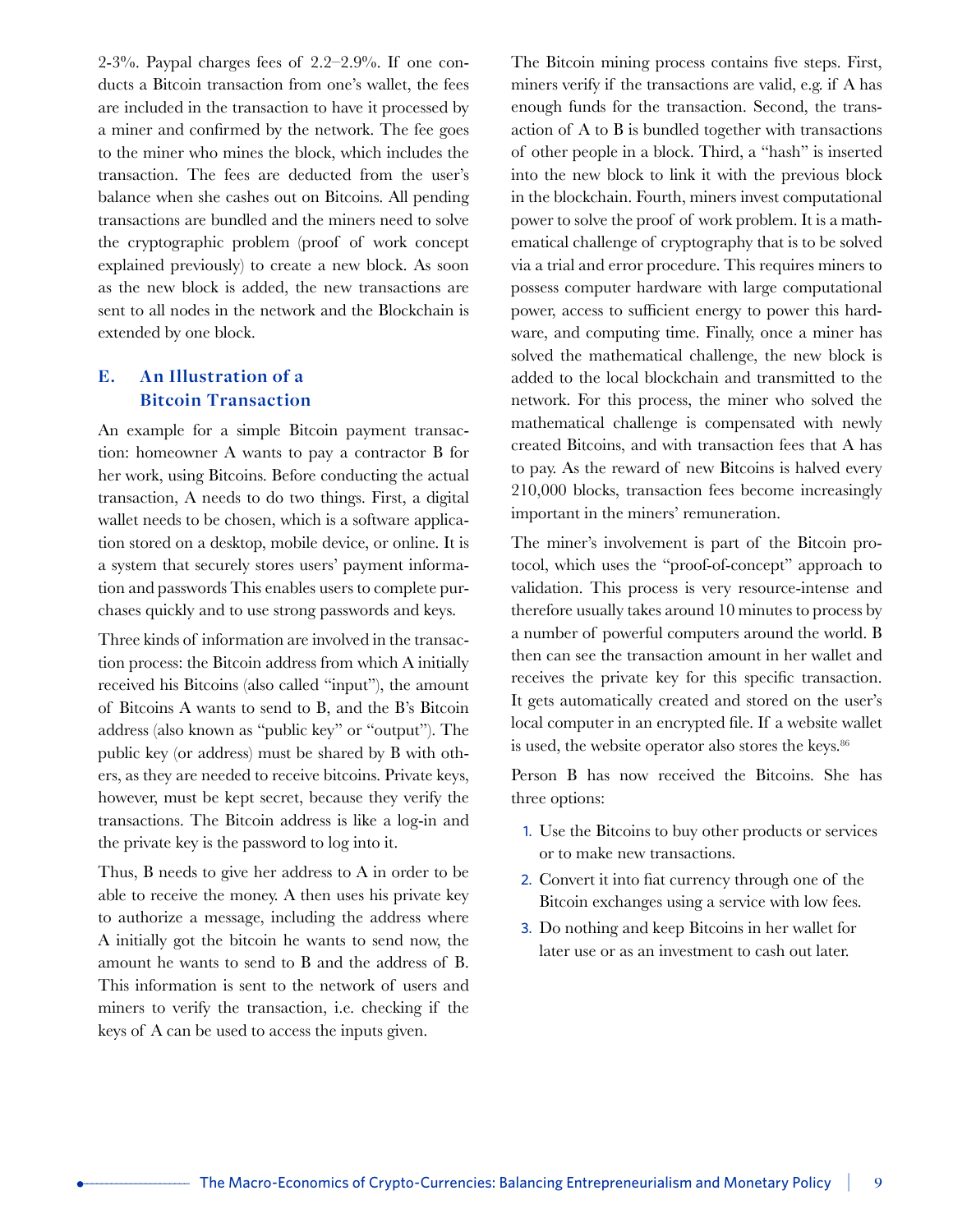## **4. Advantages and Drawbacks of Crypto-currencies**

#### **A. Advantages:**

#### Ease of sending payments

Crypto-currencies are borderless and could facilitate greater trade and capital flows.

#### Security and Anonymity

The consensus mechanism (e.g. proof of work, explained previously) ensures a high security standard (outlined above). It is very difficult to overcome this consensus mechanism.

It is true for the majority of crypto-currencies (see e.g. Ripple, <sup>87</sup> Ethereum, <sup>88</sup> Litecoin, <sup>89</sup> etc.), because all transaction in the crypto network are made public, because the basis for these encryptions is a public blockchain. Every transaction that ever has been done is public and traceable. However, there are some exceptions. Some cryptos use private blockchains that also additionally hide the transaction amount.<sup>90</sup>

#### **Entrepreneurial Entry**

The factors above are the obvious advantages of crypto-currencies. But perhaps more fundamental is the change in the nature of the concept of money and its creation. It is the entrepreneurialism that it has unleashed. In the wake of the great interest that Bitcoin created, numerous other crypto-currencies emerged. In 2018, over 2,000 were counted. They include Ethereum, Ripple, Peercoin, Monero, Dash, Dogecoin, Nxt, and Litecoin.

Such currencies are issued in "Initial coin offers" (ICOs). Over a short fixed period of time, a new cryptocurrency is issued and can be bought in exchange for traditional money or other existing cryptocurrencies.91 Subsequently, the number of coins is increased through the efforts of "miners" who are individuals (or lately also larger organized institutions, mostly resident in China) that provide their computing power to create new bitcoins by doing the verification and who are rewarded in return by new coins.<sup>92</sup> Ripple, Stellar, Cardano, and NEO are examples of non-mined cryptocurrencies. They do not use the proof-of-work consensus mechanism but the proof-of-stake concept.93

The proof-of-stake does not use high powered computers and mathematical challenges to validate transactions leading to much lower costs. Instead, it relies on ownership in a cryptocurrency (stake of the crypto). The more and the longer a person holds a stake of the cryptocurrency, the more likely is it for them to be chosen to validate a block of transactions. Any participant of the network can join a forger pool of participants from which one is selected to validate a new transaction. The decision on which forger is picked to validate the transaction is based on a pseudo-random process, which depends on the forger's stake in the system. To validate transactions, the forger must put up their own coins at stake.94 This means that if they validate a deceitful transaction, they lose their holdings and their right to participate in future validations. As a result, forgers will try to validate only correct transactions. Also, they do not get rewarded with newly mined tokens but receive transaction fees from a block of transactions, which typically provide a compensation much lower than the mining reward employed by the proof-of-work concept.

- *Ethereum* is the second most popular cryptocurrency. Like Bitcoin, it provides a decentralized peer-to-peer crypto-currency network. Ethereum allows the use of smart contracts, which is programming code that automatically executes once certain conditions are fulfilled. (Later versions of Bitcoin incorporate smart contracts, too.) Also unlike Bitcoin, Ethereum allows developers to build and deploy Ethereum decentralized applications.95
- *Ripple* does not rely on the computing power intensive proof of work concept used by Bitcoin. Instead, it is based on a public shared database where the consensus process is performed by the validating servers. The purpose of Ripple is to enable instant and direct transfer of money, in the form of fiat currencies to gold or even to hotel bonus miles, between two parties. It claims to avoid the fees and waiting times of traditional banking as well as cryptocurrency transactions.<sup>96</sup>
- *Litecoin* is technically similar to Bitcoin but far quicker and cheaper. It is often compared to Bitcoin because it almost exactly the same functions as Bitcoin besides the transaction costs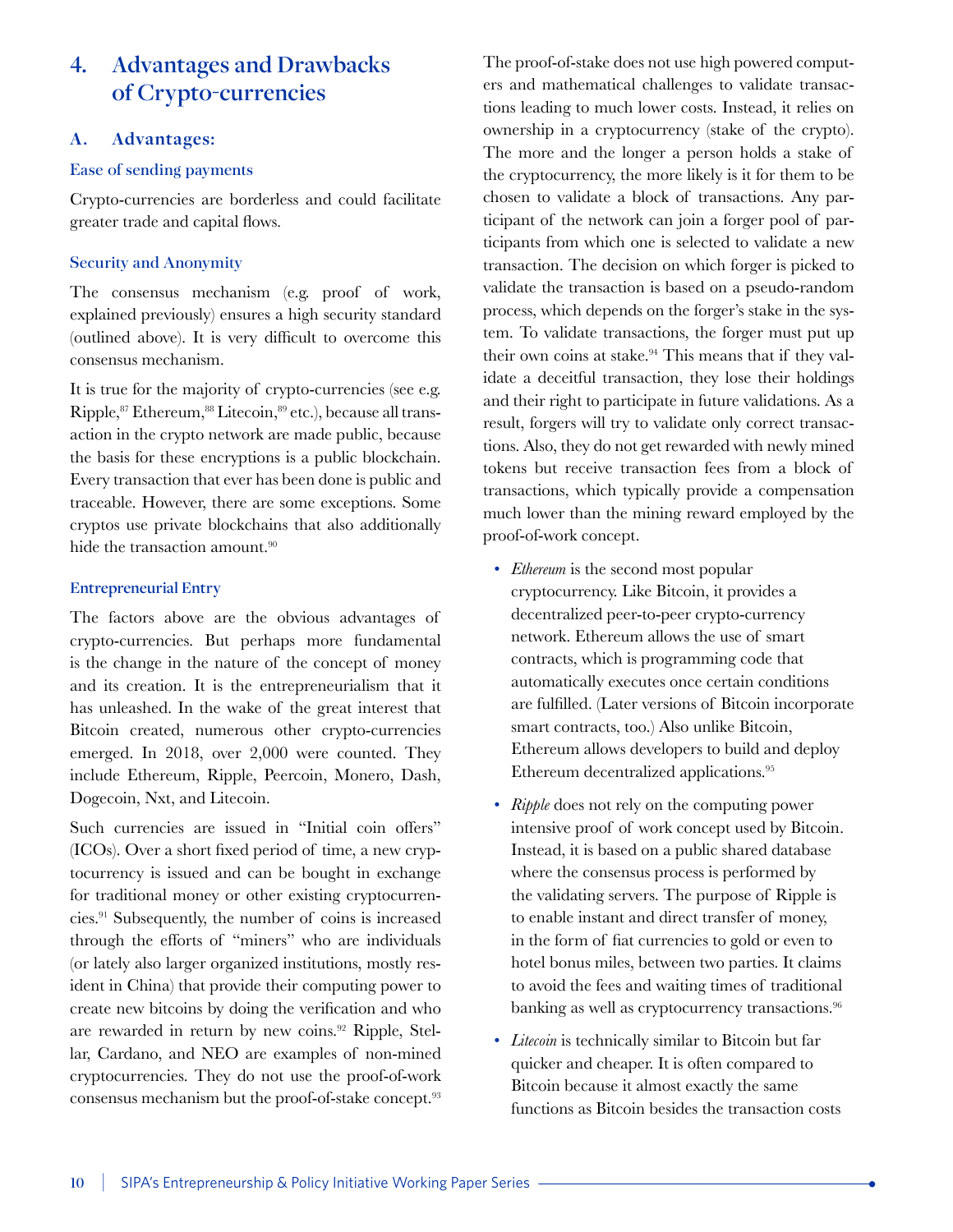which are 50 times smaller. Some observers believe that Litecoin acts more rationally than Bitcoin and has a more stable future.<sup>97</sup>

• Cryptocurrency exchanges are websites where one can buy, sell or exchange cryptocurrencies for other digital currency or fiat currency. The largest cryptocurrency exchanges are Binance, Huobi, and OKEX. Others are Coinbase, Kraken, Bitstamp, and CEX. In 2014, the largest such exchange, Mt Gox, went down in a spectacular bankruptcy after it was hacked and its Bitcoins stolen.

#### **Innovation in the Commodity Product "Money"**

Perhaps the most exciting thing about digital currencies is that they are about to transform the staid concepts of money and cash that have hardly changed in a century, and which have been operated by very tradition-bound people and institutions. But now, the conventional styles of the medium of exchange will join the rest of the digital age in transformation. This will lead to exciting new developments in the product called money. Cash that will pay interest. Cash that might collect rewards. Cash that can buy more goods when used by some people, such as those with a low income. Or, there could be currencies that could be cancelled remotely by a government law enforcement agency, or following a court order, or based on a tax owed. Similarly, a consumption or sales tax could be collected automatically on a transaction.

Perhaps it is time for multiple separate classes of crypto-currencies to co-exist. Why should there be only one type of money? There could be separate categories of such currencies: stable assets for trading, speculative assets for investment, rapid-moving currencies for transactions, and super-safe coins for reference points, similar to the functioning of gold in the past.

This would lead to thousands of crypto currencies, many of which are volatile, but many others would be stable, all adjusting prices with each other.98

#### **Ability to be Linked to "Smart Contracts"**

Smart contracts are blockchain applications that can be used in the contractual sphere to execute contracts, e.g., by a buyer's digital wallet automatically paying a seller when certain pre-defined conditions have been met by the seller.99 The substantial irreversibility of this process creates trust, in the same way that a traditional escrow agent does in real estate transactions traditional contracts worked in one of two ways: Either one party sent the money to the other party once the contract criteria apply, or it gave the money to a trusted third party like an escrow agent who sent it to the counterparty once it has complied with its obligation. The first solution requires a trust relationship. The second solution increases transaction costs. Smart contracts can resolve some of this.

#### **Transparency of Currency Supply**

The supply of cryptocurrencies is transparent. Anyone can monitor and view the creation of money in real time. For Bitcoins one can see how many bitcoins are mined, transferred etc. on www.blockchain.com/stats. Statistics for the previous 24-hour period include information about the blocks (blocks mined, time between blocks, bitcoins created), market (market price, trade volume in USD and BTC), transactions (total transaction fees, number of transactions, total output volume etc.), mining costs (total miners revenue,  $\%$  earned from transaction fees,  $\%$  of transaction volume, cost per transaction), and the hash rate and electricity consumption.

#### **B. Problems:**

#### **Manipulation**

It was claimed that the crypto money supply cannot be manipulated by speculators or governments. But this is not totally correct. Ideally the government and speculators cannot intervene or manipulate money supply. But there have been various cryptocurrency manipulations. Researchers found that fraudulent acquisitions of Bitcoins by bots were responsible for a price manipulation of the coin.100 Other manipulation includes quick "pump and dump"—which aim at driving the market prices for short term gains.<sup>101</sup>

Mining pools (groups of miners that come together to perform collective mining)can strategically mine coins by encouraging opportunistic behavior, potentially bringing damage to the credibility of bitcoin. Mining pools can thus become sources of strategic and opportunistic behavior doing harm to the crypto-currency's credibility. For example, a mining pool can enforce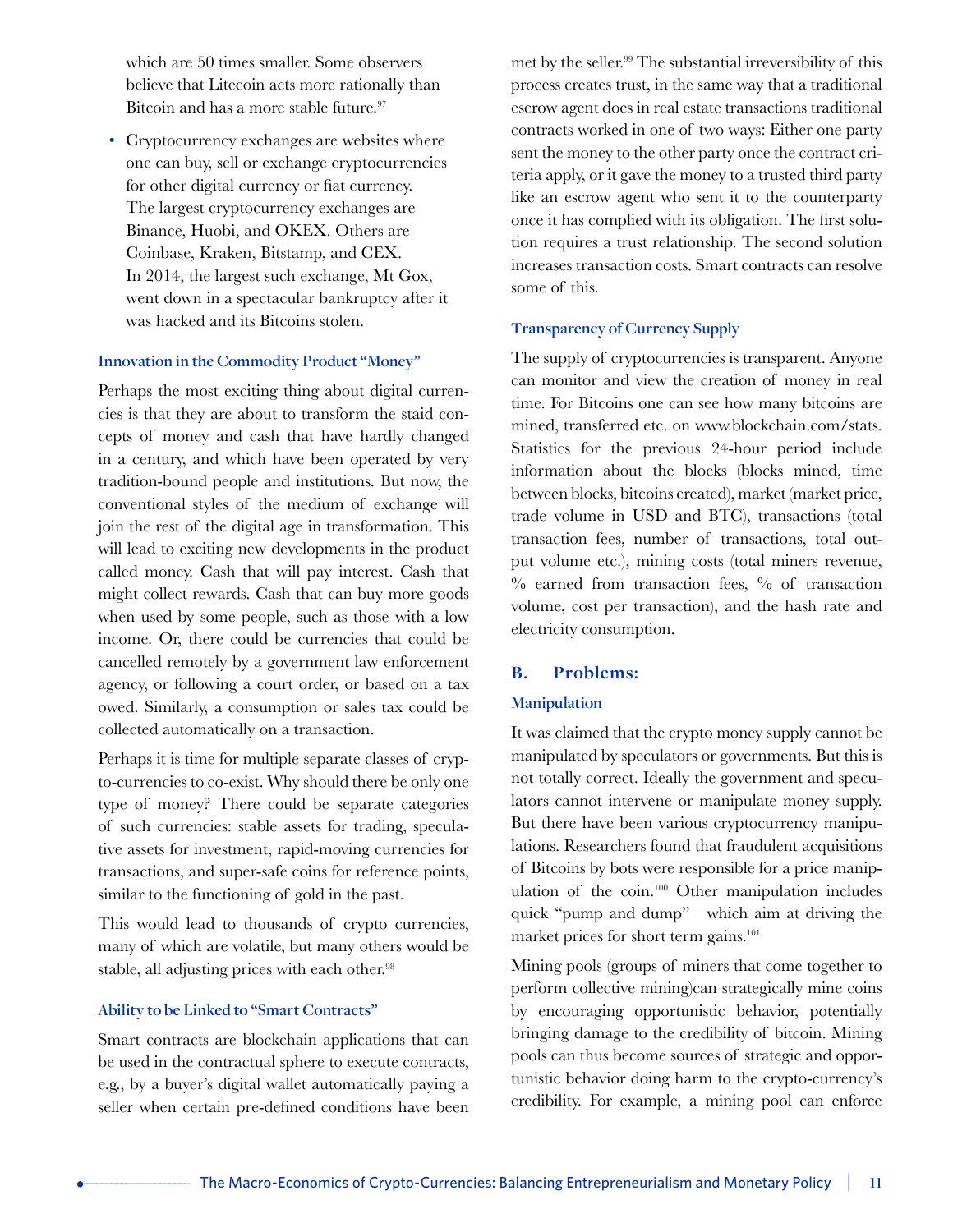losses upon miners outside the pool and, hence, pressure them to stop mining, thus reducing competition still further.<sup>102</sup> One study found that fraudulent acquisitions of Bitcoins by bots run by an exchange itself were responsible for a price manipulation of the coin.<sup>103</sup> (see further below)

#### **Volatility**

Crypto-currencies are very volatile means of storing value. The value of crypto-currencies as measured in US dollars fluctuate wildly in value compared with the volatility of the US dollar in comparison to other foreign currencies. This makes the use of crypto-currencies an issue of trust.

A major reason why the price of crypto-currencies fluctuates strongly is that the supply of such crypto-currencies is almost completely inelastic and does not change much in response to price signals<sup>104</sup> and the impact of demand shocks must be absorbed in price adjustments. That demand is highly volatile due to speculation and good or bad news about a particular coin. Another reason might be programmed trades, with rapid buying and selling as prices change. With larger volume, the volatility might decline.

#### **Low Scalability**

Most experts argue that Bitcoin (or other crypto-currencies) are not suitable to become a widely adopted currency for everyday use because they, like other blockchain-based crypto-currencies, do not scale well.105

A major reason is the consensus mechanism that is used to validate transactions. It is limited in its scalability and becomes ever-more intensive in computational uses as the number of blocks rises over time. Hence, blockchain-based crypto-currencies are effectively capped at a relatively low number of transactions and when the transaction throughput limit is reached.

Thus, the growth of the Bitcoin supply is constrained by the increasing difficulty of verifying transactions. More and more computing power is needed to validate each transaction and create new Bitcoins, which means that the total supply gradually approaches its theoretical limit at about 21 million. (There are about 16.5 million in circulation.)106,107,108

It takes around 10 minutes of intense computations for a new Bitcoin to be created. Since 2008 the quantity of newly created Bitcoins has been declining by half every four years.<sup>109</sup>

Bitcoin cannot handle much more than 7 transactions per second while a conventional electronic payment system like visa processes almost 10,000 transactions per second, and can readily scale up to 24,000.110 So using it as a widely available payment method is technically not feasible.

Ethereum tries to overcome this issue by bundling several transactions and validating them by a randomly number of participants rather than by everybody, and every node in the system receives a "light" version of the transaction bundle.111 The database is partitioned in a process known as "sharding."

Crypto-currencies had to face the need to make tradeoffs along three dimensions: Scalability, decentralization, and security. Thus, greater security reduces scalability; and more decentralization reduces security and scalability. This is known as the 'Scalability Trilemma,' a term coined by Ethereum founder Vitalik Buterin. Vitalik concluded that blockchains can only achieve two out of three of these traits at one time.112

Bitcoin and Ethereum's transaction speeds are very slow (about 7 and 15 transactions per second). Several other cryptocurrencies have a much faster throughput rates. Litecoin, by using a different hashing algorithm, achieves about 56 tps.113 Ripple (XRP) and Stellar Lumens (XLM) achieve 1,500 tps and 1,000 tps respectively. A number of alternative approaches have been developed. With Plasma, 'child chains' are created on the Ethereum Blockchain with their own validators. Another approach is "Sharding" where data is segmented so that nodes do not have to validate the whole blockchains history before validating a new transaction.Another approach to scalability is that of EOS using a method called 'delegated proof of stake."<sup>114</sup>

Software and hardware upgrade, however, do not defeat the fundamental tradeoff of the trilemma. And thus, different crypto-currencies pick or will pick different tradeoffs, or offer different levels for different purposes. They will range between top-security "sovereign grade" resistance to governmental access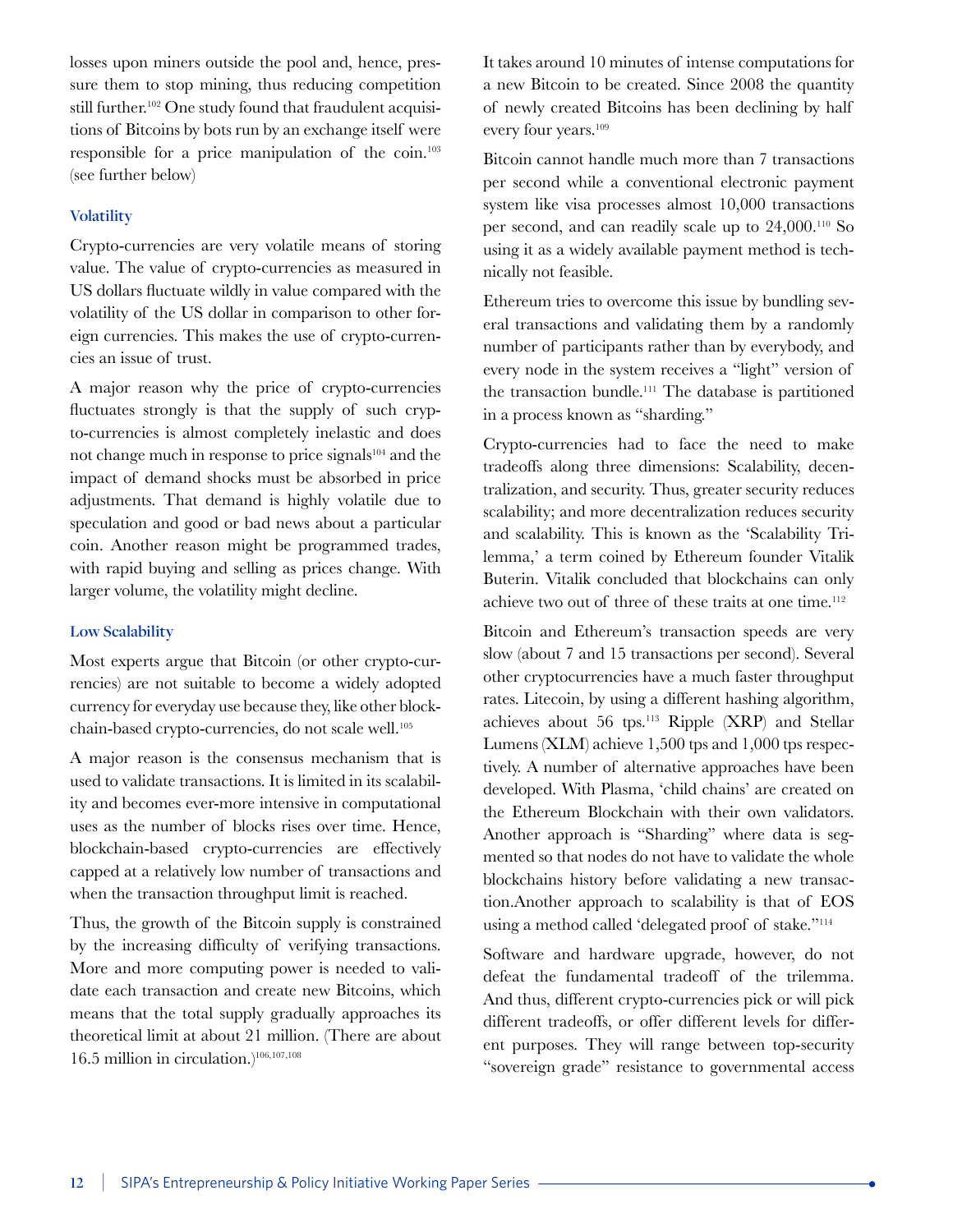(Bitcoin) versus a lower resistance "platform grade" (Ethereum) that protects against centralized stakeholders like Facebook.

#### **Cost-prohibitive for Small Transactions**

Because of the large effort involved in validating a transaction, very small transactions are not feasible under a blockchain-based system. Credit cards have fees ranging 2–3%. There are different kind of Bitcoin fees:<sup>115</sup>

- Merchants accepting Bitcoin payments have to pay fees of 0–2%.
- A Bitcoin user who wants to make a transaction has to pay a transaction fee in order for it to be processed by a miner. The miner receives the transaction fee. The size of the fee is dependent on how quickly the user wants his transaction to be processed. The sender of the transaction can specify how much to pay for the fee. If the user wants his transaction to get processed faster, he needs to outbid other users because the space per block is currently limited to 1MB in the Bitcoin network and one block on average gets confirmed every ten minutes. To have a transaction included in the next block, users should pay approximately \$0.23 per transaction. To have it mined within six blocks (recall that this means a 1 hour of waiting time) would cost approximately \$0.19. In December 2017, transaction fees increased significantly to up to almost up to \$40 (see Graph).116 The reason for this peak was the high popularity of Bitcoin at this time, which led to transactions being created at a much faster speed than the network can process.
- Wallet fees. Transactions between users within the same wallet do not have transaction fees. However, all transactions going out of the wallet have a low transaction fee (around  $1\%$ ).

#### Historic daily average Bitcoin transaction fees (in dollars per transaction)



#### **Negative Environmental Impact**

The scalability is also connected with the environmental issues.117 Bitcoin has a built-in "arms race," whereby miners must always add more power to compete with others for the rewards. Statistics from Digiconomist revealed that as bitcoin broke the \$9,000 mark for the first time, the BTC mining network was using more electricity in a year than the whole of Ireland.118 In comparison, one of Visa's two data centers in the US runs on about 2% of the power that bitcoin demands. Combined, these two US data centers process each day about 200 million transactions whereas Bitcoin handles less than 350,000.<sup>119</sup>

An Australia-based sustainability think tank claimed that bitcoin could—at least in theory—eventually consume up to  $60\%$  of annual global electricity production.120 The report, by meteorologist and journalist Eric Holthaus, estimated in 2017 that within a short time, at Bitcoin's growth rate, the electricity demanded by the crypto-currency network will require more power than the entire United States currently uses. One estimate is for about 850 kilowatt hours per bitcoin transaction.<sup>121</sup> The average American price per electric power, this would translate to \$102 per transaction. These costs would offset partly the net value to a miner of obtaining a bitcoin, and would be passed on, at least indirectly, to the owners and users of the coins) Different sources present different numbers. Another calculation comes up with a lower energy figure, with an average of 215 KWh for each Bitcoin transaction.<sup>122</sup> That would still cost about \$25.123 It should be noted that technological improvement in the crypto-currency algorithms and validation methods can lower this number, but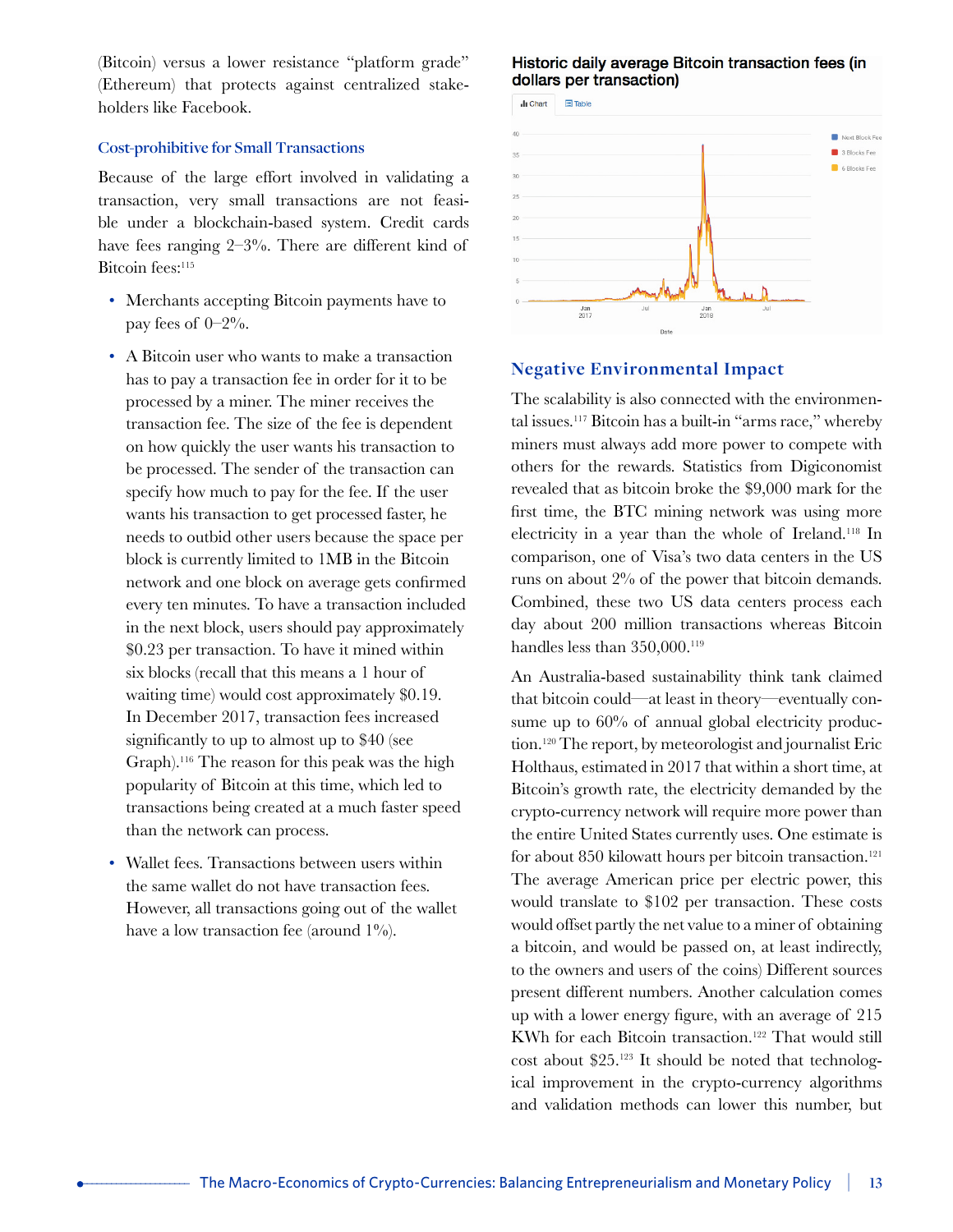at trade-offs in terms of performance and security. Meanwhile, hackers become more sophisticated, too, and counter-measures are needed. Thus, the computational efforts will never be low.

#### **Potential for Illegal Activities**

Crypto currencies are attractive to those engaged in illegal activities like money laundering, fraud, or extortion, because it makes the hiding of money easier.<sup>124</sup>

#### **Security Risks**

While crypto currencies have touted their security potential, and have made claims that there is no risk of cyber security breaches, it is always possible that particularly sophisticated hackers will find a way to defeat the system to steal or wreak havoc. An early digital money touted its security but was pushed to bankruptcy by hackers from Romania who absconded with millions. In addition, various governments' law enforcement agencies might seek to monitor activities that use crypto-currencies. They might gain entry, or obtain a back door. For example, the crypto-currency PAX issued through Ethereum contains a large backdoor that is supposed to give law enforcement significant control over the currency. It provides administrative permissions over the circulating PAX supply and can enter every wallet.<sup>125</sup>

In August 2016, hackers stole 120,000 bitcoins—valued at \$70 million—from Hong-Kong based Bitfinex, a crypto-currency exchange. Since Bitfinex did not have adequate reserves to cover these losses, it simply took 36% of each customer's coin value deposits and replaced it with an IOU of dubious value.

Bitcoins are also used in security breaches of other companies. The WannaCry ransomware attack in May 2017 paralyzed hundreds of thousands of computers across the world, including large parts of the UK's National Health Service network. The hackers demanded that users who wished to unlock their computers transfer \$300 worth of bitcoin to specified wallets.

#### **Technological Problems**

Inevitably, technical problems will be identified. For Bitcoin, in 2013 two parallel blockchains developed and it took six hours to resolve the issue, according to Etherum founder Vitalik Buterin, a Bitcoin rival.126 Most software programs get modified and improved over time and issue new versions. For crypto-currencies, however, such modifications are a complex process. The main Bitcoin code is open source. This means that anyone can look at it and even modify it. However, Bitcoin users themselves decide to accept or decline any proposals for changes and they will not accept any changes that are not in their best interest. It seems that it is easier to launch a new and improved crypto-currency than to modify an existing one.

Another example was when the Ethereum protocol split in 2016 into two different directions, Ethereum Classic and Ethereum. This is known as a "hard fork." Similarly, Bitcoin had multiple forks (e.g., BTC vs BTH vs BTG.)

In such a situation, one version—and the blockchains and coins based on it, becomes valueless.127

#### **Low Acceptability**

At present, cyber currencies are rarely accepted as a means of payment.<sup>128</sup> This is not helped by a transaction taking, on average, roughly 10 minutes to be verified. In the future, the low acceptability might change with greater convenience of use, and a greater comfort level and trust by those accepting them.

#### **Difficulties in Convertibility**

In the past, paper currency was backed by the right to convert it into actual precious metals with an inherent value. In time, this link was severed, but money had the backing of the governments that issued it and assured and enforced its acceptability. Private moneys, however, have no such backing. Until now, the historical cases of private money were of commodity-backed currencies, while most crypto-currencies are fully fiduciary, $129$  i.e., not backed by real assets. (in Venezuela, the government created in 2018 the "Petro," the world's second governmental crypto-currency, and backed it by oil revenues.130 It is, however, not a private currency.)

To give users of cryptocurrencies the comfort and need of convertibility, there are several approaches. Crypto-money could be converted into more conventional money through the use of brokerage companies such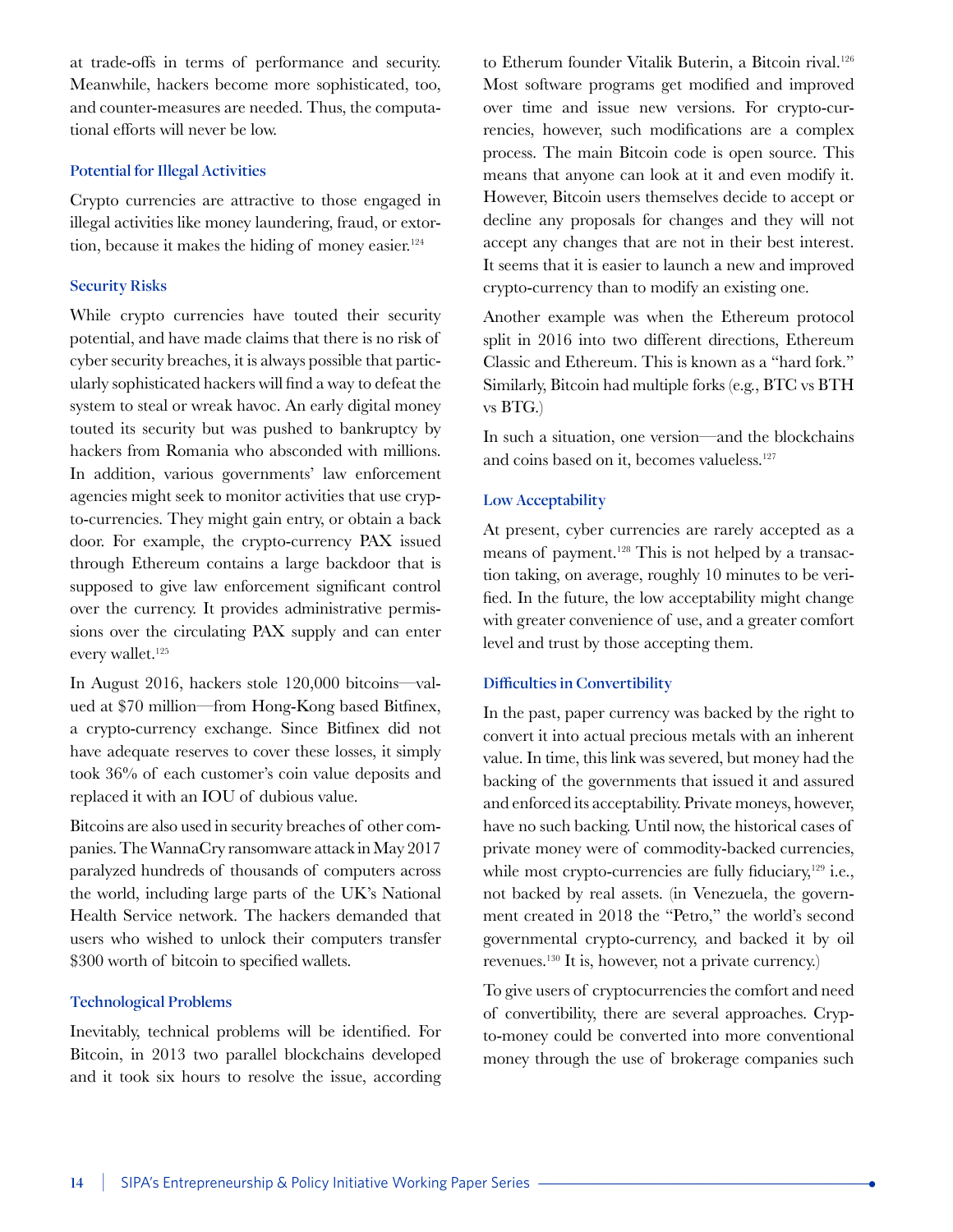as Coinbase. Coinbase charges a spread of 0.50%. In the case of Bitcoin, owners can exchange Bitcoins for cash, facilitated by Bitcoin ATMs.131 Such ATMs exist. In 2014 there were 400 Bitcoin ATMs worldwide. Four years later there were 3,023 Bitcoin ATMs in the US alone and 4,175 in the world.132 There are also ATM machines for Ether, Dash, Litecoin, Zcash and other cryptocurrencies.

Such conversion into traditional moneys follows the market price of the crypto-coins and is hence volatile.

To deal with this problem of volatility which discourages acceptance, several crypto currencies established a guaranteed convertibility to another crypto-currency, or to an existing official currency, in particular the US dollar. Tether—discussed below—is pegged to the U.S. dollar. One USDT token is always valued at \$1.133

In New Zealand, a cryptocurrency exchange introduced a cryptocurrency pegged to the New Zealand dollar.<sup>134</sup>

A protocol for convertibility was created by the Israeli firm Bancor and adopted by a number of cryptocurrencies. Tokens on Bancor are instantly convertible for one another, with 8000+ trading pairs across Ether, Dai, Binance coin etc.

The problem with convertibility is that is not truly possible for any crypto-currency to truly assure it. In fact, by promising convertibility such a crypto-currency becomes a magnet for speculators. They attack the currency by short sales, drive down the price of coins below the par value of the official currency that is guaranteed in conversion, and then line up to convert at the higher par value. This creates a run on the currency, and will ultimately sink it. Boosters of these currencies often overlook this negative. The only way for a currency to deal with it is either to have hugely deep pockets, or to limit and restrict convertibility.

#### **Regulatory Uncertainty**

As governments and central banks contemplate the implications of crypto currencies, various forms of regulation will emerge. Whether such regulations desirable and effective or not, the likelihood of their enactment around the world is certain. Equally certain is that there will be major differences in such regulation

among countries. All this will affect the future ability to use the crypto currencies, and their functionality, technology, applications, and forms of use.135

#### **Inefficient incentives**

The Bitcoin system centers on the 'miners' who create the coins. Not all other cryptocurrencies follow this model. As explained previously, for example the proof of stake concept does not include miners in the system.

Bitcoin miners are rewarded with Bitcoins, but there is only a limited supply of them. Miners may also be rewarded by receiving the transaction fees as income.

The computational effort in generating new coins rises, and thus the incentive must be higher, too. This can make the system more expensive, over time, and also affects the money supply.

#### **Resistance to speculator manipulation**

It is often believed that the crypto money supply cannot be manipulated by speculators or governments. But this is not totally correct. Ideally the government and speculators cannot intervene or manipulate money supply.

Government cannot control the money supply, but there have been various cryptocurrency manipulations. Researchers found that fraudulent acquisitions of Bitcoins by bots were responsible for a price manipulation of the coin.136 Other manipulation includes the aforementioned quick "pump and dump"—which aim at driving the market prices for short term gains.137

#### **C. The Potential for Improvements**

As we have seen, Bitcoin and other crypto-currencies have problems that prevent them from becoming widely accepted. They are not ready for mass adoption. For all the hype, the technology is still behind. But this will change with technological advancements. Some other and better form of digital secure currency will emerge.

Crypto-currency advocates tend to respond to the criticisms, especially to the one of scalability, by pointing to improving performance of computer hardware, in particular to quantum computing. This is a misleading optimism. Such computers are a long way from being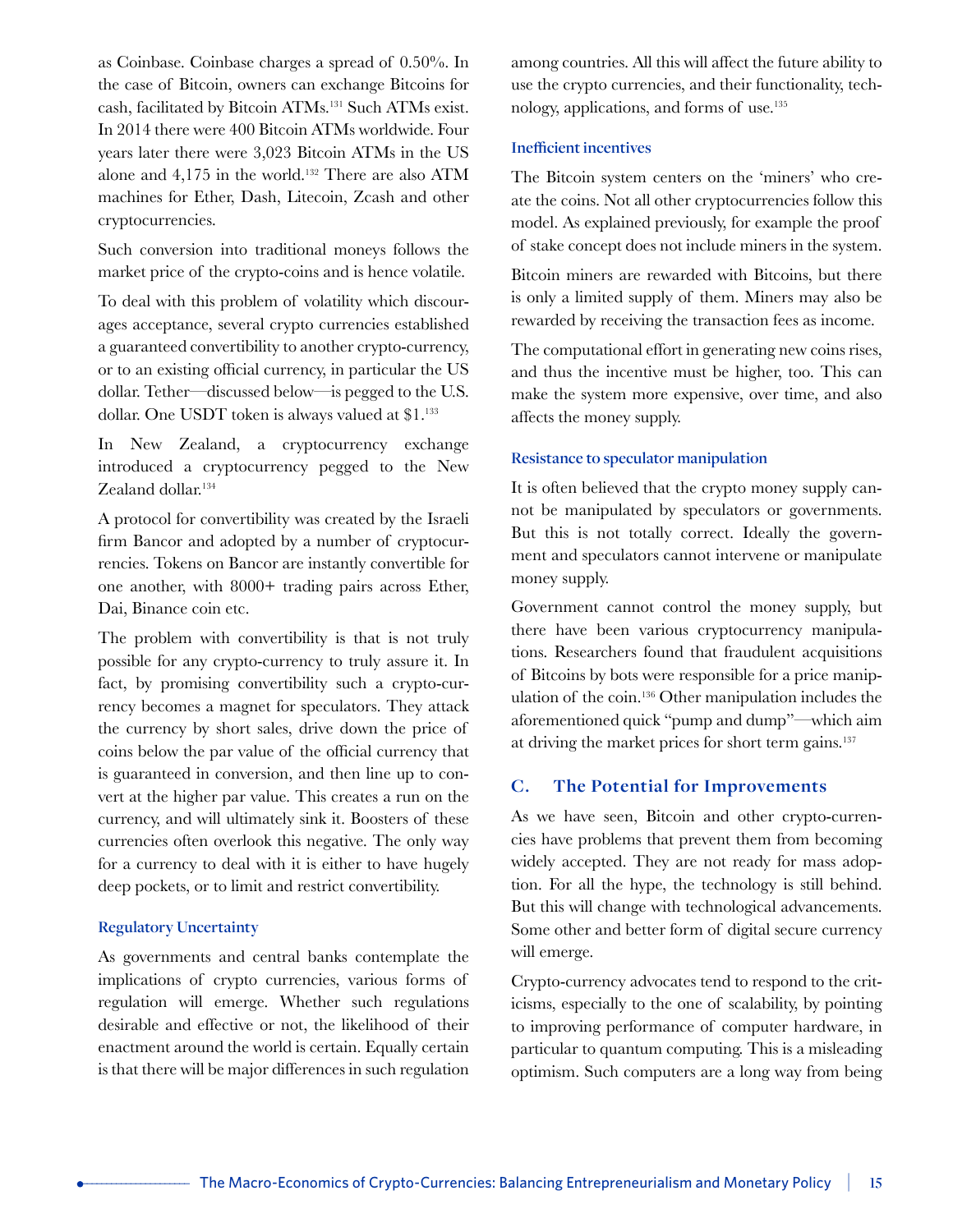developed, built, and widely distributed. In contrast, crypto-currencies are here today. To improve them is a matter to software design, not of hardware.

Such software upgrades and innovations are being conducted continuously. One example is the "Tangle" a protocol that is based on a distributed ledger technology, but not on blockchain. It recognized the shortcomings of blockchain and created an arrangement that reduces the enormous computation effort by substituting a simpler arrangement. As a result, it is claimed, one can accommodate micro-transactions, the "internet-of-things," and is not subject to the long delay (10 minutes or so) for verification.

The larger point is that this field is far from mature. While Bitnet has dominated the news, its shortcomings are leading to alternative approaches by technologists and entrepreneur. But even more advanced technology will not resolve the even more fundamental point, that there is a tradeoff between security, scalability, and centralization. This will be discussed further below.

## **5. The Impact of Cryptocurrencies on Macro-Economic Policy**

Economics is typically divided into two major branches. Microeconomics deals with the behavior of individuals and firms, Macroeconomics deals with the performance and structure of the economy as a whole—growth, stability, inflation, business cycles, employment, national income, investments, consumption, and international trade. Macroeconomics is typically divided into fiscal policy—covering taxation—and monetary policy, dealing primarily with money, banks, and interest rates. Monetary policy is the focus of this study. How it is affected by new types of money—crypto-currencies.

The key institution in monetary policy is the central bank (CB), in the US known as the Federal Reserve Bank. A central bank conducts monetary policy by controlling the money supply and affecting the interest rates. It uses three major tools<sup>138</sup> whose effects are overlapping:

• Control the money supply. This is done in two major ways. First, through open market operations. By buying (or selling) government bonds in the market, the CB increases (or reduces)

the amount of money in circulation.<sup>139</sup> This lowers (or raises) the interest rates, and stimulates (or dampens) economic activity.

A second tool to affect the money supply is change the "reserve requirement." Banks must keep a certain percentage of their liabilities on hand, in order to meet demand for cash and withdrawals.140 The rest can be invested and extended as credit to borrowers. A lowering of the reserve requirement expands liquidity, credit, and economic activity.

• Lower (or raise) the interest rates through changing the "discount rate." This is the cost it charges commercial banks. A lower rate leads commercial banks to expand their lending, lowers interest rates more generally in the economy, and acts as a stimulus.

Together, these tools aim to affect economic activity, keeping it in a range between stagnation and over-heating.

The question now is, how these monetary tools are affected by the emergence of crypto-currencies.

#### **A. Impact on Inflation**

The debate of competition of private currencies was for a long time purely theoretical and researchers urging a private system were unsure how to pursue such a system. Governmental monopoly of money is deeply rooted in a country, history and political structure.

Today, the technological development in cryptocurrencies has made the notion of competing currencies a possibility and a reality. It poses several questions:

- Whether cryptocurrencies generate currency competition in practice, as envisioned by Friedrich von Hayek?
- How would such currency competition work?
- Would competition deliver economic stability, or would one major player push others out of the market?

People in countries where the official currency is in freefall need alternative means of exchange. In Argentina, inflation and instable fiat currency led to a huge black market for US dollars. People opted to have complex work-arounds to get their hands on US Dollar to save their savings.<sup>141</sup> Similarly, a crypto-currency provides a way to avoid the inflationary official currency,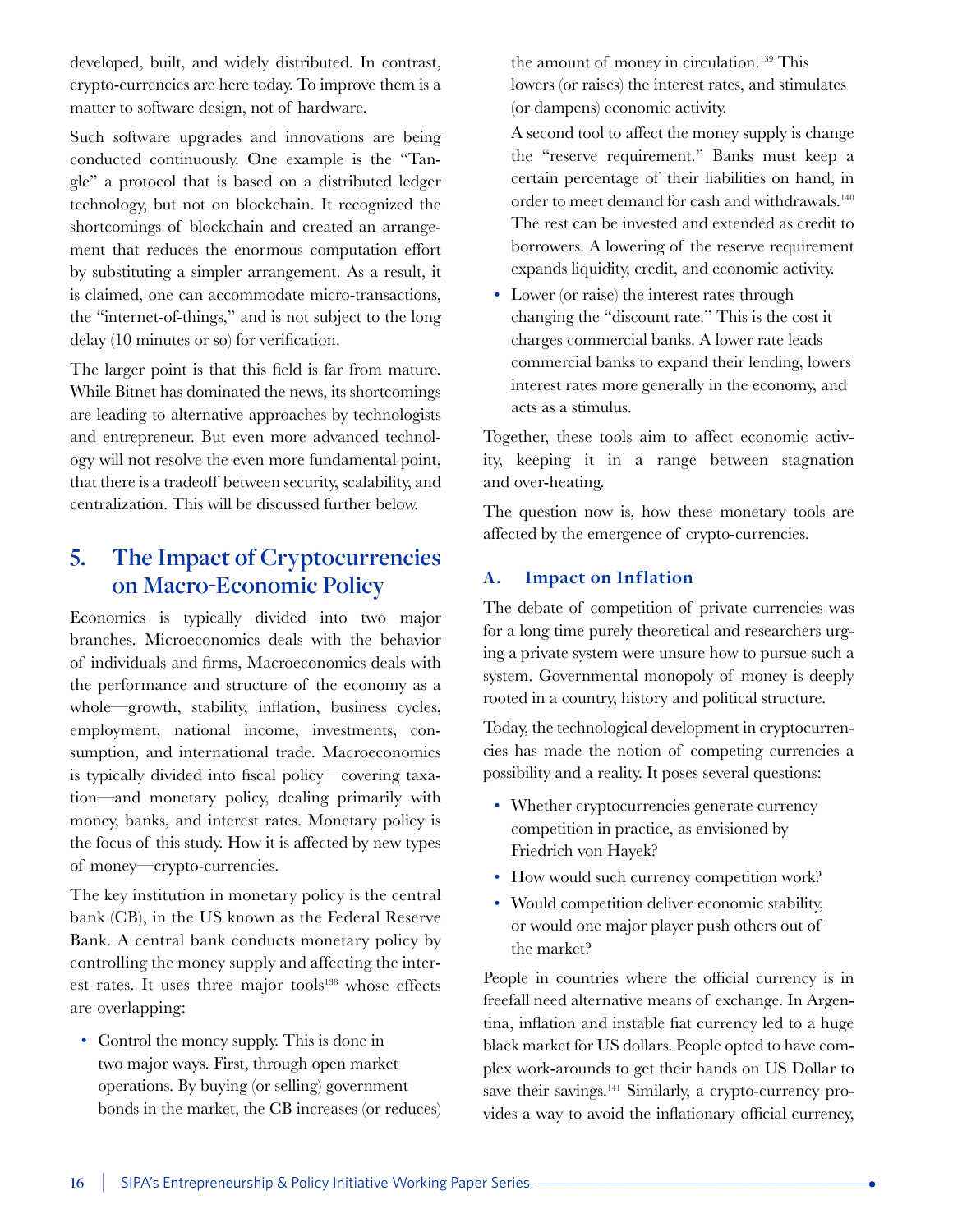and to engage in transfers outside the banking system that is based on such a currency, and to protect ones' savings.142,143 However, such a shift into crypto-currency makes sense only if it is not inflationary, too. There is no point in exchanging one type of bad money for one that might be worse. It is therefore necessary to look at the inflationary tendencies of crypto-currencies.

We have rapidly moved from a system of essentially monopoly, government-issued money to one of numerous players. These might, at present, be tiny in volume, but their presence is likely to grow and requires us to understand the implications of privately issued and competitive moneys.

Before the monetary system stabilized into its current form in the 19th and early 20th century, of government-issued money controlled by a central bank, the state monopoly on money has been debated off and on. Challenges came from economists advocating a laissez faire regime. The Austrian free-market economist Friedrich von Hayek, Nobel laureate in 1974, wrote:

"What is so dangerous and ought to be done away with is not governments' right to issue money but the *exclusive* right to do so and their power to force people to use it and accept it at a particular price. The monopoly of government, like the postal monopoly, has its origin not in any benefit it secures for the people but solely in the desire to enhance the coercive powers of government. I doubt whether it has ever done any good except to the rulers and their favorites."<sup>144</sup>

"I have no objection to governments issuing money, but I believe their claim to a *monopoly*, or their power to *limit* the kinds of money in which contracts may be concluded within their territory, or to determine the rates at which monies can be exchanged, to be wholly harmful."

Hayek believed that the money monopoly of the state enriched selected private groups and hence government should be deprived of this monopoly. He envisioned a market-based monetary order, with competing entities such as banks providing money. In this system general welfare would increase. The competing actors pursuing their own interest of profit-maximization would create a n efficient system. "Competition would—analogous to competition in nonmonetary goods and services—exert discipline." General welfare

would increase as a result.<sup>145</sup> "Money is the one thing competition would not make cheap, because its attractiveness rests on it preserving its 'dearness.'"<sup>146</sup>

Those who would not provide a stable currency will be diminished automatically from the market.

The competing firms would have to provide a quality product, just as in other lines of business and markets. When a producer oversupplied its brand of money, the value of each unit would decrease, and people would no longer use it, putting it out of business.<sup>147</sup>

Hayek argued that the state has been abusing its power on having a monopoly on money for a long time for e.g. financing wars and unproductive activities. For example, if people had a choice, many would avoid a state currency that is headed towards inflation due to excessive deficit spending. Therefore, being forced into competition with private money with would be a disciplining counter to profligate spending. Often a state monopoly is advocated with the argument that private moneys would be oversupplied and lead to a market failure. But Hayek considers the monetary regime to be one of governmental failure, not of market failure, and this to be a source of economic instability. He favors money being regulated by the market process which would lead to more stable currencies resulting in more welfare for society. Similarly, Gordon Tullock (1975) suggested that inflation could be stopped by competition amongst monies.

The issue of inflationary expansion of currency has two dimensions: that of the value of an individual currency—this can be characterized as a "micro-economic" issue. That is, whether the issuer of such currency engenders and maintains demand in its product in competition to other suppliers. If it does not it will fail as a business. To that extent, Hayek is correct. But this does not deal with the second dimension, the macro-economic one: whether the system of private currencies as a whole is stable. In particular, whether there will be an uncontrolled supply of private moneys that leads to instabilities. To deal with the micro-economic dimension, Bitcoin limits itself in the issuance of coins. Like gold, it cannot be arbitrarily created and this protects the valuation of the Bitcoin currency, as it cannot simply be "printed" like paper money.<sup>148</sup>

On the macro-economic dimension, economists have been at odds with Hayek. Milton Friedman, although like Hayek also a University of Chicago free-market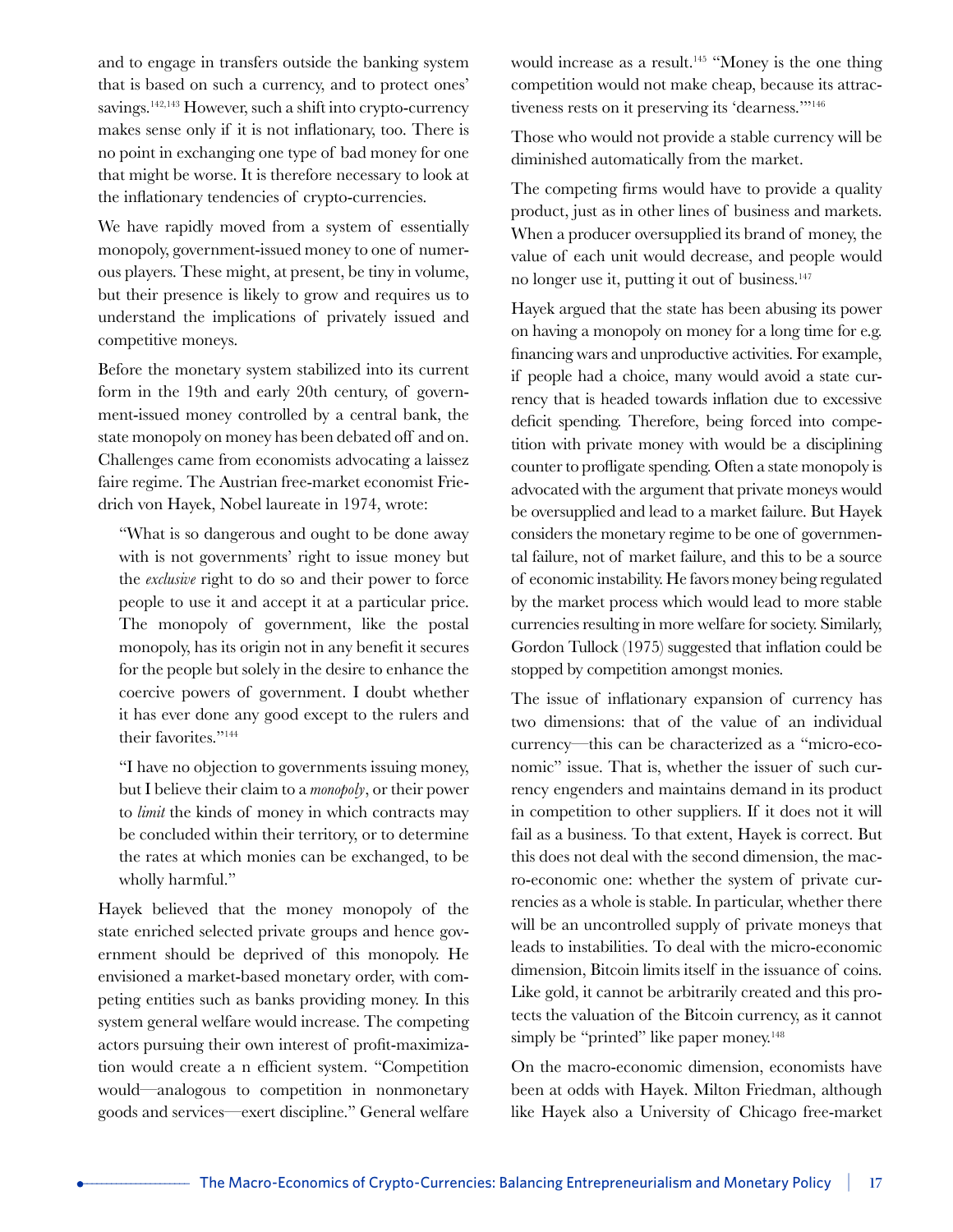advocate a leading thinker on monetary policy, and the recipient of the Nobel Prize (1976), took a somewhat different perspective, and argued that a purely private system of fiduciary currencies would lead to instability in the price level.<sup>149</sup>

"Something like a moderately stable monetary framework seems an essential prerequisite for the effective operation of a private market economy. It is dubious that the market can by itself provide such a framework. Hence, the function of providing one is an essential governmental function on a par with the provision of a stable legal framework."

"A purely private monetary system does not provide the socially optimum quantity of money" even in the ideal scenario like in equilibrium with stable prices.<sup>150</sup>

Friedman argued that there needs to be an external limit on money issued:

"Such a currency [a purely fiduciary currency] would involve a negligible use of real resources to produce the medium of exchange and would therefore seem to avoid any pressure to undermine it arising from the possibility of saving real resources. This is true for the community as a whole but not for any single issuer of currency. So long as the fiduciary currency has a market value greater than its cost of production which under favorable conditions can be compressed close to the cost of the paper on which it is printed, any individual issuer has an incentive to issue additional amounts. A fiduciary currency would thus probably tend through increased issue to degenerate into a commodity currency into a literal paper standard there being no stable equilibrium price level short of that at which the money value of currency is no greater than that of the paper it contains. And in view of the negligible cost of adding zeros, it is not clear that there is any finite price level for which this is the case.

This analysis, then, leads to the conclusion that some external limit must be placed on the volume of a fiduciary currency in order to maintain its value. Competition does not provide an effective limit, since the promise to pay, if the currency remains fiduciary, must be kept higher than the cost of producing additional units."(1960:7-8)<sup>151</sup>

More recent thinking by economists is at odds with Hayek's conclusions and more supportive of Friedman's. Lagos and Wright (2003) and Obstfeld and Rogoff (1983) showed that there are self-fulfilling inflationary episodes in economies that have government-issued money but money-growth rule that is not an inherent feature of public moneys. Such extrinsic money growth could be that of bank-created monetary expansion.

Another argument in favor of governmental money is made by Williamson<sup>152</sup> (1992) on the grounds of information–asymmetry. Private agents could issue money notes backed by inferior assets (thus, making use of the information asymmetry) resulting a classic "lemon problem." The result is Pareto-inefficient.

The macro-economic analysis is extended to private moneys by Fernández-Villaverde (2017, and, with Sanches, 2018).<sup>153,154</sup> They investigated whether competition among privately-issued fiduciary currencies would create inflationary creation of money, or result in a stable equilibrium.

The authors create a model with perfect competition. Entrepreneurs can issue their own currencies to maximize profits, or by automated devices following a predetermined algorithm, like Bitcoin. They show that this scenario cannot live up to the expectations of Hayek that a system of private and competing moneys can create a stable means of exchange.155

Hayek, as discussed, argued that there can be an efficient equilibrium in a system of private monies. Their competition would act as a regulator and create stable means of exchange. However, Fernández-Villaverde finds out the following:

"A monetary equilibrium with private monies will not deliver price stability. When money is issued by a profit-maximising entrepreneur, that person will try to maximise the real value of seigniorage."

"A purely private monetary system does not provide the socially optimum quantity of money even in the equilibrium with stable prices. Despite having entrepreneurs that take prices parametrically, competition cannot provide an optimal outcome because entrepreneurs do not internalise, by minting additional tokens, the pecuniary externalities they create in the market with trading frictions at the core of all essential models of money."156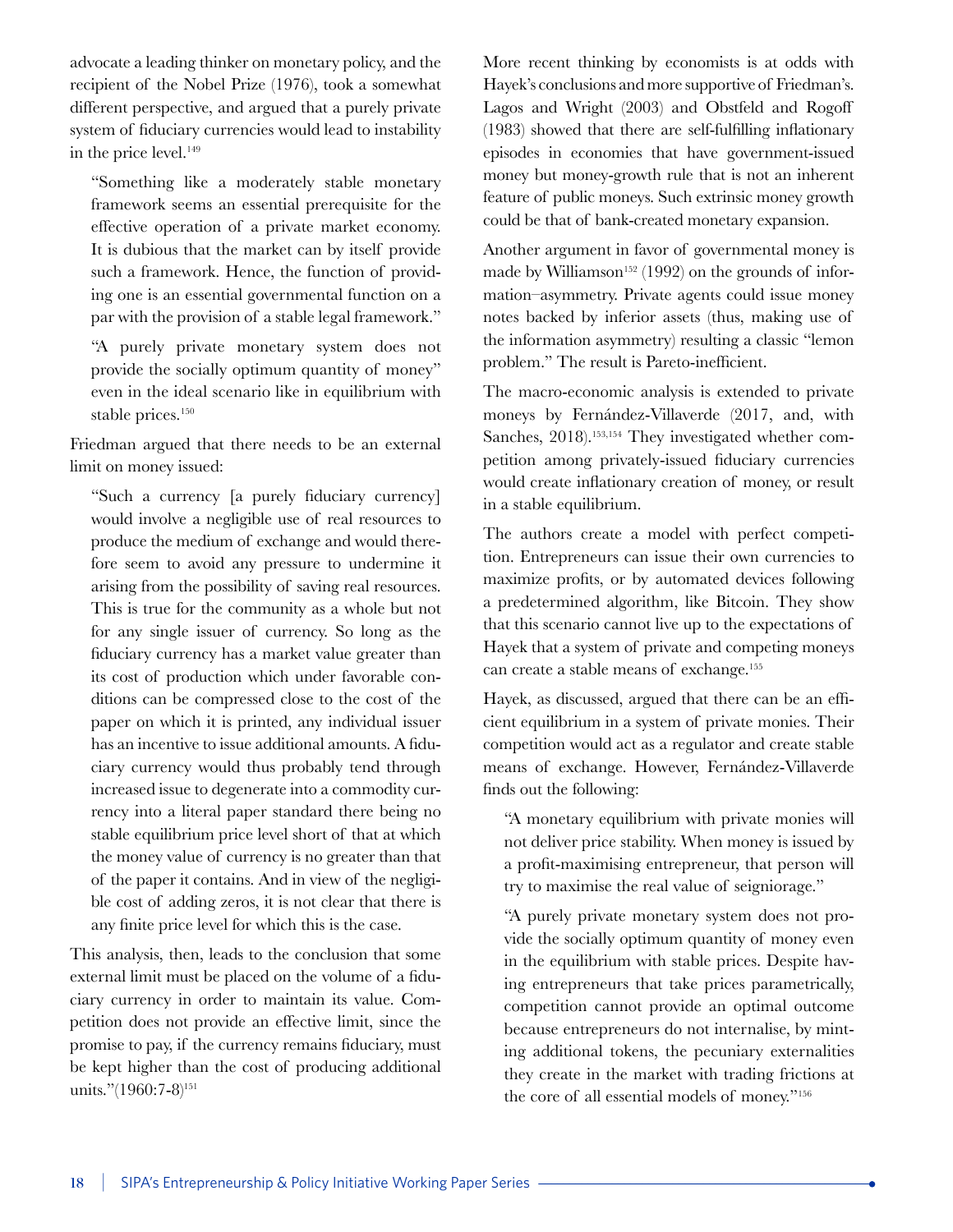Fernandez-Villaverde and his co-author Sanches conclude that private moneys are subject to self-inflationary episodes even if the entrepreneurs issuing the money care about the future value of the money. However, private arrangements could deliver price stability<sup>157</sup> if there is an enforced limit on the total circulation (by e.g. an immutable protocol). The authors present a scenario where the implementation of an efficient allocation is facilitated by automatized issuers. However, "In most cases, a system of private monies will not deliver price stability and, even when it does, it will always be subject to self-fulfilling inflationary episodes, and it will supply a suboptimal amount of money. Currency competition works only sometimes, and partially."<sup>158</sup>

Thus, currency competition cannot provide an optimal outcome. Entrepreneurs do not mint additional coins like the US government, to account for price effects created for other participants in the market. They just seek to maximize profits. They do not consider a monetary externality effects on other participants in the economy. Private entrepreneurs have an incentive to issue additional amounts of currencies when their value is positive. Supply does not depend on demand conditions. As a result, the value of privately issued currencies will not be stable.159 Even when a particular currency like Bitcoin has a supply limit, there is no boundary to the total units of other crypto-currencies that can enter the money supply. "Therefore, there is no effective upper bound on the total money supply, which if there were a profusion of cryptocurrencies could lead to runaway inflation."<sup>160</sup>

This lack of control over the total supply of money in circulation has critical implications for the stability of prices across the economy. In an environment with multiple digital currencies in circulation and no centralized way to limit the supply of units, the value of these virtual units will inevitably diminish to zero in the long run. In other words, it invites a state of hyperinflation.<sup>161</sup>

For paper money, hyperinflations have never happened when the money was convertible into a commodity. They only occurred when the supply of money had no natural constraints and were discretionary.<sup>162</sup>

It has been observed that an inflation in the crypto-currency sector does not, by itself, mean an overall inflation in the official currency. First, if the crypto-currencies are a tiny part of the economy, the impact will be negligible. But what if their role becomes larger? The minting of money outside of the control of a monetary authority such as a central bank would add to the money in circulation relative to products in circulation, and absent some counter-policies by the monetary authorities, this would result in inflationary pressures on prices generally. The two monetary sectors are closely related, even where there is no convertibility.

It should be noted that, contrary to the above conclusion, one study finds that a  $1\%$  increase in Bitcoins reduced real money supply by 0.4% and inflation by 0.25%.<sup>163</sup> That paper, however, only relates to the money supply in Russia. The author—the head of analytics at an ICO and crowdsale company—used a regression analysis to come to this conclusion. Real and nominal money supply were used as dependent variables. Independent variables were monthly growth of price level, the central bank key rate, weighted average RUR/EUR, the number of bitcoins in circulation in Russia and the market capitalization of bitcoin. Furthermore, correlation does not mean causality. The effect, even if conclusively shown, might run the other way. One explanation given in the paper for the above finding is, that the ruble in Russia has been very unstable, thus people keep their assets in US dollars and not in their local currency, even exchanging the money at a higher rate and thus reducing the money supply.164 Thus, lower official money supply and the increase in Bitcoins might be caused by the same factor: a flight out of the ruble. This works as long as the Bitcoins do not exhibit an inflation and volatility that are even higher than that of the official currency.

Other problems in the analysis are that the competition in crypto currencies had not yet developed at the time, and Bitcoin was dominant. In addition, other control variables (e.g. of political factors or general economic factors) were not included.

With a mixed system of official and private currencies emerging, is it possible to get the best of both? Full decentralization that a crypto currency offers but at the same time maintain price stability? This would mean a regulation of the issuers of crypto currencies, in the same way that banks are regulated. After all, banks also create money. The lend money to customers by creating accounts upon which they can draw. And such lending multiplies the deposits that are made multi-fold. How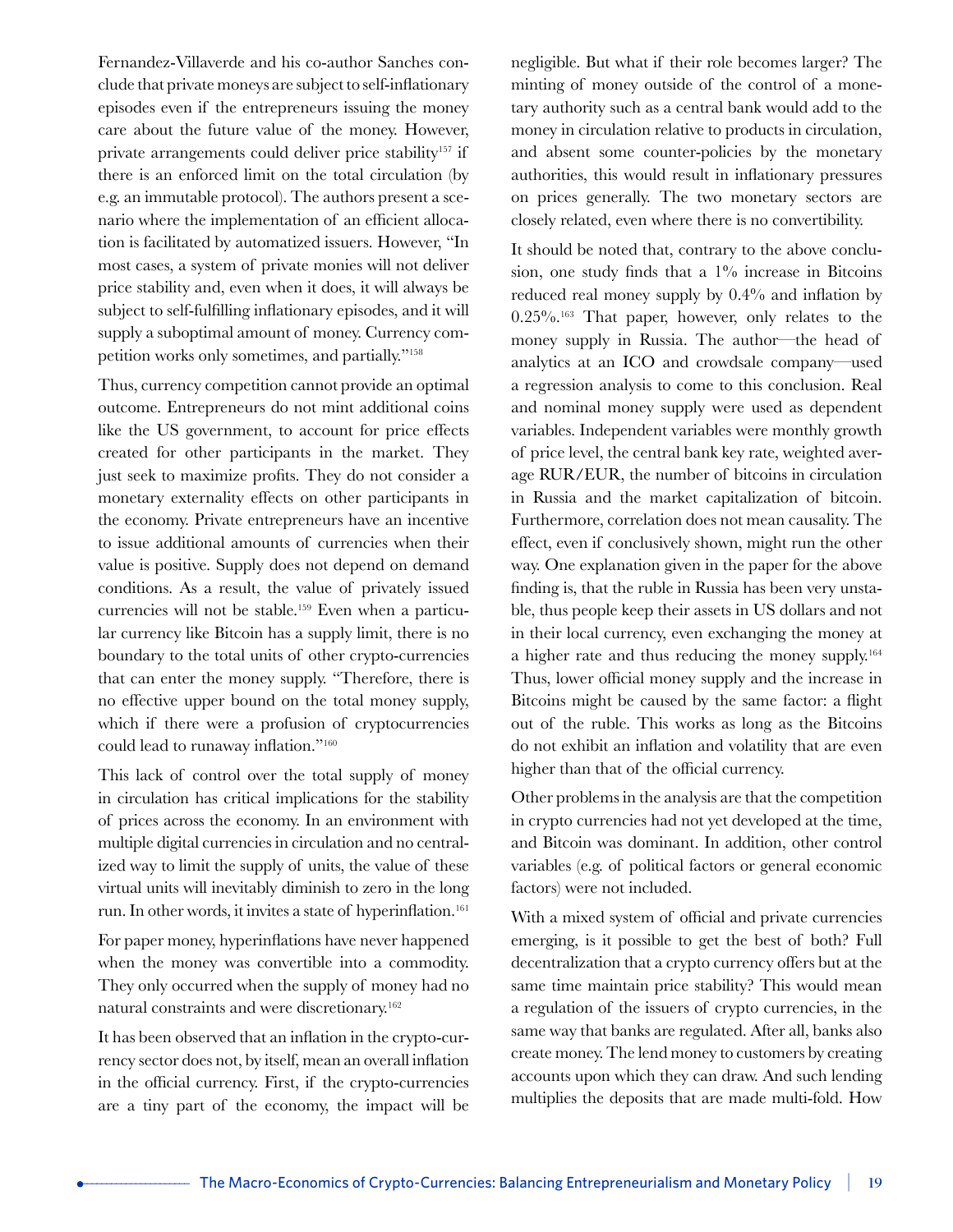much the banks can expand is controlled by the central bank through reserve requirement and other means, as discussed earlier. This will be analyzed further below.

### **B. Impact on Stability**

Related to inflationary stability is also the wider issue of stability of an asset that is subject to speculative transactions. Widespread buying or selling of a currency will affect its price, beyond the question of quantity that is being issued. The two affect each other. When the value of crypto-currencies declines due to over-supply, people will flee from it as an asset and depress the price still further. That is true, of course, for official currencies, too. And there have been notable speculative runs on currencies, such as in Latin America. Nobel laureate Paul Krugman<sup>165</sup> argued that a speculative attack on a fixed exchange rate can result from rational behavior by investors. They foresee that a government is running an excessive deficit and a resultant shortage of liquid assets or "harder" foreign currency to support its currency at the existing rate. Investors flee the currency when they anticipate that it will decline.

Based on changes in beliefs, the demand for crypto-currencies can change dramatically and fast, therefore starting a potential episode of inflation if people suddenly try to get rid of their cryptocurrency by flooding the market and drowning prices.

There is a disagreement about what is driving the demand for cryptocurrencies—whether people buy them due to their potential as currency, or for speculative purposes (i.e., as a financial asset).<sup>166</sup>

Network effects operate in two directions. On the one hand, the added demand for the coin raises its value and the anticipation for such an increase in value leads to a still greater demand yet to a lower willingness to use it for transactions. A notable example: in 2010, the developer Laszlo Hanyecz performed one of the first transactions with bitcoins for a real-world good.<sup>167</sup> Hanyecz bought two pizzas for 10,000 units of the then only little-known digital currency Bitcoin.<sup>168</sup> In late 2018, the price of one bitcoin was around \$6,515, making the value given for the two pizza pies worth \$65,515,000.<sup>169</sup> Thus, if the owners of Bitcoins anticipate a continued rise in their value, they will keep it, so to speak, under the mattress rather than use them for consumption and other payments.

On the other hand, those who believe that the value of the coin has reached a level of a speculative bubble will dump it for profit and substitute it by an alternative and less high-priced coin.170

Part of the media attention and fascination with Bitcoin is the result of the huge increase in the value of the coins. But once rapid rises and declines in value are part of an asset, speculation and manipulation are inevitable. As one study shows,<sup>171</sup> this value has been manipulated by large insiders. The huge fluctuations point to several problems: volatility, uncertainty, and manipulability.

The Bitcoin spike in 2013 from around \$150 to more than \$1,000 in two months can be explained, according to Gandal et al.  $(2018)$ ,  $172$  by suspicious trading activity.173 In 2013 two bots created fake trades on the Mt. Gox Bitcoin currency exchange and fraudulently acquired approximately 600,000 bitcoin valued at \$188 million. Eventually, the "bubble" burst and the price declined again. This period shows that the crypto currency markets are subject to manipulation causing high price fluctuations and explains the possibility of price manipulation due to thin markets of crypto-currencies (low number of traders and sellers).



The study observed two different suspicious activities. Two bots were determined as being responsible for the suspicious trading activities—which were called the "Markus bot" and the "Willy bot." Markus was active from February 14th, 2013 until September 27th, 2013. Markus fraudulently acquired 336,898 bitcoins (worth around \$76 million) which were not backed by real coins. The second bot was "Willy." Willy did not use a single ID as Marcus did but consisted of 49 separate accounts. Willy was active for a much shorter period from September 27th, 2013 to November 30th, 2013. Each Willy account acquired about 2.5 million USD in sequential order, likely did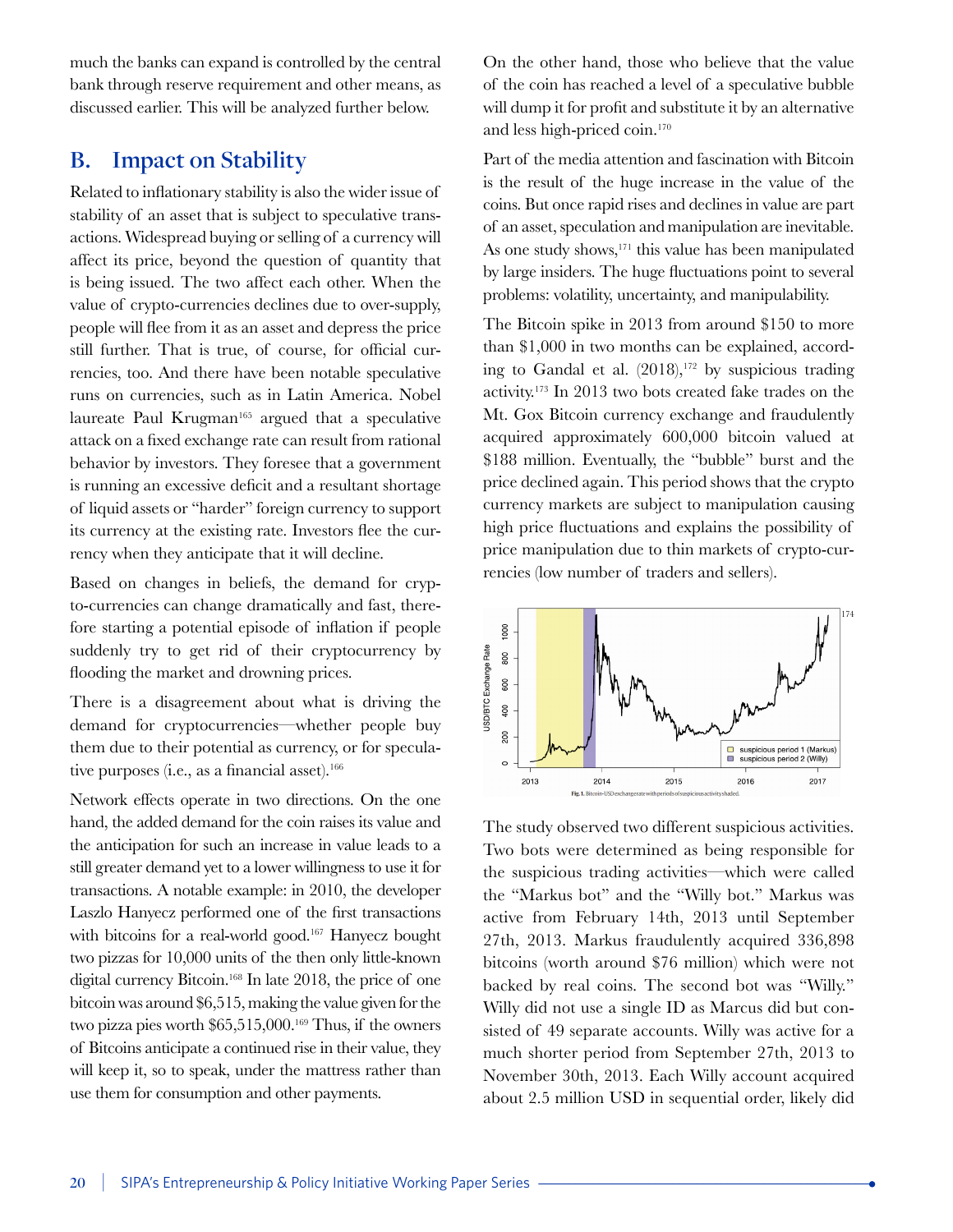not pay for the Bitcoins and never sold the acquired coins. Together, the bots acquired around 600,000 Bitcoins by November 2013.

In a court trial, the former Mt. Gox CEO Mark Karpeles confirmed that the exchange itself operated the automatically trading "Willy bot."175 It also appears that it might have been responsible for the Marcus bot.

When explaining the different reasons why Mt. Gox might have operated these bots, Gandal et. al make the following suggestions: First, the publicly reported high trading volume included the fraudulent transactions and signaled to the market that high trading activities were taking place. Trading volume besides the non-bot trading was much higher on the days the bots were active which was profitable for Mt.Gox as an exchange for the coins as it collected transaction fees.

The "Willy bot" could, furthermore, conceal losses from a June 2011 hacker attack on Mt.Gox, and the exchange wanted to cover up the loss of a huge number of bitcoins. The exchange wanted to remain the confidence of customers and Willy could prop up the trading volume.176 Eventually, however, its manipulations could not save the company and it went out of business.

The price of Bitcoin exploded again in 2017. The prices jumped from around \$1000 in the beginning of 2017 to \$19,000 in December 2017 and down again to \$6400 in October 2018, \$3200 in December 2018 and \$5000 in April 2019.177 Again, there is concern about price manipulation but hard to investigate due to a lack of transparency in the industry.178



CoinDesk. "Bitcoin Price Index from September 2016 to September 2018 (in U.S. Dollars)." Statista – The Statistics Portal, Statista, www.statista.com/statistics/326707/bitcoin-price-index/ Accessed 10 Oct 2018

Thus, crypto-currencies lack the stability of official "hard" currencies like the US dollar, the European Euro, the British Pound, or the Swiss Franc. One of the reason is their sheer size, which makes a speculative attack harder (but not impossible, as was the case with the British Pound in 1992, which netted George Soros over \$1 billion.). A major reason is that there is no entity dedicated to maintaining stability, even if it involves major expenditures, in the way that central banks are. Such stabilization is a public good, and private actors are unlikely to engage in it. The last time such private stabilization could be observed on a large scale was when J.P. Morgan propped up in 1907, in the midst of a financial panic and business downturn, the monetary system of the U.S. singlehandedly, using his own personal resources and considerable influence. Morgan and his bank, however, had major stakes in the US economy, and this gave him enough of an incentive. The exercise of such power, though at the time for a positive goal, also demonstrated his power of control. Partly as a result, the experience led the US to establish in 1913, after a break of 77 years, a central bank.

#### **C. Impact on Reserve Requirements**

In most countries, a central bank requires banks to keep a certain portion of its assets in liquid reserve rather than invested in illiquid assets such as loans and mortgages.180 The lower that portion, the more money can banks pump into the economy, and the more expansionary are monetary and economic growth.

However, a large part of the credit system of countries, in particular of the United States, is outside of commercial banks. By the turn of the century, nonbanks held around two-thirds of total credit market assets held by banks and nonbanks.181 These non-banks extending credit, include insurance companies, finance companies, government- enterprises such as Fannie Mae and Freddy Mac, hedge funds, security brokers and dealers, mutual funds, and money market funds. They provide credit through markets—for example, by purchasing commercial paper and bonds—or by extending loans directly. Banks and nonbanks are interconnected financially in many ways and affect each other. They are, however, only lightly regulated, on liquidity requirements.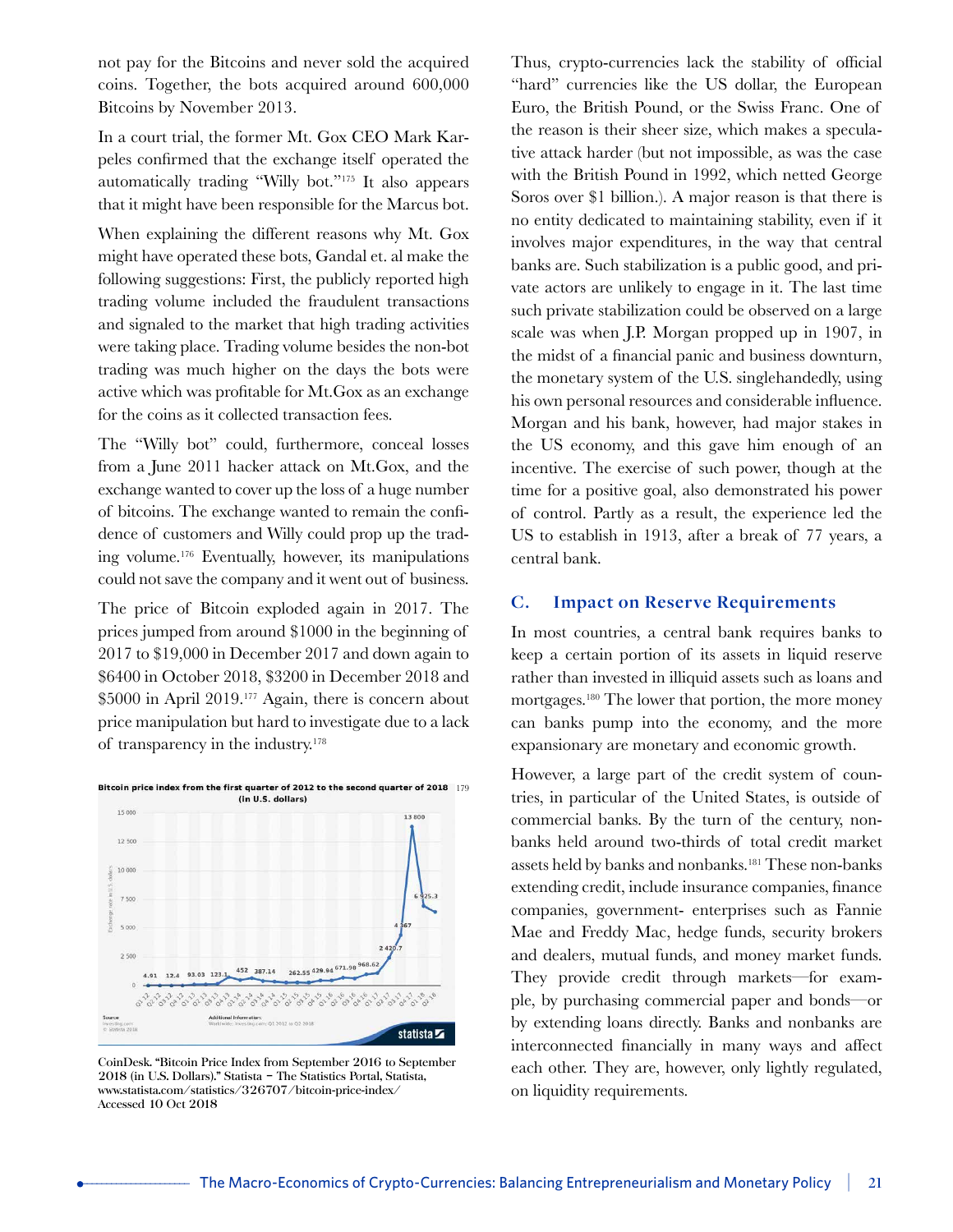Yet the experience of the 2008 Great Recession points to the problem. The poor performance of non-bank subprime mortgage lenders was one of the triggers. losses in a relatively small part of the mortgage market spread through the rest of the financial system.

The Dodd-Frank Act created the Financial Stability Oversight Council (FSOC) to help identify emerging risks and vulnerabilities to financial stability.

The Securities and Exchange Commission's (SEC) adopted rules for money market mutual funds. money market funds sold to institutional investors must publish a floating net asset value and to restrict withdrawals through a system of gates and fees.182 None of these rules are as interventionist as the reserve requirements. Entities issuing or managing crypto-currencies, are or will almost certainly extending credit. Just like the private WIR money in Switzerland, they will extend credit. They will do so by issuing coins to various parties in return for a promise to repay later, wither with crypto-currency or official money. Indeed, this seems to be the most logical business model for such organizations. And when that happens, the question is whether central banks can impose any reserve requirements along the model of commercial banks. For example, the amount of outstanding coins would have to be backed by a certain amount of liquid assets of the traditional kind. This was the model in America in the era of Free banking, when the banks issuing their private moneys had to back it with government securities. At present, no such regulatory powers exist. With the appropriate legal backing such as legislation, they could be, theoretically, be imposed. But the fact is that such requirements do not even exist for more conventional non-bank activities. It is therefore hard to imagine that requirements would be imposed on institution still further removed from traditional banks. Even if such requirements were imposed, the question is the ability to enforce them on organizations that operate in the shadows of encryption and offshore legal domiciles.183

#### **D. Impact on Interest Rates**

One of the major dimensions of monetary policy is the influence over interest rates prevailing in the economy. This is done, as discussed, through the easing or expansion of the money supply. We discussed the impact of

crypto-currencies on that aspect in the section on inflation, and of the reserve requirements. The other tools is the setting of the discount rate.

The discount rate refers to the interest charged by the Fed to commercial banks for credit they receive, for example to maintain their reserve requirement and other reasons for raising their liquidity. This discount rate then affects the interest rates the banks charge their customers, and more generally, the interest rates that prevail throughout the economy.

Does the discount rate affect the activities of the crypto-currencies? Certainly not directly. These activities do not go through the Fed like commercial banks do. Any impact would therefore have to be indirect. When crypto-currency issuers extend credit– as we have argued they will—they are affected by the interest rates prevailing for credit in official currencies. If the latter are high, borrowers will be willing to pay a higher rate to credit extended in the crypto credit market. Similarly, buyers of crypto coins will keep in mind what the alternative returns are in the market of official government securities. That said, the impact of a Fed change in discount rates will only very indirectly affect crypto currencies. Therefore, if such currencies become a larger factor in the economy, the effectiveness of Fed action will diminish.

This can be counteracted, however. As we will argue in a later section, the central bank has the option of establishing its own crypto-currency. This would draw many private and commercial accounts, given the Fed's safety for depositors. The interest for those account could be varied, just as they are for the discount rates that commercial banks pay. These rates, in turn, would affect the rest of crypto-currencies. This would provide the central bank with a powerful monetary tool, in addition to the discount rate.

## **6. Market Structure of the Crypto-Currency Industry**

#### **A. Market Power**

We have concluded that competition in private currencies leads to inflation and reduces the ability of central banks to conduct monetary policy (absent their using the new tools themselves, as discussed further below.) This might lead to the question, whether indeed the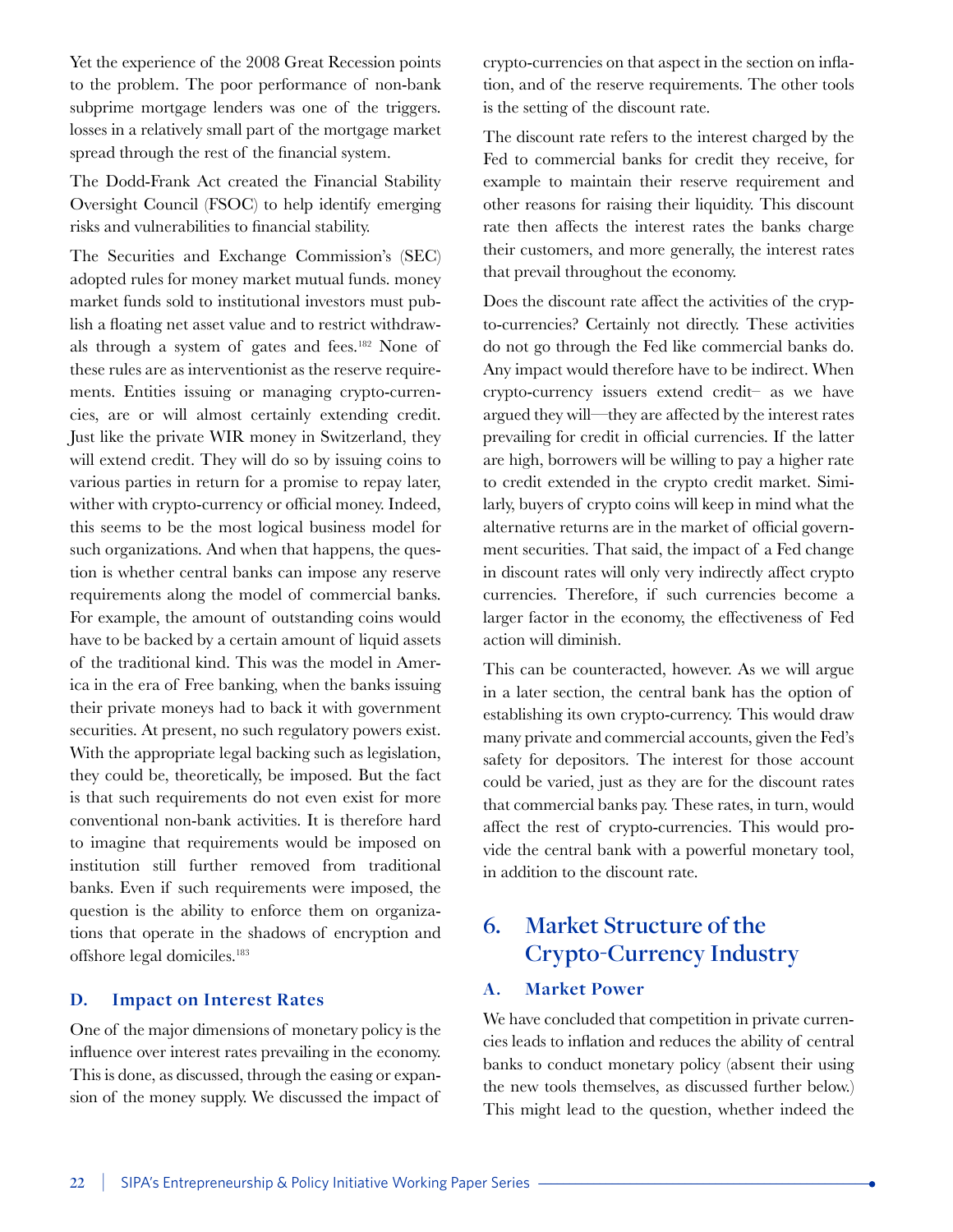crypto market is likely to be competitive. What might reduce competition of digital moneys is the possibility of a "natural monopoly" in this product market, a kind of 'winner-takes-all' (or most) that exist in many digital sub-markets, such as search, social networks, operating software, user-generated videos, auctions, or online retail. The same might be the case for digital forms of money. After all, it is one of the major characteristics of money that it is widely recognized and acceptable. Neither merchants nor consumers want to be burdened with dealing with multiple financial measures. In most cases, they will settle on the most convenient and widespread system. This is a manifestation of the positive externalities of users by the presence of other users, also known as "network effects."

Thus, as a crypto-currency becomes more popular, other people will join it on the assumption that it will win against other crypto-currencies. It is a selfreinforcing spiral.184

Beyond network effects, a market concentration could also be explained by superior innovation. Bitcoin had a first-mover advantage and a large network, but those advantages could be overcome when later entrants are of better quality. Ethereum, e.g., created applications besides financial transaction function<sup>185</sup> and built such complementary products onto the platform.

The market capitalization of the main Bitcoin operation exceeded \$42 billion in July of 2017.186 Does this indicate a winner-take-all situation, with one currency dominating the market? To answer this question, one can look at the dynamics and competitive situation in the cryptocurrency market, and whether a substitution or a reinforcement effect can be observed. When one cryptocurrency's price—in particular, Bitcoin's increases while the others are decreasing, this would show a reinforcement effect for the top company and winner-takes all dynamics.<sup>187</sup> Conversely, if the prices of other crypto-currencies as well those of Bitcoins rise, this would indicate that they are considered substitutes for each other.

"The winner-take-all" effect was dominant early in the market. During this period, Bitcoin became more valuable against the dollar, it also became more valuable against other cryptocurrencies. Bitcoin was the most popular cryptocurrency at the beginning and it further improves its position, both against the dollar and

against other cryptocurrencies. However, subsequently this pattern reversed. Bitcoin strengthened against the dollar but weakened against other top cryptocurrencies. And conversely, when it weakened against the dollar, it strengthened against other top cryptocurrencies. Thus, the winner-take-all dynamics diminished.188 In time, Bitcoin's share of the total cryptocurrency market, as estimated by Credit Suisse, came down to a minority share at roughly 40%.

Market power is unlikely in the market for coin mining. Because the Bitcoin system and other crypto-currencies operate in a decentralized fashion, it is unlikely that any individual miner will be able to control the total supply of virtual monetary units.189 However, mining pools (groups of miners that come together to perform collective mining) could strategically mine coins.190 Mining pools could become sources of strategic and opportunistic behavior doing harm to the crypto-currency's credibility. For example, a mining pool can enforce losses upon miners outside the pool and, hence, pressure them to stop mining, thus reducing competition still further. The potential for such cartels is enhanced by the fact that the major mining operations are done by Chinese companies, who might be subject to governmental coordination. 60–85% of all Bitcoin network processing power comes from China mining pools. The computational power of bitcoin network has pushed out all but the strongest and richest miners, creating quasi-monopolistic positions in the mining industry. Small miners have been pushed out by large operations located in where electricity is cheap, such as China and India. Those mining facilities house tens of thousands of computers operating in huge warehouses.

Mining hardware rigs is dominated (70%) by Bitmain, a Chinese company using Application Specific Integrated Circuits (ASICs). Other vendors are NVidia and AMD. Concentration is also high in the ownership of crypto tokens. By one estimation,  $\sim 97\%$  of all bitcoins in circulation are held by just  $\sim$  4% of bitcoin addresses. This means that a few players can have a massive market influence.

A study by Gandal and Halaburda (2016) analyzed network effects and competition in the cryptocurrency market.191 Bitcoin dominated the market during 2009-2016. In 2013, however a few other crypto-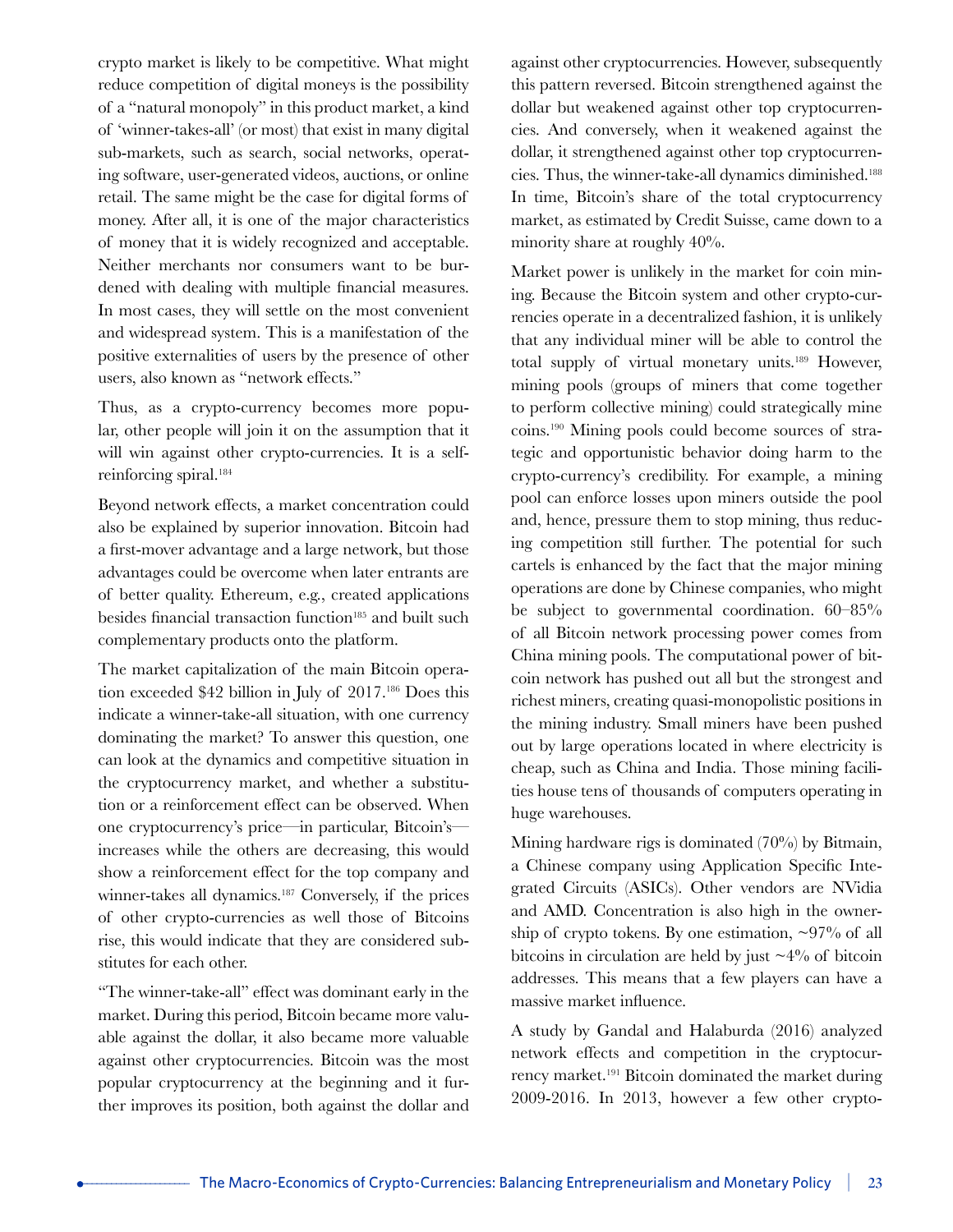currencies started competing with Bitcoin. The first period showed a clear winner-take-all effect for Bitcoin. Bitcoin became more valuable against the dollar and against other cryptocurrencies. In the beginning of 2016 Bitcoin held 94% of the total market capitalization and the number two coin in the market. Litecoin declined by 70% in value. Bitcoin emerged as the winner from July 2014 to February 2016 and seemed to have benefitted the most of network effects.<sup>192</sup> However, in a later period the winner-take-all dynamics does not show anymore. As Bitcoin experienced another rise and fall, and the currency rose from \$5,905 to \$19,498 on December 17, 2017. In just fifty-two days after this peak, Bitcoin declined by 64% to \$6,955. Ethereum in contrast did not fall at all during the same period and Ripple fell by only  $6\%$ .<sup>193</sup> Bitcoin also had other inefficiencies that were the byproduct of congestion and the limited throughput capacity, leading to transaction delays.<sup>194</sup>

Ethereum is a platform $195$  for other crypto-currencies, and one of its benefits is that one can use Ethereum's existing infrastructure instead of having to develop and build an entirely new blockchain. In consequence, Ethereum's market share expanded substantially. It hosts several of the largest coins by market cap, such as Omisego, Augur, or Golem. These are currencies that are specifically designed for the Ethereum ecosystem and can be transported with the Ethereum public addresses and wallets. This network effect continues to grow as more programmers use it.196 If Ethereum succeeds with innovation in the sector it could become a dominant platform.197

#### **B. Can Big Tech Companies and Financial Institutions Legitimize Crypto Currencies?**<sup>198</sup>

At present, crypto currencies are a small though colorful part of the economy. It is mostly run by companies whose ownership and management are as non-transparent as their products. This does not inspire the trust that is needed by regular folks to use this new way to conduct business. But this could change if larger, better known, and more established companies from the financial sector, and tech firms, enter the fray.

When it comes to tech firms, currently, crypto-currency issuance mostly exists in the gaming area.<sup>199</sup>

- AmazonCoin is a digital coin of Amazon which currently can only be used to purchase within the Amazon platform, as software for Kindle and Android devices or from the Amazon Appstore. It cannot be converted into fiat currency.
- Facebook Credits was an experiment of Facebook. The credits were used for in app purchases and gaming. The currency was unsuccessful and was eventually abandoned by Facebook.<sup>200</sup>
- In the future, might we see an Amazoncoin or a Googlecoin<sup>201</sup> going outside their platform?202 Amazon e.g., has made domain registrations like AmazonEthereum.com or AmazonCrytocurrency.com.
- Rumors that Amazon, Facebook etc. might re-start their own cryptocurrency or enter into a partnership with an existing currency are all around.203

Large banks and credit card systems could create more trust than entrepreneurial currencies without much of a track record. The brand or company behind the cryptocurrency could give people a sense of security. Banks have established relations with many millions of customers, and the crypto offering would be a product extension rather than require the acquisition of new customers. They have widespread physical branch locations and ATM systems that could service customers who want to convert coins into cash. Banks could protect—up to a point—a certain price level for "their" coins, since they have deep pockets and a reputation to uphold.

### **C. Implications for Entrepreneurs/ Companies**

Issuing crypto-coins gives entrepreneurs without access to funding an ability to raise money.204 Other advantages are leapfrogging the middleman, avoiding domestic gatekeepers in countries with corrupt regimes. This leads to a democratization of venture funding and has a positive impact on innovation. In 2017, ICOs became the leading destination for crowdfunding.205 But it also has a flip side. Because the new coins are typically without real backing and their prices are determined by market transactions rather than experienced investors, questionable coins were being issued, bought, and traded.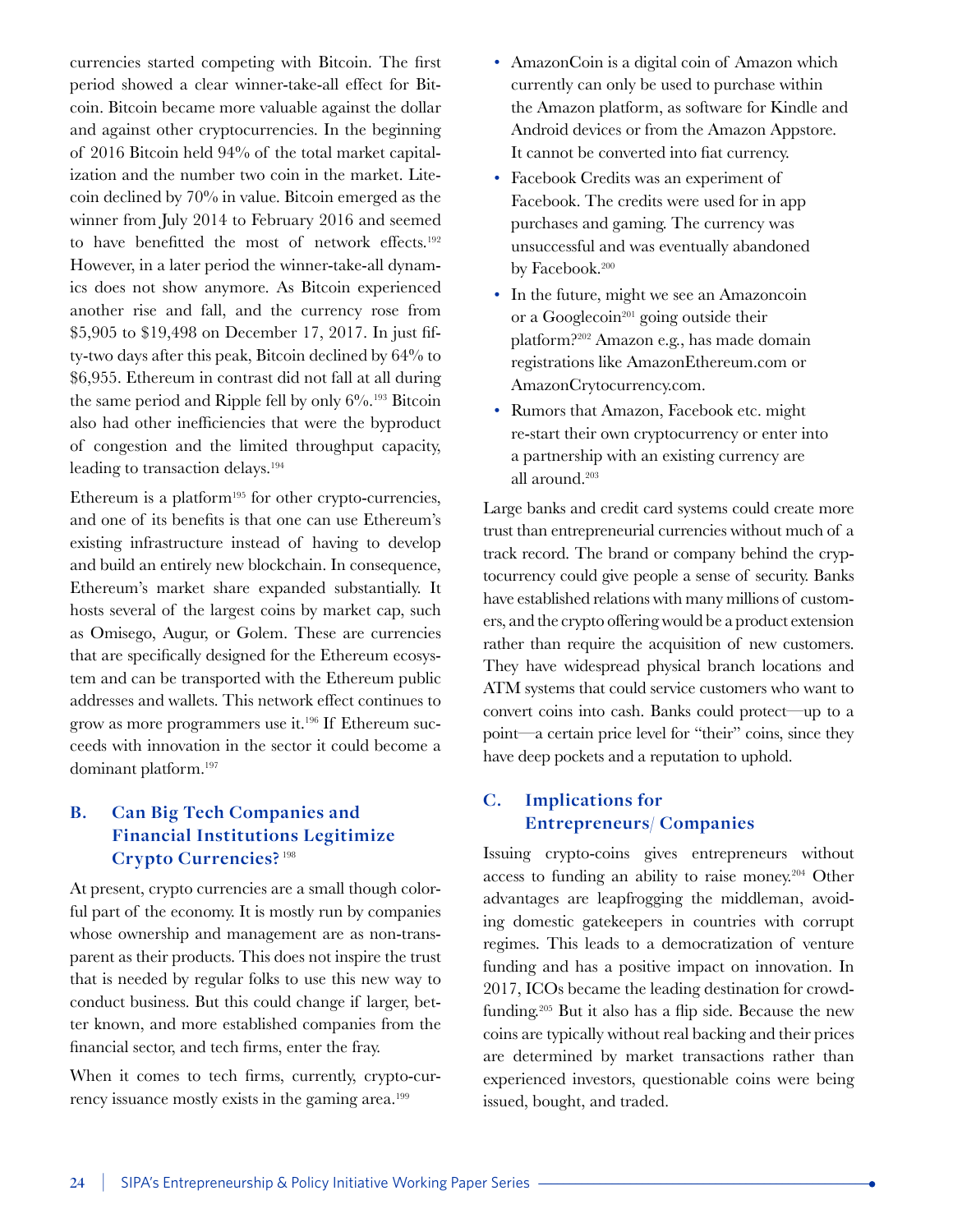## **7. Monetary Stabilization by Crypto-Currencies?**

We have seen that a monetary system based on private currencies is volatile and inflationary. Struggling and weak economies are particularly at risk. Their governments have limited resources in terms of reserve currencies to add liquidity in the case of crisis.

For countries with political and social instabilities, crypto-currencies provide means for capital flight,<sup>206</sup> leading to further destabilization. The question then is, whether one can design more stable private moneys.

What constitutes an ideal stable cryptocurrency? 207 It should be able to

- withstand a great deal of market volatility
- should not be extremely costly to maintain
- should have easy to analyze stability parameters
- and should be transparent to traders and arbitrageurs.208

#### **A. Stablecoins**

An ideal coin should be able to withstand market volatility, should be inexpensive to operate, and should have transparency to traders and arbitrageurs. A good number of attempts have been made to create such coins. They are called stablecoins, and their number has grown from a just a handful to nearly 60 just in 2017. Of these, it seems 23 are live. More than a dozen more are expected to launch in the near future. But many observers doubt that these more complicated coins can maintain stability in the long run. There are issues of law, of adequate resources, and of the effectiveness of stabilizing algorithms to manipulate market prices.209,210 That said, these efforts seem to be a step in the right direction.

A crypto-currency can be stabilized in a variety of ways: through some form of collateralization, or an inherent self-stabilization policy. These will now discussed.

#### **I. Private Coins Pegged to an Official Currency, Such as the U.S. Dollar**

To back up such a crypto-currency with "real" dollars, the project owners need to have a decent amount of cash liquidity in reserves at all times to guarantee the pegged value of their cryptocurrency. Unlike other cryptocurrencies, these stablecoins are generated when people buy them using US dollars. Advantages are price-stability, relative simplicity, and a lower vulnerability to hacks, since no collateral is held on the blockchain. But the collateralization can become a problem.<sup>211</sup>

Tether is the main crypto-currency whose value is supposed to be "tethered" to the US dollar. Because of this, it has grown to be a key institution in the cryptocurrency world. Its backing by dollars made it a favored "second-layer" operator on top of other cryptocurrencies. From January 2017 to September 2018, the amount of its tethers grew from almost nothing to about \$2.8 billion. More than \$500 million Tethers were issued in August 2018 alone. In early 2018 Tether accounted for about 10% of the trading volume of Bitcoin, but during the summer of 2018 it accounted for up to 80% of Bitcoin volume.<sup>212</sup> In June 2018, Tether was the tenth largest cryptocurrency.<sup>213</sup>

Tether claims to have a dollar in the bank for every Tether coin that it issued in circulation. To back up that assurance, Tether claims that these cash holdings are "subject to frequent professional audits.." Yet this has not been the case, and Tether's auditing firm quietly quit the job. No other auditor would touch the account. Yet based on these assurances of backing, Tether had rapidly expanded its coins. It had \$2.8 billion on outstanding tethers, yet the evidence that an equivalent amount of dollars had been infused is flimsy. And this problem could magnify since other crypto-currencies have pegged themselves to Tether, in the belief that it was as stable as the dollar. On top of that, research suggests that a price manipulation scheme involving tether accounted for about half of the price increase in bitcoin in late 2017.214 *Also*, about \$31 million of USDT tokens had been stolen from Tether in November 2017. Adding all this up, it is hard to consider this major player a 'safecoin'!

A still more fundamental problem of these currency-backed coins has already been discussed. It is that by establishing a fixed peg to an official currency, the cryptocurrency invites attacks by speculators shortening the currency, driving the price down, below the par value, and then converting to the higher-valued fiat currency.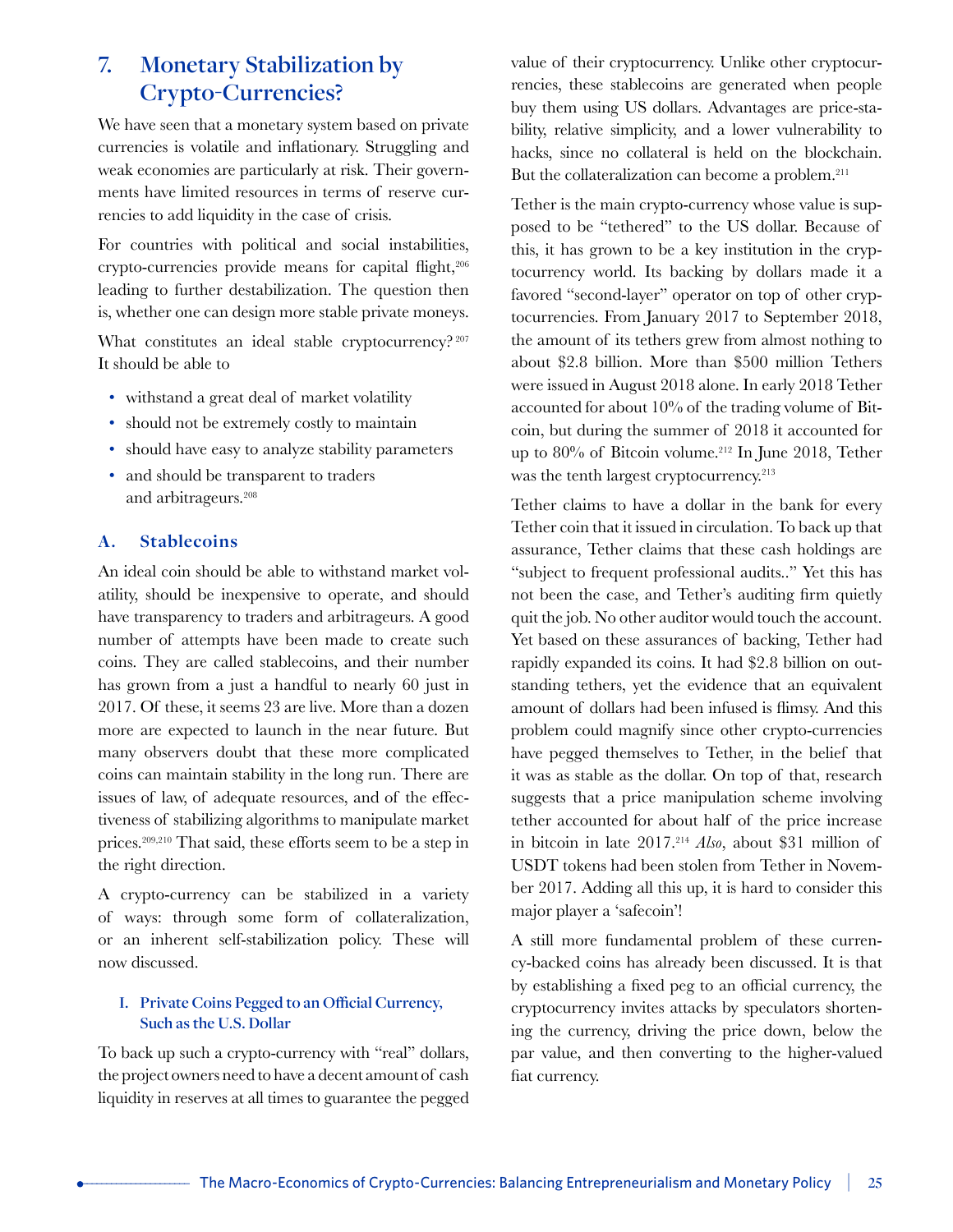#### **II. Crypto-collateralized Coins**

A coin is not pegged to a fiat currency such as the dollar, but to another cryptocurrency.

- Advantages:
	- ∙ More decentralized
	- ∙ Can liquidate quickly and cheaply into underlying crypto collateral (just a blockchain transaction)
	- ∙ Transparent—it is easy to inspect the collateralization ratio of the stablecoin
	- ∙ Can be used to create leverage
- Drawbacks:
	- ∙ Could be auto-liquidated during a price crash
	- ∙ Less price stable than official moneys
	- ∙ Tied to the health of a particular cryptocurrency (or basket of cryptocurrencies)
	- ∙ More complex215

#### **III. Non-collateralized Coins**

This is, arguably, the most interesting approach. Instead of collateral backing up the coin's value and keep it stable, an algorithmic built-in trading mechanism would do so. It would be based on a smart contract as a replacement for a central bank. The smart contract's "monetary policy" would have one mandate: issue a currency that will trade at \$1. If the coin is trading at \$2, the price is too high and the smart contract will then mint new coins until the price returns to \$1. If the coin is trading too low, the smart contract initiates buying up of coins on the market to reduce the circulating supply, or it promises sellers to pay them out of future profits.216 In such a system, the money supply is governed by algorithms that programmatically buy and sell coins in order to maintain their price near the target level.<sup>217</sup> The highest funded blockchain solution that aims to maintain price stability using an algorithm is Basis, which raised \$133m from mainstream investors. It tried to replicate the functions of a central bank using cryptocurrencies. Once the cryptocurrency price increases, "the blockchain will automatically increase the rate at which it creates new coins, flooding the market and reducing the price." 218 Once the price drops, the Basis blockchain starts buying back its tokens. Hence, the supply is reduced and the price begins to increase again.

The fundamental advantage of such a system is that it adjusts supply of coins automatically. For traditional crypto-currencies this is not the case. The reason for the instability of cryptocurrency prices is that the supply of coins is fairly inelastic and does not respond to demand shocks. Shifts in demand directly affect the price of the cryptocurrency and as a result to control price stability, one needs to look for ways to adjust the supply of cryptocurrencies in response to demand shocks.219 The smart contract could do that.

If such a privately issued, non-collateralized, price-stable currency would prove workable, it would pose a radical challenge to the dominance of fiat currencies. But it is a big 'if.' The protocol's security lies in the assumption that an attacker will never be able to outwork all the honest algorithms, smart contracts, and computers.

#### **IV.Government Coins**

The most stable of stablecoins might be government-issued digital money: crypto-currencies created by the central bank itself. This will be discussed further below.

## **8. New Digital Tools for Macro-Economic Policy: Implications for Central Banks**

Central banks' monetary policy aims to control interest rates and inflation to maximize social welfare. But crypto currencies have their own goals in mind, not social welfare. The question is whether an "invisible hand" mechanism still leads to welfare optimization.

Most immediately, potential problems are an increase in money laundering and illegal transactions through anonymity. Unfortunately, being known as a conduit for such activities does not necessarily reduce a crypto-currency's cachet. To the contrary, it might provide headlines, name recognition, and a sense that it is the "go to" platform for discrete business and personal transactions, even when they are legal.

Benjamin Friedman<sup>220</sup> observed the puzzle that central banks are able to control the pace of spending in large economies by controlling the supply of 'base money,' even though this monetary base is small relative to the size of those economies,<sup>221</sup> and even smaller relative to the overall volume of economic activities. This disparity, Friedman observes, has grown due to changes in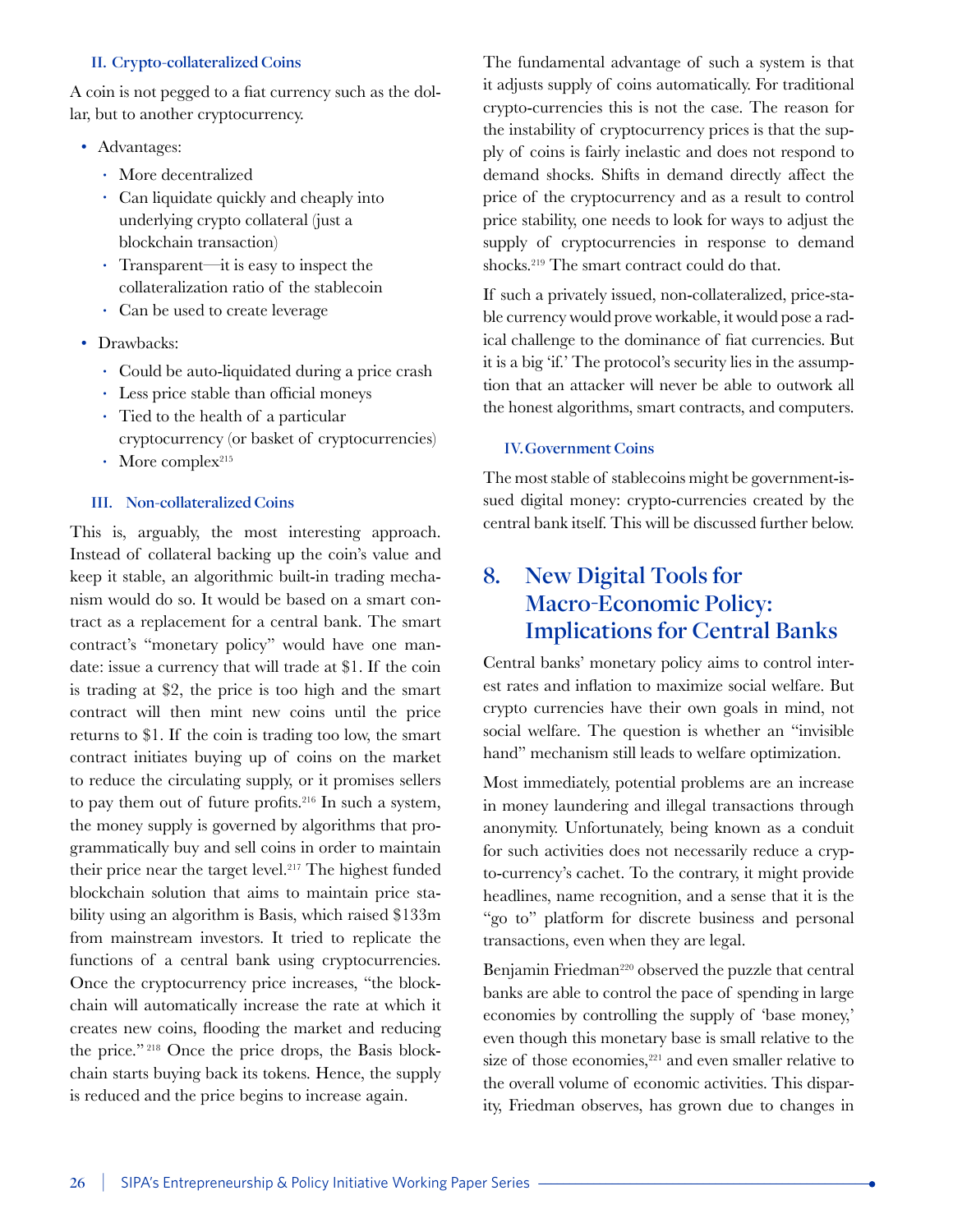institutions and advances in IT technology. Without new and aggressive regulatory interventions, the central bank of the future will be 'an army with only a signal corps'—that is, issuing predictions to the private sector how monetary conditions should develop, but not able to do anything about it.<sup>222</sup>

For central banks,

- their role as an intermediary is challenged.
- Their earnings through seignorage revenue declines.
- Their monetary policy tools lose efficacy
- Their control over the money supply and interest rates becomes smaller.
- They are tasked with controlling become larger.<sup>223</sup>

Thus, crypto currencies, if they reach a substantial size, will impede the traditional tools of macroeconomic policy.

#### **A. Regulatory Tools for Central Banks**

But there is an upside, too. The new types of money and the underlying technologies also create new tools and new approaches for central banks.

- The discount rate is an indirect way to affect the interest rates prevailing in the economy. But with direct customer accounts—as will be discussed below—the CB can affect interest rates more directly.
- It becomes possible to charge negative interest rates. People and banks would be charged to hold money in central bank accounts. Right now, when interest rates are low, the CB cannot lower them much more. With negative interest rates, people would spend and invest more and save less.
- The central bank can set its exchange rate against a crypto-currency and change this exchange rate. The question then whether convertibility is set at a fixed rate , is free-floating, or is used as a monetary and fiscal policy instrument.<sup>224,225</sup>
- The central bank could set limits on total circulation of the issuers or holders of private currencies and on the creation of new ones.
- The central bank can limit or ban the use of credit or bank accounts for the buying of crypto currencies.
- The central bank can limit or expand reserve requirements crypto-currency deposits for the lending by financial institutions.
- The central bank can impose charges or taxes of varying magnitude on private moneys and on transactions with them. Evasion of such charges would be an offense, and subject to confiscation of coins or banishment from convertibility in the US.
- Increase or decrease the block award for miners by imposing taxes and other restrictions on them. This could be done through smart contracts. The rewards for miners depend on the state of the economy in the same way that central bank interest rates are flexible according to conditions.226 When the CB wants to restrict new crypto-money, it would make it more expensive for miners to operate. The opposite would be the case to stimulate supply.
- The CB could require the inclusion of smart contracts that include items important to the law enforcement and monetary authorities.
- The CB could use the crypto-currency it issues, or that of others, to infuse money to all (or a subset) of citizens to stimulate the economy. This is known as "helicopter money" and it becomes administratively more feasible through the technology, in contrast to the current system of money infusion which is indirect. Thus, governments could fine-tune their interventions.<sup>227</sup>
- Government could deny legal protection to transactions and contracts with those crypto currencies that violate regulations.
- Require the disclosure, or licensing, or regulation, of the underlying algorithm. Such requirements might be impractical, since algorithms often get changed hundreds of times a year. And if disclosed, they could be hacked or gamed. But the fact is that such an approval process for algorithms has already started in UK by requiring it for gambling programs.
- Code several central bank functions into the blockchain itself.228 This was discussed earlier when we looked at stablecoins without collateral. Self-correcting, self-stabilizing smart contracts might be required to be part of cryptocurrencies.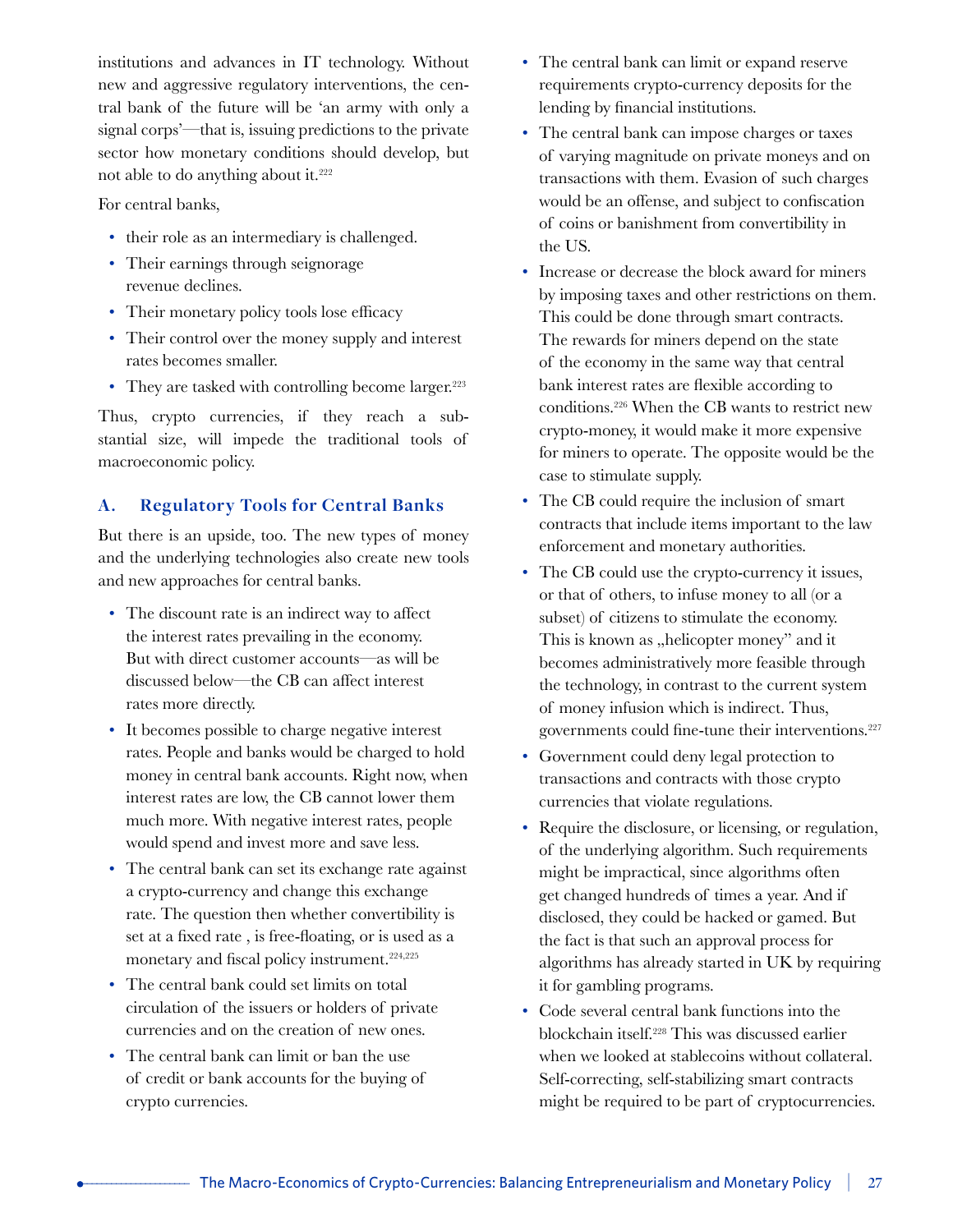• Adjust to inflation by varying the supply of money through varying the cost on miners. The CB can construct a supply rule for its own crypto-currency that can automatically deal with inflation.<sup>229</sup>

#### **B. Developing Digital Tools**

Central banks have inserted technology into their internal and external activities. These IT technologies are known as "RegTech."230 They create, for example, an automation of tools to supervise the industry, to enforce regulations,<sup>231,232</sup> to receive and monitor company reporting,<sup>233</sup> to engage in risk management<sup>234,235</sup> and to manage identity oversight.<sup>236</sup> Supervisory functions include the monitoring of financial and operational data of several kinds:

- Financial statements (balance sheet, cash flow, income statement)
- Financial ratios
- Volume and value of transactions
- Number of accounts and total balances
- Description of frauds and actions taken, consumer complaints, risk management practices, and IT systems
- Losses from frauds and consumer compensations<sup>237</sup>

On the whole, RegTech is used in a "micro-economic" fashion, to increase the efficiency of direct supervision and control. It has not been focused on the "macro-economic" activities of monetary policy of central banks. But that macro dimension is clearly arriving through dashboard indicators, the use of algorithms, applications of artificial intelligence (AI), and big data analytics.<sup>238</sup>

To develop new tools for central banks is a complex undertaking. A good number of the private entrepreneurial currencies and associated software, exchanges, etc. is likely to fail, given that they operate innovative high-risk activities. But it is very different for official central bank digital money and regulatory and monetary approaches. Here, almost total reliability and stability is expected. There is no allowance for failure, and if it occurs a heavy political and economic price will be paid. In consequence, any change has to be done very carefully. Therefore, in an environment where technology moves at the speed of Moore's Law, and where

entrepreneurialism pushes the envelope, central banks inevitably will fall behind. It is therefore important to accelerate the speed of their exploration and adoption of new approaches.

There are several approaches to do so. They include adoption of other central banks' (or of inter-governmental organizations) approaches where these have proven themselves. A second approach is that of testing. And here, one way to proceed has been that of "regulatory sandboxes" (or "RegLabs").<sup>239,240</sup> The sandbox concept for financial regulation emerged after the Great Recession of 2008. In 2012, the US Consumer Financial Protection Bureau (CFPB) started Project Catalyst.<sup>241,242,243</sup> A good number of countries have explored this method of experimentation on a smaller scale before launching a full rollout.<sup>244</sup>

#### **C. Central Bank Cryptocurrency?**

The emergence of cryptocurrencies presents a challenge to central banks. To some, it obviates the need for a central monetary institution. But as we have seen in the analysis above, there is an important public-good aspect to a stabilization of money, that private competition will not create such a stability, and that there is therefore a role for a public institution to do so. Such a role might even imply the suppression of alternative currencies as being part of the problem. Yet such governmental monopoly would eliminate the innovation that comes with private moneys. This then suggests a system that operates between the two extremes, in which private cryptocurrencies exist in parallel to an official one. And that a fiat currency would include an electronic, encrypted version, in parallel to the more traditional ones. This would be a Central Bank Digital Currency (CBDC), also called "*Digital Fiat Currency*" (DFC) with legal tender status.

Advantages of a CBDC:

- Protection of central banks to maintain a central role in monetary policy
- Improved monitoring of the economic and financial system, and of regulatory compliance
- Facilitation of interoperability within the financial system
- Preservation of a universally accepted and interoperable digital payment instrument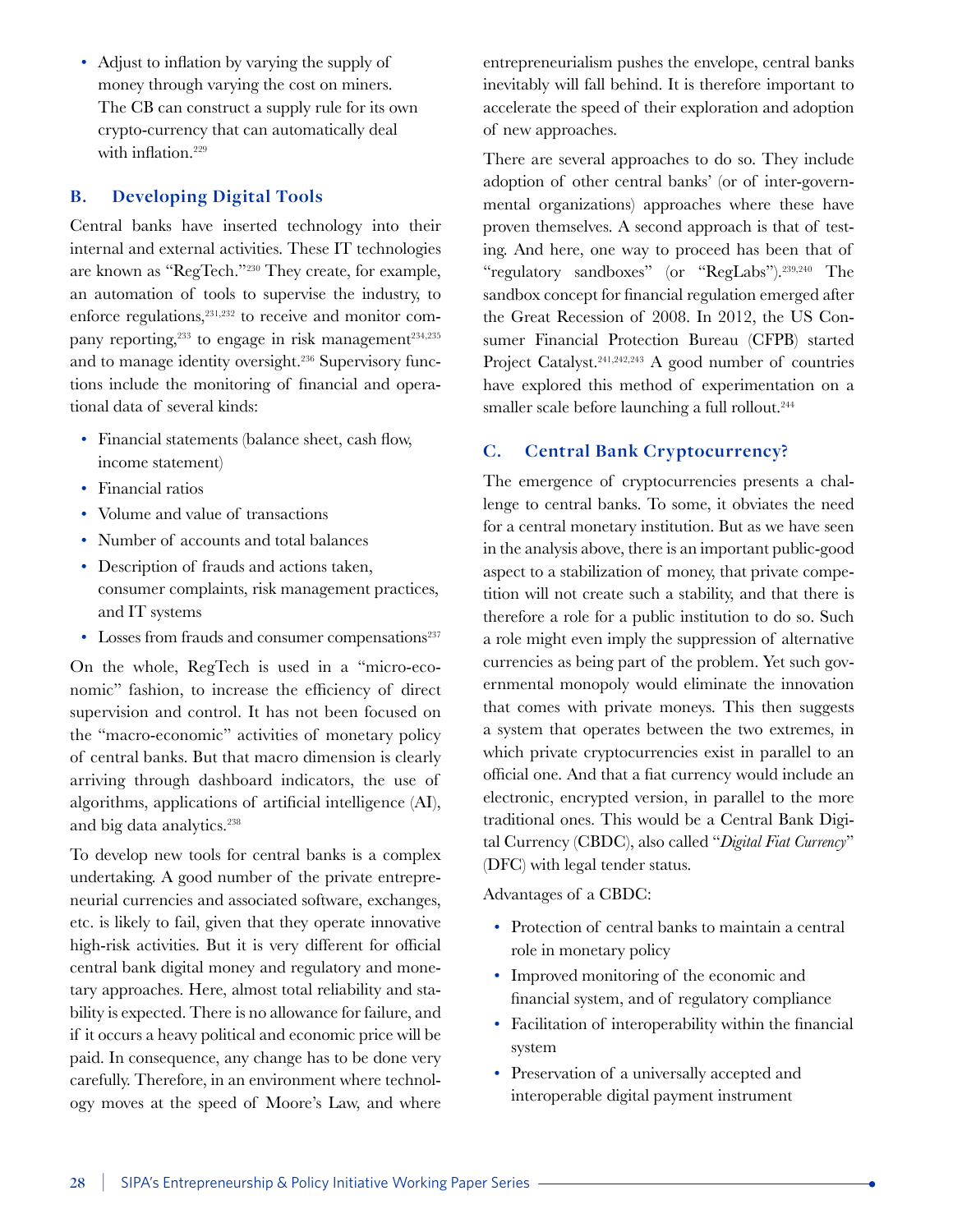- Instant settlement, with reduced settlement risk
- Enhanced transactional efficiency, and enhanced innovation
- Cost efficiency relative to physical currency
- Facilitation of the spreading of financial services to people outside of traditional banking relationships
- Preservation of seignioriage income of government as issuer of currency.

Central banks have explored this. The Bank of England launched a research program and discussed the possibility of implementing its digital currency.245 In the US, the Federal Reserve Bank floated the idea of a Fedcoin. The People's Bank of China—a leader in restrictive monetary practices—concludes that the best way to take advantage of currency innovations is for central banks to take the lead, both in supervising private digital currencies and in developing digital legal tender of their own.246

Several countries have begun to issue CBDC. Venezuela issued the *Petro* and backed it by oil assets. But few people seem to be transacting, too deep has been the lack of trust in the counry's government. In Ecuador, the central bank created the *Dinero* and provided the underlying accounts to the public. Citizens can open an account by downloading an app, register their national identity number, and answer security questions. People deposit or withdraw money by going to designated transaction centers. As Ecuador uses the US dollar as its official currency, accounts are denominated in that currency. Malaysia and Russia have considered creating fiat crypto-currencies.<sup>247</sup>

In the US, the major proposal has been to create a "Fedcoin."248 The Federal Reserve would create the Fedcoins, with a direct one-to-one convertibility with cash and reserves. Fedcoin would be centralized in supply. Federal Reserve Chair Jerome H. Powell discussed this briefly in a speech in 2017.

For central banks who seek to go the DFC route, the technology templates exist. The company eCurrency Mint Limited enables central banks to issue digital fiat currency. The company claims that it has pioneered the world's first end-to-end solution for digital fiat currency issuance and circulation. It combines hardware, software, and cryptographic security protocols to

provide central banks with the digital tools to issue a national currency in digital form, coexisting with coin and paper currency.

As a central bank issues its own digital currency, a number of questions are raised, such as:

- The privacy of transactions
- The impact on private financial innovation
- The impact on financial stability of making a risk-free digital asset more widely available
- The impact on monetary policy
- The technology deployed
- How financial institutions would be regulated $249$
- The impact on deposits held at commercial banks

What kind of a technology would such a central bank crypto currency deploy? Advocates of a Fed-based blockchain cryptocurrency often miss an important contradiction between a blockchain type currency and a governmental fiat currency. A distributed leger system has no central node and control which makes the idea compelling. However, governmental digital money and user accounts at central banks are highly centralized. Thus, a distributed ledger technology for a central bank currency is a contradiction, at least for a permission-less version. But this does not mean that there cannot be a public crypto-currency run by the government, but it is not going to be a permission-less distributed ledger technology such as used by Bitcoin.

A major advantage to a central bank of issuing its own crypto-currency is the tool it provides to control interest rates. To achieve its stabilization target, a central bank needs to control the short-term interest rates. This rate then directly affects other short-term and long-term interest rates, and thus spending and pricing decisions.250 A primary tool of monetary policy would therefore be the interest rate on CBDC for deposits and settlement accounts held at the central bank. This includes the ability to push market interest rates even below zero if necessitated by a severe shock.251 Similarly, during a financial crisis the central bank could expand the quantity of CBDC to add liquidity to banks and others. The central bank can also monitor users' portfolios of CBDC and cross-subsidize between different types of users.<sup>252</sup> A CBDC could also facilitate transparency in the conduct of monetary policy, with the central bank's transactions, balance sheet, and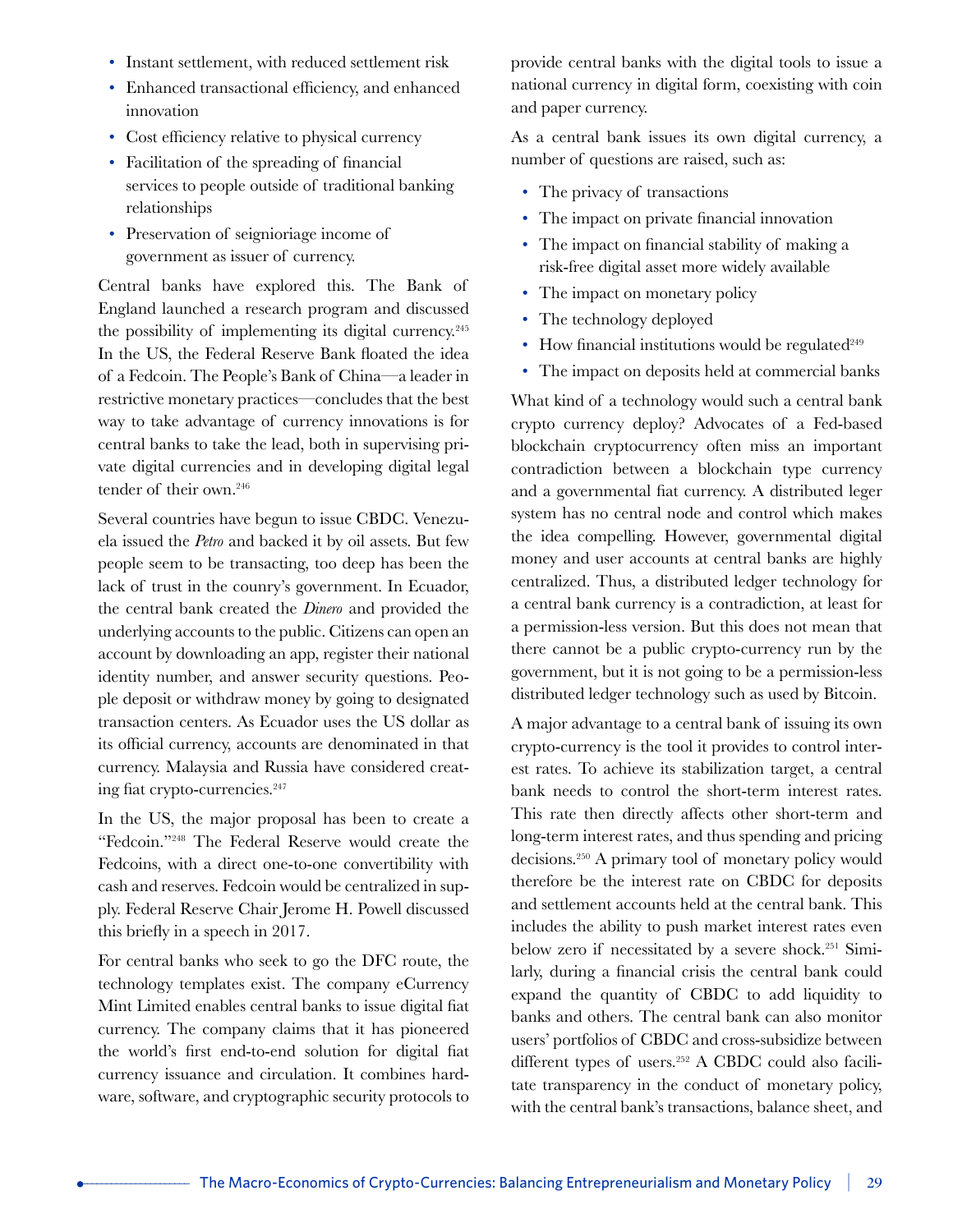procedures open in real time. A simulation by Bank of England economists looked at a scenario in which that bank created a CBDC of an initial size of 30% of GDP, issued against government debt of the same amount. It was then subject to countercyclical variations over the business cycle to remain at that level.<sup>253</sup> The simulation should have beneficial effects. GDP rose by almost 3%. This was the effect of the resultant reductions in real interest rates, distortionary tax rates, and transaction costs. The study also found that a CBDC helped stabilize the business cycle.<sup>254</sup> The model found economic advantages of a steady state output gain of almost 3%. In Canada, a central bank study created a model that found, more modestly, a contribution by a CBDC up to 0.64% of GDP.255

#### **D. Direct Customer Accounts at the Central Bank**

Proposals for a central bank cryptocurrency typically come with the proposal to let individuals and businesses have their own direct accounts at the central bank, not just the commercial banks as is presently the case. Until now, member of the public could hold central bank money only as cash. When people wish to digitize that money, they must deposit the cash in a bank. This converts the central bank liability into a commercial bank liability. In contrast, digital fiat currency would allow consumers to hold digitally central bank money. Public digital fiat currencies would thus compete with commercial bank deposits. In considering this matter, a European Parliament report stated that a "digital currency could also be issued by the central bank and potentially substitute for bank deposits as the main form of money holding of households and businesses."256,257,258,259

Strictly speaking, there is no strict requirement for the two issues—cryptocurrency and direct accounts—to be joined. One could have one or the other, in both directions. Direct accounts without cryptocurrency, and cryptocurrency without direct accounts.260,261 But they are linked because a non-distributed cryptocurrency requires a central manager—the central bank—to manage the accounts of holders of that currency—the users. While this could be done through intermediaries, including banks, the direct management has a variety of advantages.

#### **Advantages:**

- Deposits at the Fed are guaranteed against failure which makes deposit insurance unnecessary, which lowers cost. It also reduces the moral hazard issue affecting banks (as the savings and loan bank fiasco of the 1980s demonstrated). This increases financial stability by creating a risk-free alternative to bank accounts.<sup>262</sup>
- CBs would have customer information to get the true identity, which would assist in law enforcement.
- Digital money accounts at the Fed, whether by banks or individuals, would make it easier for central banks to lower interest rates below zero per cent.263 This would impose a cost on holding money rather than spending or investing it, and this would stimulate the economy.
- There could be drastic reductions in the cost of financial transactions, especially for the poor.
- Less reliance on bank intermediaries, which can increase the direct power of the Federal Reserve to control the money supply.<sup>264</sup>

#### **Drawbacks:**

- Money flows away from the commercial bank accounts to the central bank's accounts. Commercial banks will therefore make fewer loans, which will slow down the economy.
- Bank runs might occur more frequently if the public were able to easily convert commercial bank money into risk-free CB liabilities.<sup>265</sup>
- As banks are disintermediated, they are less able to perform essential economic functions such as monitoring borrowers.

#### **E. A Mixed System of Public and Private Moneys**

It is unlikely that private crypto-currencies would be outlawed, or that such laws could be tightly enforced outside of countries with authoritarian governments such as China or Vietnam. Hence, the likely emerging system will be one of a mixed public/private money regime.266 Many people invoke Gresham's law, that bad money drives out good one, and fear that this means that the crypto currencies would drive out the official moneys. But this is unlikely, for two reasons: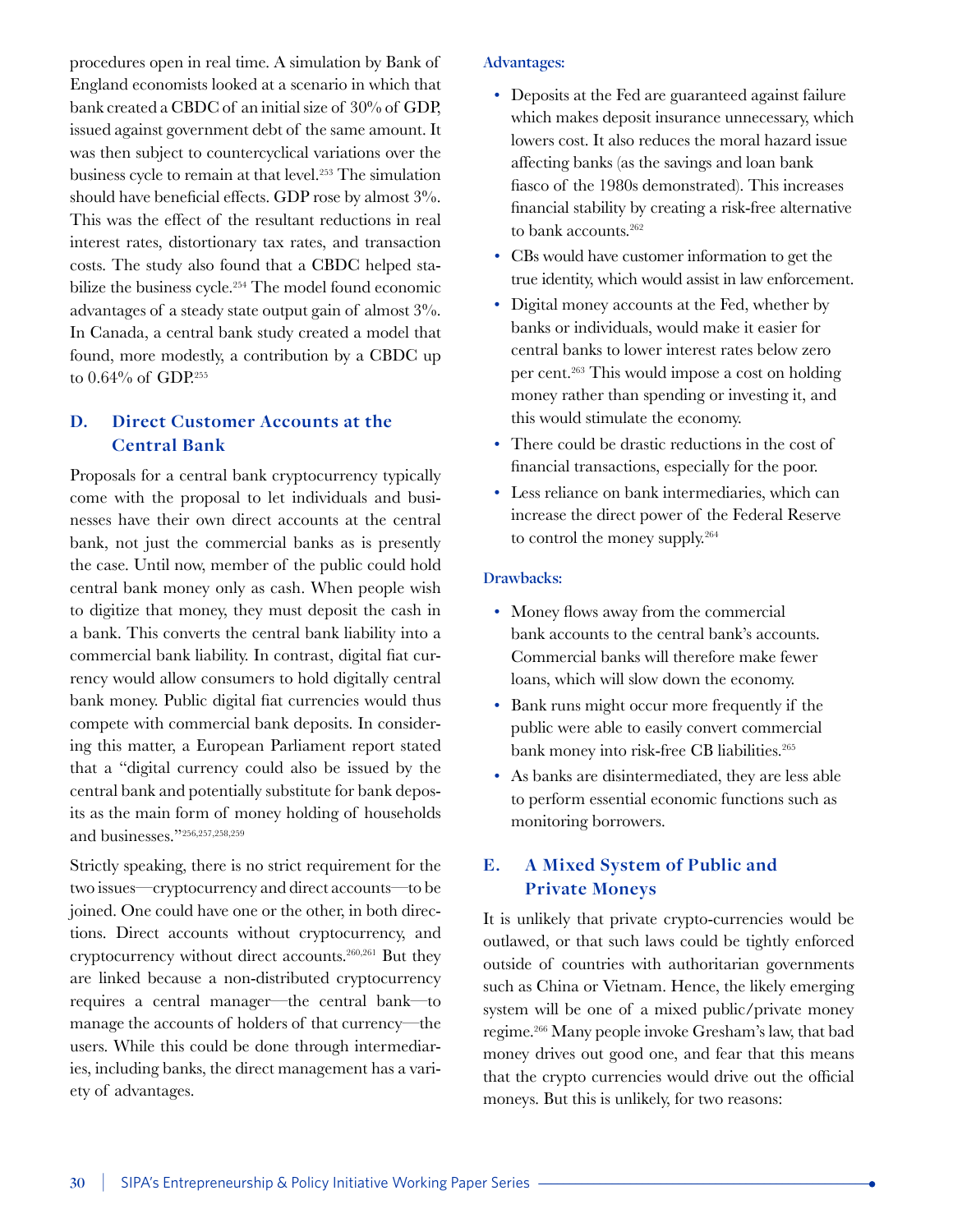- 1. Legal tender laws confer a superior status to government money
- 2. Government crypto currency has clear advantages over private ones. Central banks are trusted. A CB can peg a stable exchange rate to traditional money and defend it. Private currencies cannot match that. They will be subject to attack and cannot redeem all the claims for real dollars before they run out of money. Therefore, private currencies will fluctuate as they deal with demand shocks. But since they fluctuate, they do not offer the user assurance and security.

Most likely is that the central bank crypto-currency will function as the peg for the valuation of the private currencies. This will raise stability in the private currencies, though the issue of how to actually come through with convertibility will remain, as discussed earlier. This is not very different from the convertibility and exchange rate issues of official currencies against each other. Another issue is that a profusion of private currencies raises transaction costs because such multiplicity complicates settlements. This would be still more complicated when the currencies embed different features and options.

There are also practical issues how crypto-currencies should interface with mainstream regulatory, legal and tax regimes. This includes how to tax crypto-currency transactions (including VAT and income tax); and how to account for crypto-currencies in formal financial statements.<sup>267</sup>

## **9. Outlook**

As some countries establish their own digital currency, one cannot expect its use to be confined geographically. Such money is highly mobile, and if it is attractive to users in terms of convenience and acceptance, it will be adopted outside of its home territory, too. It is also safer than private crypto-currencies, as we have discussed. This means that a small number of official currencies will be used globally, in parallel to the domestic official moneys and the private ones (which are also global). This extra-territorial acceptance has been already been true for the US dollar, the Euro, and to some extent the Swiss Franc and the British Pound. The limiting factor was the practicality involved in moving these moneys around (especially in larger amounts) or accounting for them operationally. There were also legal restrictions. These limitations diminish with digital forms of currency that can be easily moved around in large amounts. Restrictive regulations can be leapfrogged through offshore locations and by nonbanks outside the traditional ambit of influence of central banks.

As a result, central control over the monetary system of many countries declines. People can easily flee their country's currency if they fear its stability and if they can conduct business with the global currency instead. Furthermore, domestic currencies could also become the target of speculative attacks that could be launched with lightning speed, and in the process also destroy confidence in a country's money. Such attacks could also come from destructive hackers, or from other countries as part of economic or actual warfare.

The move to other currencies could be based on programmed instruction, and hence happen rapidly and automatically. Billions of dollars could flow in or out in split seconds if the programs of millions of people are triggered at the same time. This instability affects not only weaker currencies and countries, but also the stronger ones, since they might be inundated with a monetary inflow that will destabilize their price levels, too. Counteraction of their central bank may have to be more drastic, and their actions will affect also other countries more strongly than in the past.

The emergence of artificial intelligence (AI) and instantaneous monitoring and analysis provides another level of sophisticated intervention to monetary authorities. Instead of affecting broad aggregates in order to stimulate or dampen activities across the entire economy and society, central banks could target specific industries, population segments, and regions. How this would take place might not be clear at present and will evolve in terms of theory and practice. But with tools to fine-tune interventions available, it will happen.

Thus, cryptocurrencies provide an important dimension of innovation to the evolution of the exchange medium we call money. There are now hundreds of such currencies and their potential and volume is growing. However, they will, collectively and in volume, create real problems for the monetary system of a country.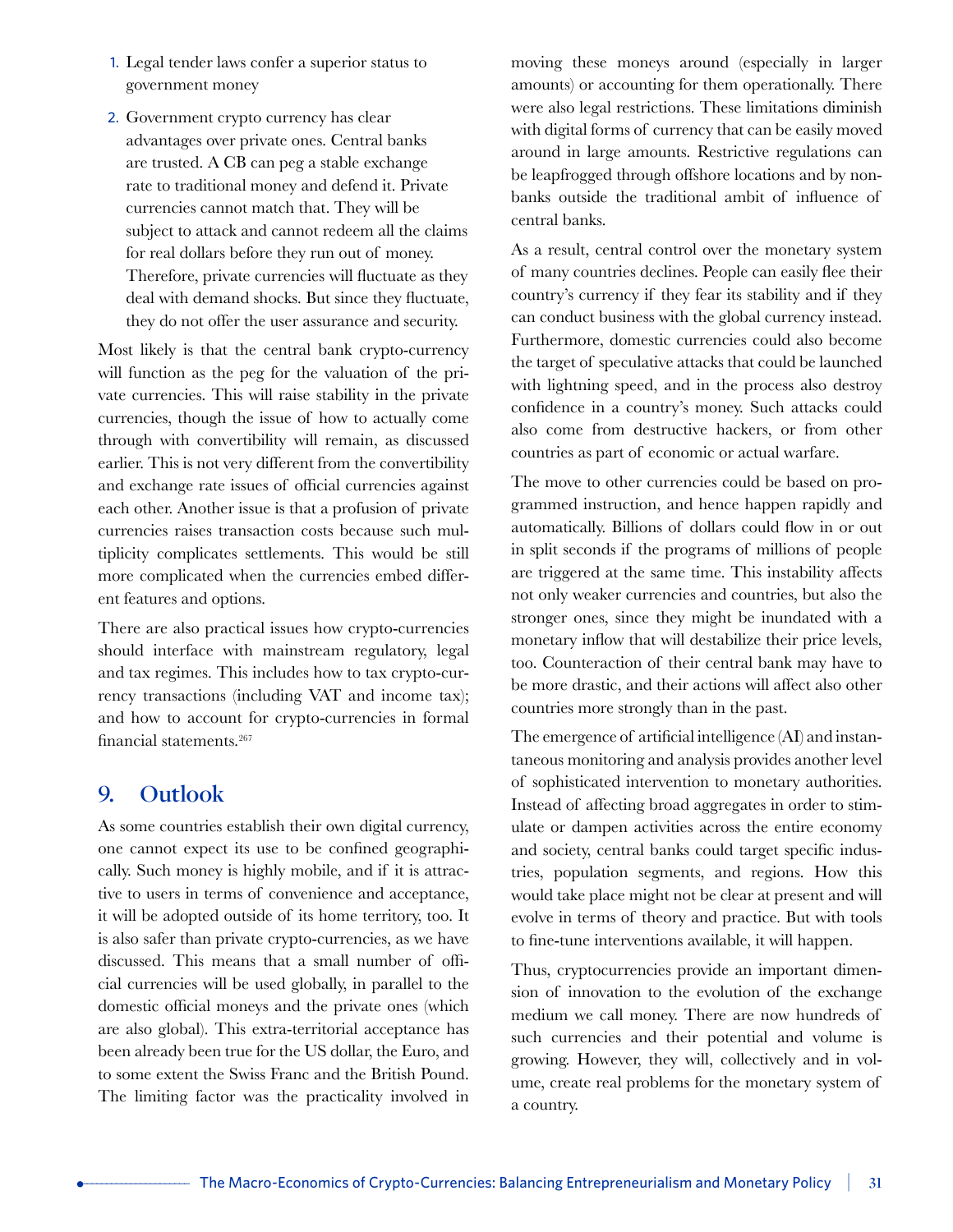Mervyn King,<sup>268</sup> the noted economist and Governor of the Bank of England 2003-2013, suggested that the Twentieth Century had been the Golden Age of central banks. They played a major role in the economy as a result of the rise of managed fiat money. But this role may decline with the development of private electronic currency, which eliminates their monopoly as suppliers of means of payment.<sup>269</sup> However, we conclude that central banks, which are institutions tasked with providing monetary stability, are more essential than ever. The problem is that their responsibilities rise while the power of their traditional tools over money supply and interest rates is declining. But the new digital technologies and approaches also provide regulatory bodies with new and powerful tools. The task for central banks and policy makers is not to resist monetary innovations such as private digital currencies as troublesome irritants, but to create approaches to use, regulate, incent, and emulate them in shaping the macro-economic path of the economy.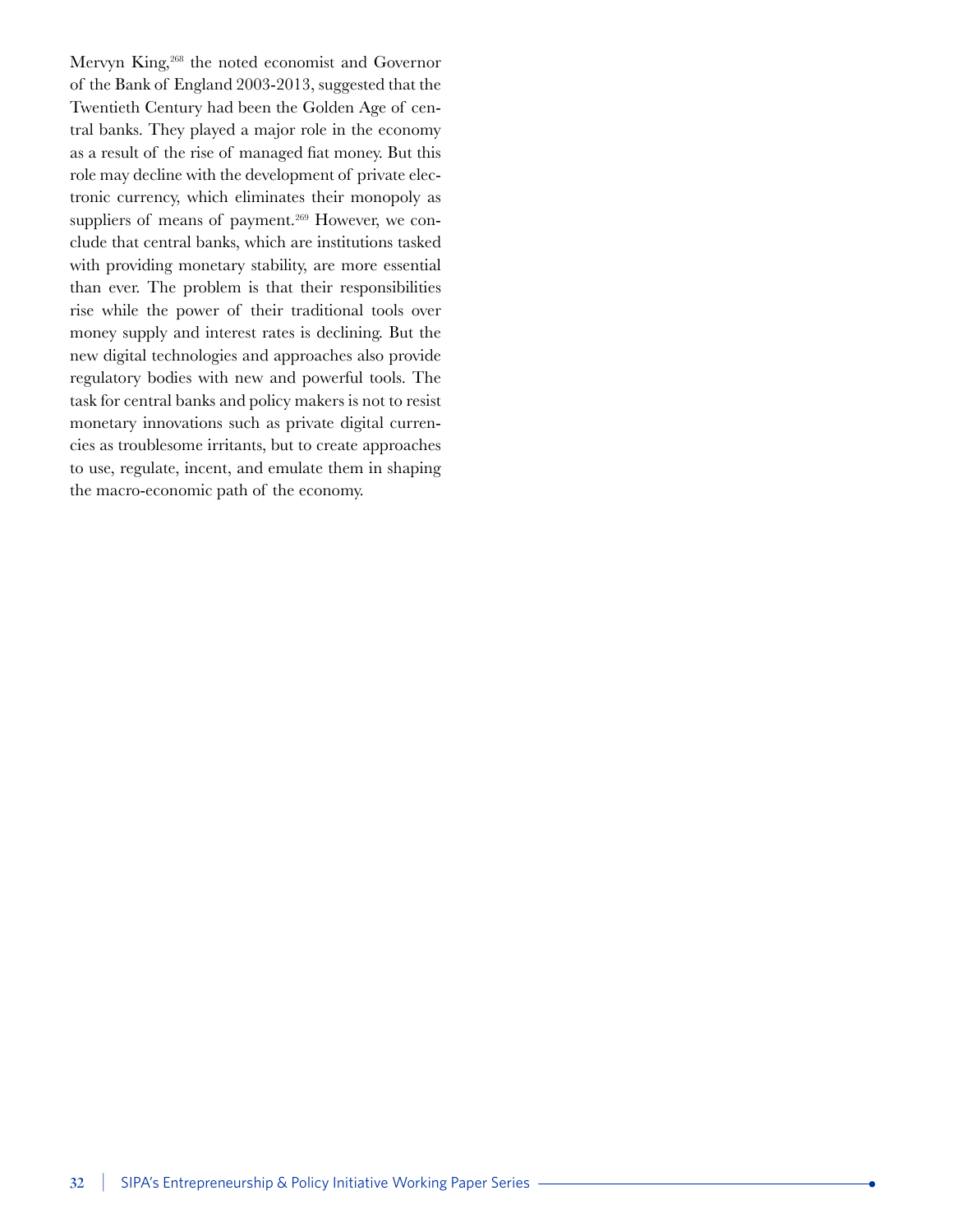## **Endnotes**

- 1. Keir, Thomas. "Could the Wikileaks Scandal Lead to New Virtual Currency?" *PCWorld.com*. December 10, 2010. www.pcworld.com/article/213230/could\_wikileaks\_ scandal\_lead\_to\_new\_virtual\_currency.html.
- 2. Wallace, William. "The rise and fall of bitcoin." *Wired.com*. November 23, 2011. www.wired.com/2011/11/mf-bitcoin/.
- 3. Gandel, Stephen. "Bitcoins: Does an Internet Currency Mean the Doom of the Dollar." *Time.com*. June 29, 2011. http://business.time.com/2011/06/29/bitcoins-does-aninternet-currency-mean-the-doom-of-the-dollar/.
- 4. Stross, Randall. "What's coming out of Silicon Valley." *New York Times*. August 23, 2012. https://bits.blogs. nytimes.com/2012/08/23/whats-coming-out-of-siliconvalley/.
- 5. Hale, Mike. "Good Wife Watch: Jason Biggs, Jim Cramer and Bitcoin get in on the action." *New York Times*. January 16, 2012. https://artsbeat.blogs.nytimes. com/2012/01/16/good-wife-watch-jason-biggs-jimcramer-and-bitcoin-get-in-on-the-action/.
- 6. Strictly speaking, there are today several varieties of Bitcoin. For simplicity, when "Bitcoin" is mentioned in this article, it will usually refer to BTC, the by far largest of the various flavors.
- 7. Narayanan, Arvind et al. *Bitcoin and Cryptocurrency Technologies: A Comprehensive Introduction*. Princeton, NJ: Princeton University Press, 2016.  $\rightarrow$  provides overview over various computer science papers
- 8. Li, Xiaoqi et al. "A survey on the security of blockchain systems." *Future Generation Computer Systems* (2017).
- 9. Garay, Juan, Aggelos Kiayias, and Nikos Leonardos. "The bitcoin backbone protocol: Analysis and applications." *Annual International Conference on the Theory and Applications of Cryptographic Techniques*. March 4, 2019. https://eprint.iacr.org/2014/765.pdf.
- 10. Poon, Joseph and Thaddeus Dryja. "The bitcoin lightning network: Scalable off-chain instant payments." *The Lightning Network*. January 14, 2016. https://lightning.network/lightning-network-paper.pdf.
- 11. The journal *Ledger* is dedicated to cryptocurrency research. https://ledgerjournal.org/ojs/index.php/ledger. There is also an academic consortium CryptoCurrencies and Contracts (IC3), an initiative of faculty members at Cornell University, Cornell Tech, EPFL, ETH Zurich, UC Berkeley, University College London, UIUC and the Technion analyzing the blockchain technology.
- 12. Dinh, Tien T. A. et al. "Untangling Blockchain: A Data Processing View of Blockchain Systems." *IEEE Transactions on Knowledge and Data Engineering*  30, no. 7 (2018):1366–1385. www.doi.org/10.1109/ TKDE.2017.2781227.
- Henry, Ryan, Amir Herzberg & Aniket Kate. "Blockchain Access Privacy: Challenges and Directions." *IEEE Security & Privacy* 16, no.4 (July/August 2018): 38–45. www.doi.org/10.1109/MSP.2018.3111245.
- 13. Crosby, Michael et al. "BlockChain Technology: Beyond Bitcoin." *Applied Innovation Review*, no. 2 (June 2016): 6-19. http://scet.berkeley.edu/wp-content/uploads/AIR-2016- Blockchain.pdf.
- 14. Huberman, Gur, Jacob Leshno and Ciamac Moallemi. "Monopoly Without a Monopolist: An Economic Analysis of the Bitcoin Payment System." *Columbia Business School Research Paper No. 17-92*. October 14, 2017. http://dx.doi.org/10.2139/ssrn.3025604
- 15. Caton, James. "Cryptoliquidity: The Blockchain and Monetary Stability." *AIER Sound Money Project Working Paper No. 2018-15*. July 11, 2018. http://dx.doi.org/10.2139/ssrn.3211745.
- 16. Bheemaiah, Kariappa. *The Blockchain Alternative: Rethinking Macroeconomic Policy and Economic Theory*. New York: Springer Science + Business Media, 2017.
- 17. Hegadekatti, Kartik. "Blockchain Technology An Instrument of Economic Evolution?" *Evolution Through Blockchain*. March 31, 2017. http://dx.doi.org/10.2139/ ssrn.2943960.
- 18. Davidson, Sinclair, Primavera De Filippi, and Jason Potts. "Economics of Blockchain." *SSRN*. March 8, 2016. http://dx.doi.org/10.2139/ssrn.2744751.
- 19. Chiu, Jonathan and Tsz-Nga Wong. "E-Money: Efficiency, Stability and Optimal Policy." *Bank of Canada Working Paper No. 2014-16*. April 2014. www.bankofcanada.ca/wpcontent/uploads/2014/04/wp2014-16.pdf.
- 20. Banque de France. "Financial stability in the digital era." *Financial Stability Review* 20 (2016).
- 21. Bech, Morten L. and Rodney Garratt. "Central Bank Cryptocurrencies." *BIS Quarterly Review*. September 2017. www.ssrn.com/abstract=3041906.
- 22. Koning, JP. "Fedcoin: A Central Bank-issued Cryptocurrency." *R3*. November 15, 2016. https://static1. squarespace.com/static/55f73743e4b051cfcc0b02cf/t/58 c7f80c2e69cf24220d335e/1489500174018/R3+Report- +Fedcoin.pdf.
- 23. Committee on Payments and Market Infrastructures. "Digital currencies." *Bank for International Settlements*. November 2015. www.bis.org/cpmi/publ/d137.pdf.
- 24. Barrdear, John and Michael Kumhof. "The Macroeconomics of Central Bank Issued Digital Currencies." Staff Working Paper No. 605. *Bank of England*. July 2016. www.bankofengland.co.uk/-/media/ boe/files/working-paper/2016/the-macroeconomics-ofcentral-bank-issued-digital-currencies.pdf ?la=en&hash= 341B602838707E5D6FC26884588C912A721B1DC1.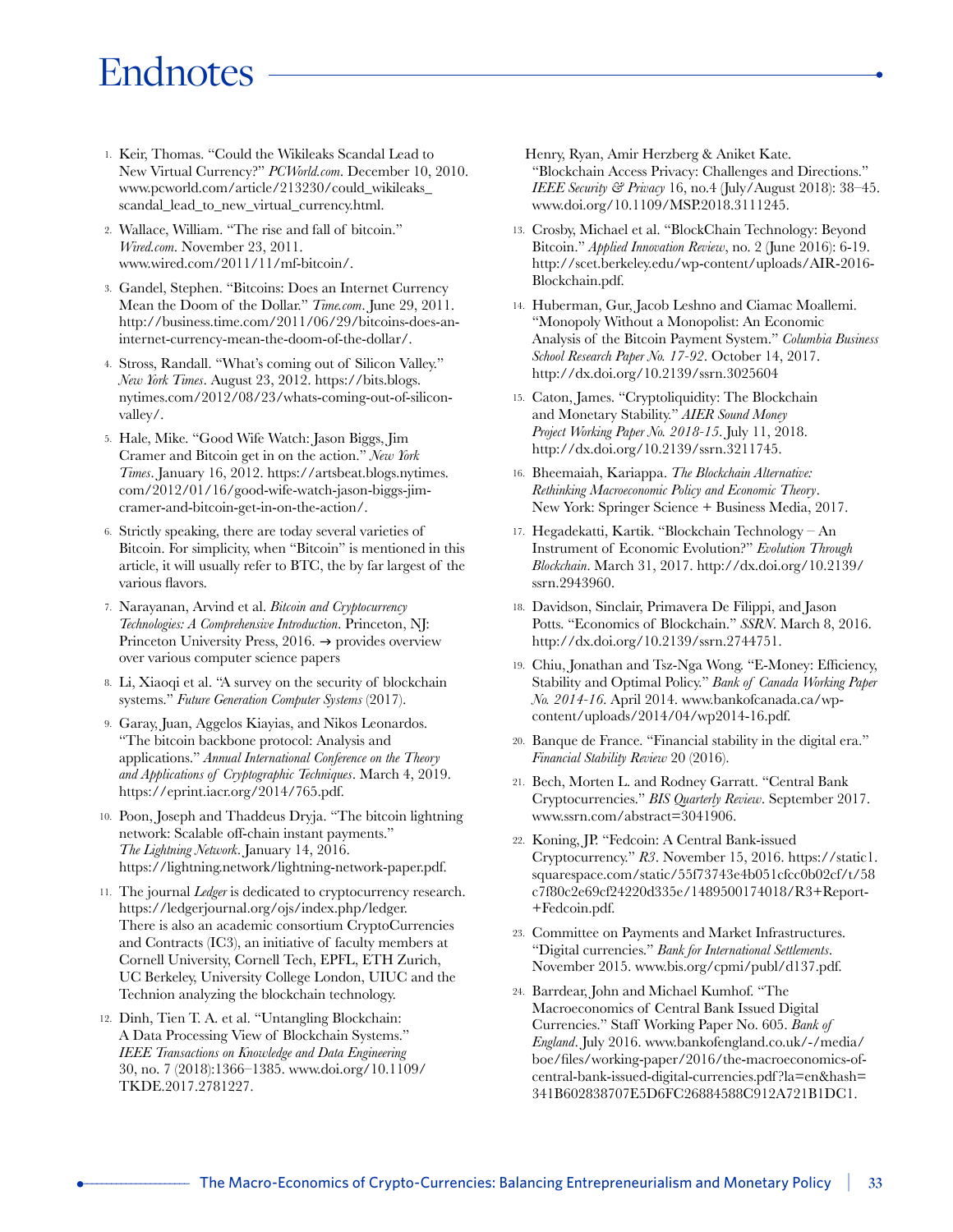- 25. Ketterer, Juan Antonio and Gabriela Andrade. "Digital Central Bank Money and the Unbundling of the Banking Function." *Inter-American Development Bank*. April 2016. https://publications.iadb.org/en/digital-central-bankmoney-and-unbundling-banking-function.
- 26. Banque de France, "Financial Stability."
- 27. Dombret, Andreas R. "Beyond Technology adequate regulation and oversight in the age of fintechs." *Financial Stability Review* (April 2016): 77-84.
- 28. Fiedler, Salomon et al. "Financial innovation and monetary policy: Challenges and prospects." *European Parliament Policy Department*. May 2017. www.europarl.europa.eu/cmsdata/118906/KIEL\_ FINAL%20upload.pdf.
- 29. Raskin, Max and David Yermack. "Digital Currencies, decentralized ledgers, and the future of central banking." NBER Working Papers 22238, *National Bureau of Economic Research, Inc.* May 2016. www.nber.org/papers/w22238.
- 30. Camera, Gabriele. "A perspective on electronic alternatives to traditional currencies." *Sveriges Riksbank Economic Review*  2017, no.1 (2017): 126-148.
- 31. McLeay, Michael, Amar Radia and Ryland Thomas. "Money Creation in the Modern Economy." *Bank of England Quarterly Bulletin* 2014 Q1. March 14, 2014. www.ssrn.com/abstract=2416234; Barrdear and Kumhof, "The Macroeconomics of Central Bank."
- 32. Davoodalhosseini, S. Mohammad. "Central Bank Digital Currency and Monetary Policy." Staff Working Paper 2018-36. *Bank of Canada*. July 2018. www.bankofcanada. ca/wp-content/uploads/2018/07/swp2018-36.pdf.
- 33. Sen, Conor. "Cryptocurrencies Are Starting to Affect the Real Economy." *Bloomberg*. December 18, 2017. www.bloomberg.com/view/articles/2017-12-18/ cryptocurrencies-are-starting-to-affect-the-real-economy.
- 34. According to the World Gold Council, the total value of all gold ever mined is about \$7.8 trillion. By comparison, the total size of the cryptocurrency market stands at about \$161 billion as of late 2018 writing.
- 35. Garrett, Olivier. "All the Reasons Cryptocurrencies Will Never Replace Gold As Your Financial Hedge." *Forbes*. October 26, 2017. www.forbes.com/ sites/oliviergarret/2017/10/26/all-the-reasonscryptocurrencies-will-never-replace-gold-as-your-financialhedge/#66e6e36c380e.
- 36. Bordo, Michael D. "The Gold Standard, Bretton Woods, and Other Monetary Regimes: A Historical Appraisal." In *Dimensions of Monetary Policy: Essays in Honor of Anatole B. Balbach, special issue of Federal Reserve Bank of St. Louis Review*  (April-May 1993): 123-91.
- 37. Sanches, Daniel R. "The Free-Banking Era: A Lesson for Today?" *Economic Insights* 1, no. 3 (Third Quarter 2016): 9-14. www.philadelphiafed.org/-/media/research-anddata/publications/economic-insights/2016/q3/eiq316\_ free\_banking\_era.pdf.
- 38. Knox, John. *A History of Banking in the United States*. New York: Bradford Rhodes, 1903.
- 39. Flaherty, Edward. "Michigan Act (1837)." *American History: From Revolution to Reconstruction*, University of Groningen. 2012. www.let.rug.nl/usa/essays/general/a-brief-historyof-central-banking/michigan-act-(1837).php.
- 40. Bernholz, Peter. *Monetary Regimes and Inflation: History, Economic and Political Relationships*. Northampton, MA: Edward Elgar Publishing, 2006.
- 41. Shaffer, Daniel S. *Profiting in Economic Storms*. (Hoboken, NJ: Wiley & Sons, 2005), 102.
- 42. Bordo, "The Gold Standard."
- 43. Shaffer, "Profiting."
- 44. Champ, Bruce. "Private Money in Our Past, Present, and Future." *Economic Commentary*. January 1, 2007. www.clevelandfed.org/newsroom-and-events/publications/ economic-commentary/economic-commentaryarchives/2007-economic-commentaries/ec-20070101 private-money-in-our-past-present-and-future.aspx.
- 45. Wile, Rob. "The Crazy Story Of The Time When Almost Anyone In America Could Issue Their Own Currency." *Business Insider*. February 11, 2013. www.businessinsider. com/history-of-the-free-bank-era-2013-2.
- 46. Rockoff, Hugh. "The Free Banking Era: A Reexamination." *Journal of Money, Credit and Banking* 6, no. 2 (May 1974): 141–167. www.jstor.org/stable/1991023.
- 47. Wikipedia. "Private Currency." Last accessed October 24, 2018. https://en.wikipedia.org/wiki/Private\_currency.
- 48. Several province banks entered in the early 1760s. Driven by the loss of coin due to an external drain happening at that time, they started issuing notes for fractions of 1 Pound, but not smaller than 20 Schillings. Due to the scarcity of smaller notes, a lot of other private small traders started issuing even smaller notes (from 1 to 5 Schillings). All in all, the number of banks rose rapidly. While there were only 4 banks in 1740, by the year of 1760 there were 23 and they reached 32 banks in 1769. White, Lawrence. *Free Banking in Britain*. New York: Cambridge University Press, 1995. www.iea.org.uk/sites/ default/files/publications/files/upldbook115pdf.pdf.
- 49. Morris, Steven. "Mayor to take salary in Bristol pounds." *The Guardian*. November 20, 2012. www.theguardian.com/ uk/2012/nov/20/mayor-salary-bristol-pounds.
- 50. Selgin, George A. *The theory of free banking: Money supply under competitive note issue*. Lanham, MD: Rowman & Littlefield, 1988.
- 51. Goodwin, Jonathan. "A Free Money Miracle?" *Mises Daily*. January 22, 2013. www.mises.org/library/freemoney-miracle.
- 52. Wikipedia, "Private Currency."
- 53. Chaum, David. "Blind signatures for untraceable payments." *Advances in Cryptology*. Boston, MA: Springer, 1983.
- Smith, Ernie. "Before There Was Bitcoin, There Was DigiCash." *Medium.com*. December 4, 2017. www.medium.com/@shortformernie/before-there-wasbitcoin-there-was-digicash-fc2668c1d457.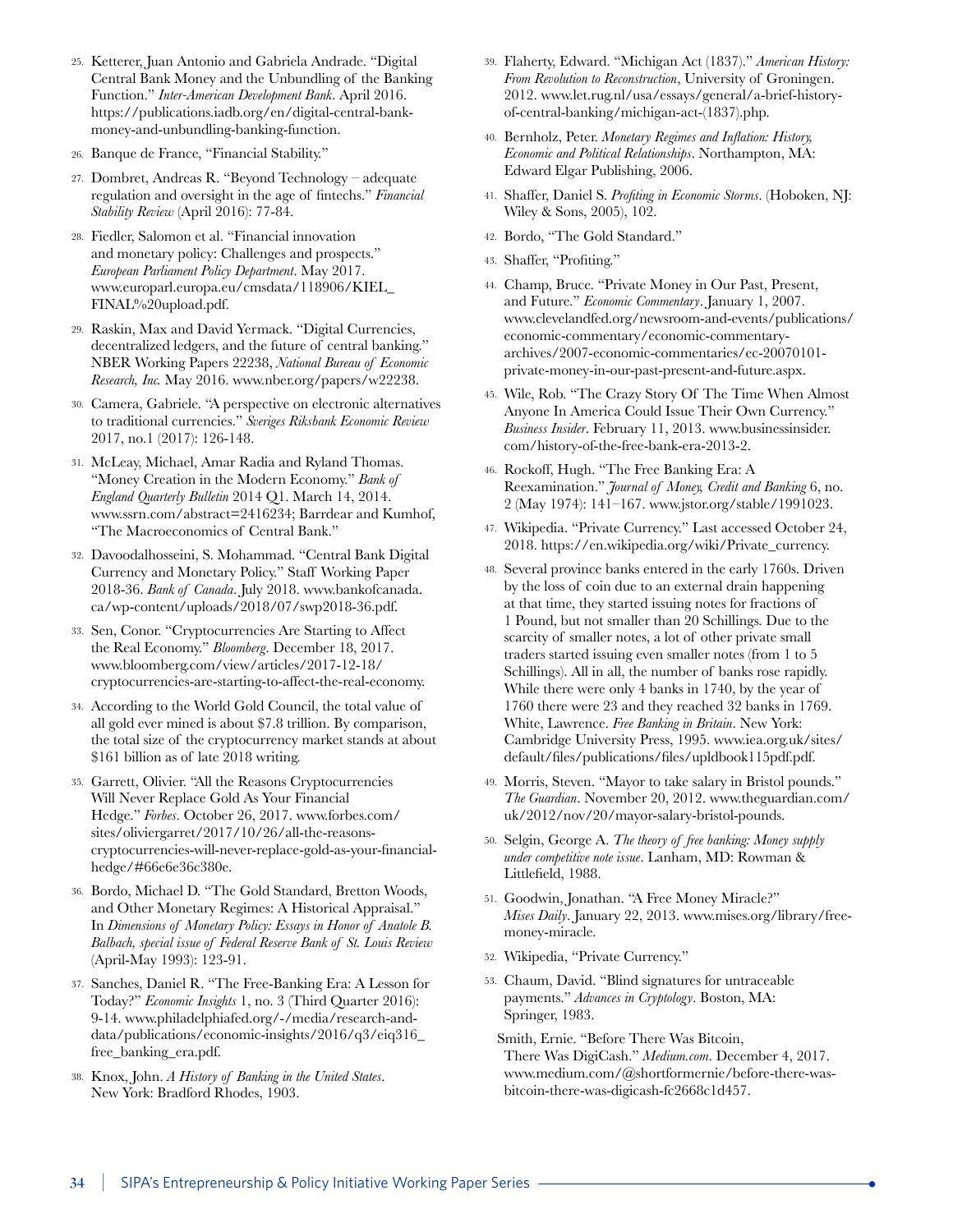- 54. Nakamoto, Satoshi. "Bitcoin: A Peer-to-Peer Electronic Cash System." *Bitcoin.org*. www.bitcoin.org/bitcoin.pdf.
- 55. Most money in a modern economy is already electronic. In the UK, physical currency (notes and coin) in public circulation amounts to only 4% of money balances. Barrdear and Kumhof, "The Macroeconomics of Central Bank."
- 56. Nakamoto, "Bitcoin."
- 57. Barrdear and Kumhof, "The Macroeconomics of Central Bank."
- 58. Mills, David et al. "Distributed ledger technology in payments, clearing, and settlement." *FEDS Working Paper No. 2016-095*. December 7, 2016. https://papers.ssrn.com/sol3/papers.cfm?abstract\_ id=2881204.
- 59. BBVA. "What is the difference between DLT and blockchain?" April 26, 2018. www.bbva.com/en/ difference-dlt-blockchain/.
- 60. The World Bank. "Blockchain & Distributed Ledger Technology." April 12, 2018. www.worldbank.org/en/ topic/financialsector/brief/blockchain-dlt.
- 61. Ray, Shaan. "The Difference Between Blockchains & Distributed Ledger Technology." *Towards Data Science*. February 20, 2018. www.towardsdatascience.com/ the-difference-between-blockchains-distributed-ledgertechnology-42715a0fa92.
- 62. Federal Reserve Boston. "Distributed Ledger Technology: An Explainer with Jim Cunha." YouTube video, 2:26. Posted April 12, 2018. www.youtube.com/ watch?v=DetlqhGYXZ4.
- 63. O'Reilly. "Blockchain and the future of distributed computing - Catherine Mulligan (Imperial College)." YouTube video, 4:54. Posted October 23, 2017. www. youtube.com/watch?v=TiL4okZtEHs.
- 64. *Ibid.*
- 65. Swan, Melanie. *Blockchain: Blueprint for a New Economy*. Sebastopol, CA: O'Reilly Media, Inc., 2015.
- 66. Wright, Aaron and Primavera De Filippi. "Decentralized Blockchain Technology and the Rise of Lex Cryptographia." *SSRN*. March 20, 2015. https://papers. ssrn.com/sol3/papers.cfm?abstract\_id=2580664.
- 67. Burelli et al. "Blockchain and Financial Services Industry Snapshot and Possible Future Developments." *Innovalue* & *Locke Lord*. July 2015. www.innovalue.de/publikationen/ InnovalueLockeLord-BlockchaininFinancialServices2015. pdf.
- 68. This is one of three parts of a "cryptographic hash function." The combination of the above three parts is used to generate a hashcode. This hashcode contains all the input information, but is transformed in a way, that it cannot be reversed or used to predict a certain outcome.
- 69. Xu, Xiwei et al. "A Taxonomy of Blockchain-Based Systems for Architecture Design." *IEEE International Conference on Software Architecture*. April 2017. www.researchgate.net/publication/314213262\_A\_ Taxonomy\_of\_Blockchain-Based\_Systems\_for\_ Architecture\_Design.
- 70. To add a wrinkle of complexity: the immutability was disproven in 2016 and as a result, the US government's standards organization NIST removed the use of this term in 2018.
- 71. Christidis, Konstantinos and Devetskikiotis, Michael. "Blockchains and Smart Contracts for the Internet of Things." *IEEE Access* 4 (2016): 2292-2303. https:// mycourses.aalto.fi/pluginfile.php/378344/mod\_resource/ content/1/Christidis%20and%20Devetsikiotis.pdf
- 72. Taylor, Simon. "Blockchain: Understanding the Potential." *Barclays*. July 2015. www.barclayscorporate.com/content/ dam/corppublic/corporate/Documents/insight/ blockchain\_understanding\_the\_potential.pdf.
- 73. Barrdear and Kumhof, "The Macroeconomics of Central Bank."
- 74. For the difference, see www.blockgeeks.com/guides/proofof-work-vs-proof-of-stake/
- 75. Burelli et al., "Blockchain and Financial Services."
- 76. Emerging Technology from the arXiv. "Bitcoin Transactions Aren't As Anonymous As Everyone Hoped." *MIT Technology Review*. August 23, 2017. www.technologyreview.com/s/608716/bitcointransactions-arent-as-anonymous-as-everyone-hoped/.
- 77. Differentiate between consortium and private Blockchain solutions (multiple vs. single authority party)
- 78. Barrdear and Kumhof. "The Macroeconomics of Central Bank."
- 79. Sanches, Daniel. "Bitcoin vs. the Buck: Is Currency Competition a Good Thing?" *Economic Insights*, Federal Reserve Bank of Philadelphia 3, no. 2 (2018): 9-14. www.philadelphiafed.org/-/media/research-and-data/ publications/economic-insights/2018/q2/eiq218 bitcoin.pdf.
- 80. Nakamoto, "Bitcoin."
- 81. Falkon, Samuel. Reaction to Elliott, Jeffrey "Why are governments creating their own cryptocurrencies?." *Medium.com*. December 13, 2017. www.medium.com/@ lovelyanarchism/the-total-value-of-all-cryptocurrency-incirculation-is-now-almost-100bn-4f60ef0962f4.
- 82. Oguz, Tolga et al. "Beyond the Hype: Blockchains in Capital Markets." McKinsey Working Papers on Corporate & Investment Banking No. 12, *McKinsey*. December 2015. www.mckinsey.com/~/media/ McKinsey/Industries/Financial%20Services/Our%20 Insights/Beyond%20the%20hype%20Blockchains%20 in%20capital%20markets/Beyond-the-hype-Blockchainsin-capital-markets.ashx
- 83. Coindesk. "How do Bitcoin transactions work?" January 29, 2018. www.coindesk.com/information/how-dobitcoin-transactions-work/.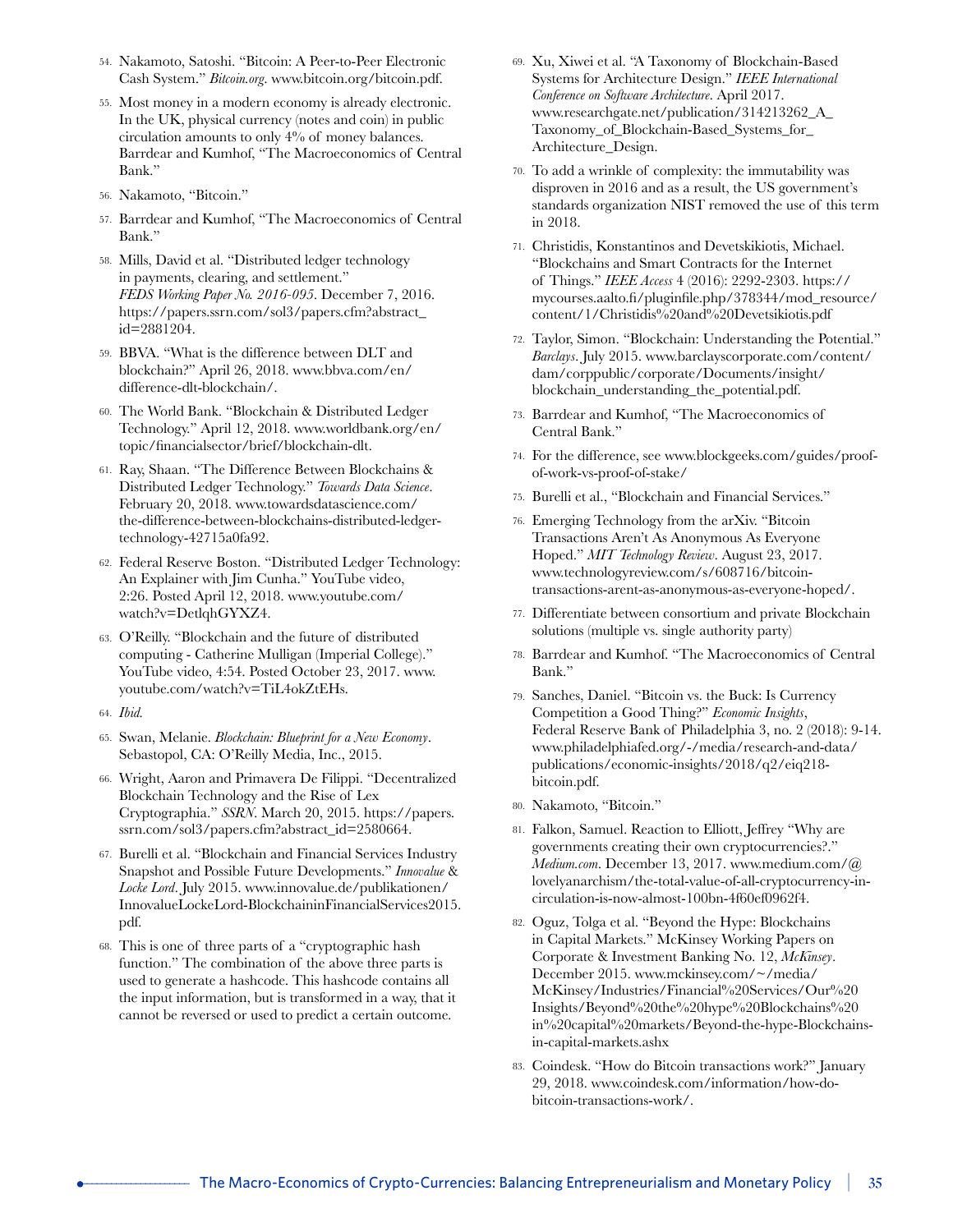- 84. Bitcoin.com. "How Bitcoin Transactions Work." Accessed May 9, 2019. www.bitcoin.com/info/how-bitcointransactions-work.
- 85. Access data at: https://xrpcharts.ripple.com/#/ transactions
- 86. Access data at: www.etherscan.io/txs
- 87. Access data at: https://live.blockcypher.com/ltc/
- 88. Seth, Shobhit. "What is a Cryptocurrency Public Ledger?" *Investopedia*. April 25, 2018. www.investopedia.com/tech/ what-cryptocurrency-public-ledger/.
- 89. Cryptocompare. "How does an ICO work." April 17, 2019. www.cryptocompare.com/coins/guides/how-doesan-ico-work/.
- 90. Zucchi, Kristina. "Is mining still profitable" *Investopedia*. May 11, 2015. www.investopedia.com/articles/ forex/051115/bitcoin-mining-still-profitable.asp.
- 91. Williams, Sean. "The Basics of Mined vs. Non-Mined Cryptocurrency, Explained in Plain English." *The Motley Fool*. March 26, 2018. www.fool.com/ investing/2018/03/26/the-basics-of-mined-vs-non-minedcryptocurrency-ex.aspx.
- 92. Ray, Shaan. "What is Proof of Stake?" *Hackernoon*. October 6, 2017. www.hackernoon.com/what-is-proof-ofstake-8e0433018256.
- 93. Krüger, Alex. "An Overview of Cryptocurrencies for the Savvy Investor." *Hackernoon*. September 22, 2017. www.hackernoon.com/all-you-need-to-know-aboutcryptocurrencies-an-overview-for-the-savvy-investorbdc035b14982.
- 94. Gordon, Shawn. "What is Ripple?" *Bitcoin Magazine*. www.bitcoinmagazine.com/guides/what-ripple/.
- 95. *Forbes*. "What is Litecoin?" February 8, 2018. www.forbes.com/sites/quora/2018/02/08/what-islitecoin/#f4527e233f73.
- 96. Buterin, Vitalik. "The Search for a Stable Cryptocurrency." *Ethereum Blog*. November 11, 2014. https://blog.ethereum.org/2014/11/11/search-stablecryptocurrency/.
- 97. Geiregat, Simon. "Cryptocurrencies are (smart) contracts." *Computer Law & Security Review* 34, no. 5 (October 2018): 1144-1149. www.doi.org/10.1016/j.clsr.2018.05.030.
- 98. Gandal, Neil et al. "Price manipulation in the Bitcoin ecosystem." *Journal of Monetary Economics* 95 (May 2018): 86-96. www.doi.org/10.1016/j.jmoneco.2017.12.004.
- 99. Krohn, Steven. "Beware of Cryptocurrency Manipulation." *Medium.com*. July 14, 2018. www.medium.com/@stevekrohn/beware-ofcryptocurrency-manipulation-ff4ef48b9295.
- 100. Iwamura, Mitsuru et al. "Can we stabilize the price of a Cryptocurrency?: Understanding the design of Bitcoin and its potential to compete with Central Bank money." *Hitsubashi University Repository*. October 25, 2014. http://hermes-ir.lib.hit-u.ac.jp/rs/ bitstream/10086/26940/1/DP617.pdf.
- 101. Gandal, "Price manipulation."
- 102. Iwamura et al., "Can we stabilize the price."
- 103. Hays, Demelza. "Competing Currencies and Digital Money: How Hayekian Are Cryptocurrencies?" *Crypto Research Report*. https://cryptoresearch.report/cryptoresearch/competing-currencies-digital-money-hayekiancryptocurrencies/
- 104. Yates, Tony. "The consequences of allowing a cryptocurrency takeover, or trying to head one off." *Financial Times*. June 7, 2017. https://ftalphaville. ft.com/2017/06/07/2189849/guest-post-theconsequences-of-allowing-a-cryptocurrency-takeover-ortrying-to-head-one-off/.
- 105. Barone, Adam. "What happens to Bitcoin after all 21 million are mined?" *Investopedia*. May 8, 2019. www.investopedia.com/tech/what-happens-bitcoin-after-21-million-mined/.
- 106. 21 million was not specifically chosen by Nakamoto but his design of the system concludes that only 21 million Bitcoins can be issued (but they can be further split up). The block creation rate is adjusted every 2016 blocks or roughly every two weeks. The number of Bitcoins generated per block decreases 50% for every 210,000 blocks or roughly four years. Doing the math results in 21 million Bitcoins that can be issued. 210,000 blocks are generated in four years (210,000 because adding one new block to the blockchain takes ten minutes. Hence: 6 blocks per hour \* 24 hours per day \* 365 days per year \* 4 years per cycle  $= 210,240$ , which is roughly 210,000 blocks)
- 107. Hays, "Competing Currencies."
- 108. Kroll, Joshua, Ian Davey, and Edward Felten. "The Economics of Bitcoin Mining or, Bitcoin in the Presence of Adversaries." Presented at *Workshop on the Economics of Information Security*, Washington, DC, June 11-12, 2013. https://pdfs.semanticscholar.org/ c55a/6c95b869938b817ed3fe3ea482bc65a7206b.pdf.
- 109. Buterin, Vitalik. "Notes on Scalable Blockchain Protocols." May 31, 2015. https://raw.githubusercontent.com/ vbuterin/scalability\_paper/master/scalability.pdf.
- 110. Ometurowa, Toju. "Solving the Blockchain Trilemma: Decentralization, Security & Scalability." *CoinBureau*. May 16, 2018. www.coinbureau.com/analysis/solvingblockchain-trilemma/.
- 111. *Ibid.*

- 113. Wingfield, Nick. "Bitcoin Pursues the Mainstream." *New York Times*. October 30, 2013. www.nytimes.com/2013/10/31/technology/bitcoinpursues-the-mainstream.html.
- 114. Bitcoinfees. "Bitcoin Transaction Fees." Accessed November 11, 2018. www.bitcoinfees.info.
- 115. Committee on Payments and Market Infrastructures. "Digital currencies."
- 116. Hern, Alex. "Bitcoin mining consumes more electricity a year than Ireland." *The Guardian*. November 27, 2017. www.theguardian.com/technology/2017/nov/27/bitcoinmining-consumes-electricity-ireland.

<sup>112.</sup> *Ibid.*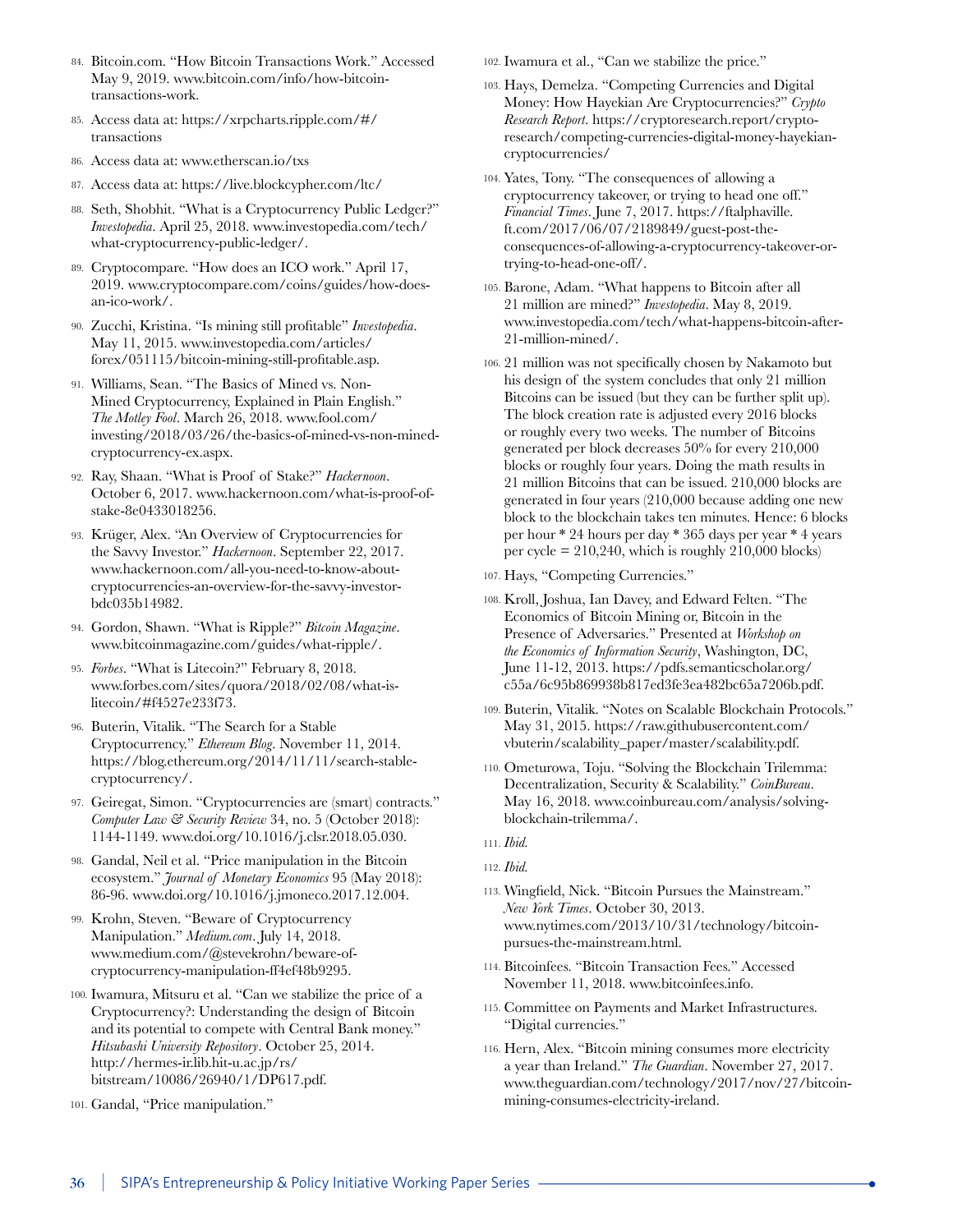- 117. *Ibid.*
- 118. Holthaus, Eric. "Bitcoin could cost us our clean-energy future." *Grist.org*. December 5, 2017. www.grist.org/ article/bitcoin-could-cost-us-our-clean-energy-future/.
- 119. *Digiconomist*. "Bitcoin Energy Consumption Index." Accessed October 15, 2018. www.digiconomist.net/ bitcoin-energy-consumption.
- 120. Malmo, Christopher. "One Bitcoin transaction consumes as much energy as your house uses in a week." *Vice*. November 1, 2017. https://motherboard.vice.com/en\_us/ article/ywbbpm/bitcoin-mining-electricity-consumptionethereum-energy-climate-change.
- 121. This number is also calculated in another estimate for the resources needs for the verification at peak times, up to \$25 per transaction. Kroll, Davey, and Felten. "The Economics of Bitcoin Mining."
- 122. Brenig, Christian, Rafael Accorsi, and Günter Müller. "Economic Analysis of Cryptocurrency Backed Money Laundering." *ECIS 2015 Completed Research Papers*. May 29, 2015. https://aisel.aisnet.org/cgi/viewcontent. cgi?article=1019&context=ecis2015\_cr.
- 123. Canellis, David. 2018. "PAX stablecoin has backdoor for freezing and seizing cryptocurrency." *The Next Web*. September 20, 2018. www.thenextweb.com/ hardfork/2018/09/20/stablecoin-backdoor-lawenforcement/.
- 124. Buterin, Vitalik. "Bitcoin Network Shaken by Blockchain Fork." *Bitcoin Magazine*. March 12, 2013. www.bitcoinmagazine.com/articles/bitcoin-networkshaken-by-blockchain-fork-1363144448/.
- 125. Koning, "Fedcoin."
- 126. Vora, Gautam. "Cryptocurrencies: Are Disruptive Financial Innovations Here?" *Modern Economy* 6, no.7 (July 2015): 816-832.
- 127. Fernández-Villaverde, Jesús, and Daniel R. Sanches. "On the Economics of Digital Currencies." *Federal Reserve Bank of Philadelphia*, Working Papers Series. February 2018. www.philadelphiafed.org/-/media/research-and-data/ publications/working-papers/2018/wp18-07.pdf.
- 128. The first was Barbados' digital dollar, launched in September 2017. The Eastern Caribbean Central Bank (ECCB) conducted a pilot for a blockchain-based central bank digital currency in preparation for its planned full rollout as a legal tender, possibly in 2020. The Barbados-based fintech firm Bitt ran the pilot. It involves a "securely minted and issued" digital version of the Eastern Caribbean dollar (XCD), and is distributed for use by financial institutions across the Eastern Caribbean Currency Union. The stablecoin used, DXCD, is intended for use in financial transactions between consumers and merchants and peer-to-peer transactions such as sending money to friends or family within the ECCU. Funds will be able to be sent using devices such as smartphones.
- 129. Biggs, John. "You Get A Bitcoin ATM, And YOU Get A Bitcoin ATM..." *TechCrunch*. March 24, 2014. www.techcrunch.com/2014/03/24/you-get-a-bitcoin-atmand-you-get-a-bitcoin-atm/.
- 130. Coin ATM Radar. "Bitcoin ATM Map." Accessed October 15, 2018. www.coinatmradar.com/.
- 131. Reiff, Nathan. "Gold-Pegged Vs. USD-Pegged Cryptocurrencies." *Investopedia*. June 7, 2018. www.investopedia.com/tech/goldpegged-vs-usdpeggedcryptocurrencies/.
- 132. *Cryptoninjas*. "Cryptopia launched first New Zealand dollarpegged cryptocurrency." May 16, 2017. www.cryptoninjas.net/2017/05/16/cryptopia-launchesfirst-nzd-pegged-cryptocurrency/.
- 133. Mohd et al. "Testing the Weak Form of Efficient Market in Cryptocurrency." *Journal of Engineering and Applied Sciences*  12, no. 9 (2017): 2285-2288. www.docsdrive.com/pdfs/ medwelljournals/jeasci/2017/2285-2288.pdf.
- 134. Gandal, Neil et al. "Price manipulation in the Bitcoin ecosystem." *Journal of Monetary Economics* 95, (May 2018): 86-96. www.doi.org/10.1016/j.jmoneco.2017.12.004.
- 135. Krohn, "Beware of Cryptocurrency Manipulation."
- 136. Other monetary policies include credit and quantitative easing, and signaling. It also includes "helicopter money," which will be discussed further below.
- 137. In the US, reserve requirements were in 2019 3% for smaller banks and 10% for larger ones. Part of the reserves are held in accounts at the central bank. Some countries, including the UK, Sweden, Canada, Australia and New Zealand, no longer impose reserve requirements, but commercial banks still hold *settlement balances* with the central bank. Woodford, Michael. "Monetary Policy in a World Without Money." *International Finance* 3, no. 2 (2000): 229-260.
- 138. 'Quantitative easing' (QE) aims to boost the amount of money in the economy directly by purchasing assets, mainly from non-bank financial companies. McLeay, Radia, and Thomas, "Money Creation."
- 139. Moreno, Elena Christine. "Bitcoin in Argentina : Inflation, Currency Restrictions, and the Rise of Cryptocurrency." *University of Chicago Law School*, Law School International Immersion Program Papers, No. 14. 2016. https://chicagounbound.uchicago.edu/ cgi/viewcontent.cgi?referer=https://scholar.google. com/&httpsredir=1&article=1017&context= international\_immersion\_program\_papers
- 140. De Silva, Matthew. "Cryptocurrency in Unstable Economic and Political Situations." *ETHNews*. July 28, 2017. www.ethnews.com/cryptocurrency-inunstable-economic-and-political-situations.
- 141. Dunn, Jamile. "How the next economic crisis could make or break cryptocurrency." *Business Insider*. May 16, 2018. www.businessinsider.com/how-cryptocurrency-will-beimpacted-by-economic-crisis-2018-5.
- 142. Hayek, Friedrich A. von, and I. F. Pearce. *Choice in Currency: A Way to Stop Inflation*. London: Institute of Economic Affairs, 1976.
- 143. Hays, "Competing Currencies."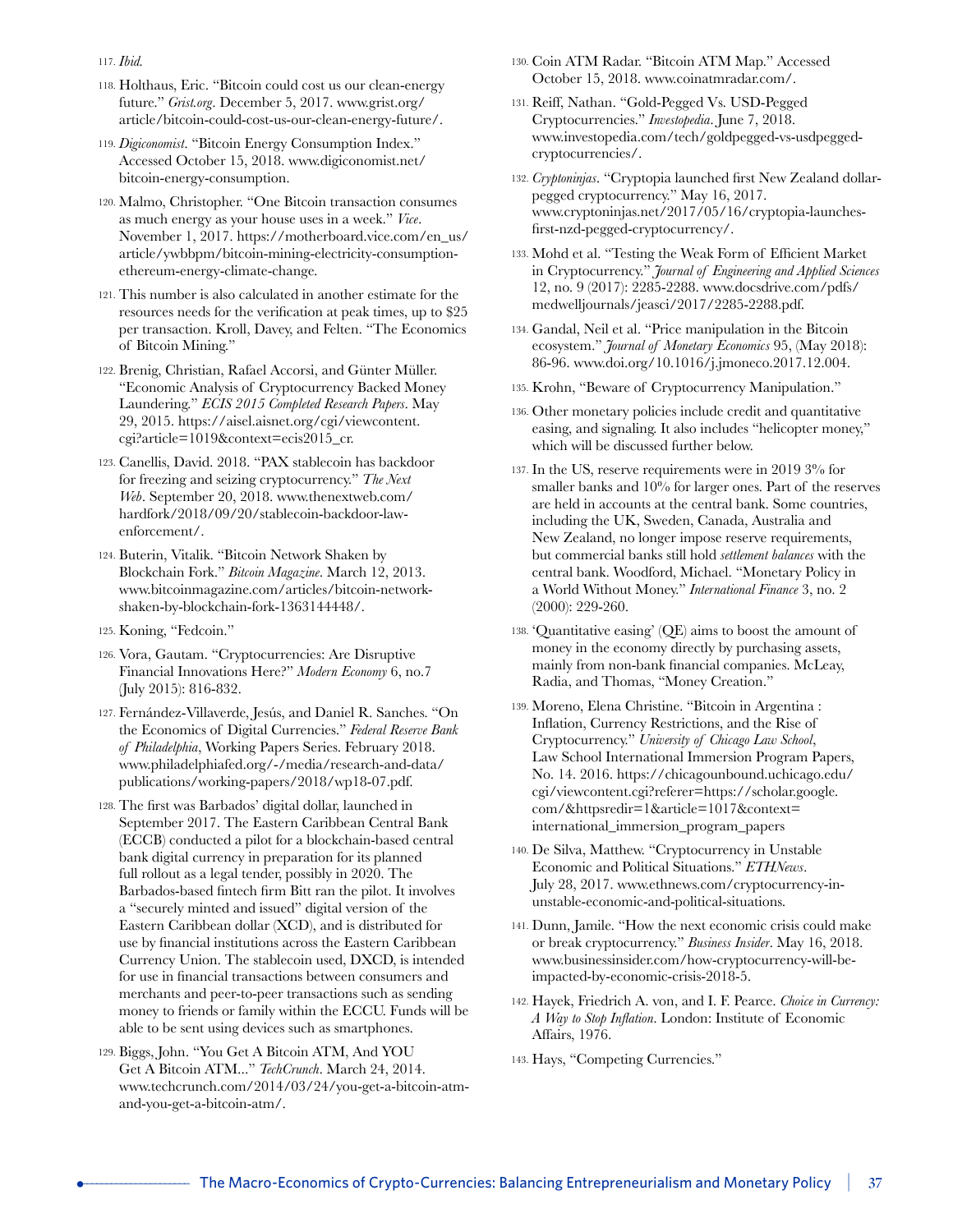- 144. Hayek, Friedrich A. von. *Denationalisation of Money: The Argument Refined*. Auburn, AL: Ludwig von Mises Institute, 1976.
- 145. Sanches, "Bitcoin vs. the Buck."
- 146. Barone, "What happens to Bitcoin?"
- 147. Fernández-Villaverde, Jesús and Daniel Sanches. "Can currency competition work?" *National Bureau of Economic Research*, NBER Working Paper, No. 22157. April 2016. www.hoover.org/sites/default/files/fernandez-villaverde\_ sanches\_2016\_18.pdf.
- 148. Friedman, Milton. *A Program for Monetary Stability*. New York: Fordham University Press, 1960.
- 149. *Ibid.*
- 150. Williamson, Stephen D. "Laissez-Faire Banking and Circulating Media of Exchange." *Journal of Financial Intermediation* 2, no.2 (1992): 134–167. www.sciencedirect. com/science/article/pii/104295739290006Y.
- 151. Fernández-Villaverde, Jesús. "On the economics of currency competition." *VoxEU*. August 4, 2017. www.voxeu.org/article/competition-between-governmentmoney-and-cryptocurrencies.
- 152. Fernández-Villaverde and Sanches, "Economics of Digital Currencies."
- 153. *Ibid.*
- 154. Fernández-Villaverde, "Economics of currency competition."
- 155. Fernández-Villaverde and Sanches, "Economics of Digital Currencies."
- 156. Fernández-Villaverde, "Economics of currency competition."
- 157. Fernández-Villaverde and Sanches, "Economics of Digital Currencies."
- 158. Sanches, "Bitcoin vs. the Buck."
- 159. Fernández-Villaverde, Jesús. "Cryptocurrency Competition and the U.S. Monetary System." *Wharton Public Policy Initiative* 6, no. 5. May 2018. https://publicpolicy.wharton. upenn.edu/issue-brief/v6n5.php.
- 160. Hanke, Steve and Alex K. F. Kwok. "On the Measurement of Zimbabwe's Hyperinflation." *Cato Journal* 29, no. 2 (2009): 353-364.
- 161. Loseva, Anna. "Bitcoin: A Regression Analysis of Cryptocurrency Influence on the Russian Economy." *SSRN*. https://papers.ssrn.com/sol3/papers.cfm?abstract\_ id=2765198.
- 162. *Ibid.*
- 163. Krugman, Paul. "A Model of Balance-of-Payments Crises." *Journal of Money, Credit and Banking* 11, no. 3 (1979): 311-25. doi:10.2307/1991793.
- 164. Gandal, Neil and Hanna Hałaburda. "Competition in the Cryptocurrency Market." *Bank of Canada*, Working Paper 2014-33. August 2014. www.bankofcanada.ca/wpcontent/uploads/2014/08/wp2014-33.pdf.
- 165. Wong, Joon Ian. "Eight years ago today, someone bought two pizzas with bitcoins now worth \$82 million." *Quartz*. May 22, 2018. www.qz.com/1285209/bitcoin-pizza-day-2018-eight-years-ago-someone-bought-two-pizzas-withbitcoins-now-worth-82-million/.
- 166. Price, Rob. "Someone in 2010 bought 2 pizzas with 10,000 bitcoins —which today would be worth \$100 million." *Business Insider*. November 28, 2017. www.businessinsider. com/bitcoin-pizza-10000-100-million-2017-11.
- 167. Coindesk.com. "Bitcoin (USD) Price". Accessed October 18, 2018). www.coindesk.com/price/.
- 168. Gandal and Hałaburda, "Competition in the Cryptocurrency Market."
- 169. Gandal, Neil and Hanna Hałaburda. "Can we predict the winner in a market with network effects? Competition in cryptocurrency market." Games 7, no. 3 (2016): 16. www.doi.org/10.3390/g7030016.
- 170. *Ibid.*
- 171. Other contributing factors were the economic volatilities in Cyprus and China
- 172. Gandal, Neil et al. "Price manipulation in the Bitcoin ecosystem." *Journal of Monetary Economics* 95 (May 2018): 86-96. www.doi.org/10.1016/j.jmoneco.2017.12.004.
- 173. Suberg, William. "Mt. Gox Trial Update: Karpeles Admits 'Willy Bot' Existence." *Coin Telegraph*. July 11, 2017. www.cointelegraph.com/news/mt-gox-trial-updatekarpeles-admits-willy-bot-existence.
- 174. Gandal, Neil et al. "Price manipulation."
- 175. Feder, Amir et al. "The Rise and Fall of Cryptocurrencies." Presented at *Workshop Economics of Information Security* 2018, in Innsbruck, Austria, May 24, 2018. https://weis2018.econinfosec.org/wp-content/ uploads/sites/5/2018/05/WEIS\_2018\_paper\_29.pdf.
- 176. Popper, Nathaniel. "Worries Grow That the Price of Bitcoin Is Being Propped Up." *New York Times*. January 21, 2018. www.nytimes.com/2018/01/31/technology/ bitfinex-bitcoin-price.html.
- 177. Statista. "Bitcoin Price Index from The First Quarter of 2012 to The Second Quarter of 2018 (in U.S. Dollars)." Accessed October 10, 2018. www.statista.com/ statistics/654937/bitcoin-price-index-quaterly-data/.
- 178. Some countries, including the UK, Sweden, Canada, Australia and New Zealand, no longer impose reserve requirements, but commercial banks still hold *settlement balances* with the central bank. These settlement balances, too, will decline with the development of electronic networks that enable inter-bank settlements without centralbank settlement accounts. Woodford, "Monetary Policy."
- 179. Fischer, Stanley. "The Importance of the Nonbank Financial Sector." Presented at the *Debt and Financial Stability—Regulatory Challenges* conference, the Bundesbank and the German Ministry of Finance, Frankfurt, Germany, March 27, 2015. www.federalreserve.gov/newsevents/ speech/fischer20150327a.htm.

181. Woodford, "Monetary Policy."

<sup>180.</sup> *Ibid.*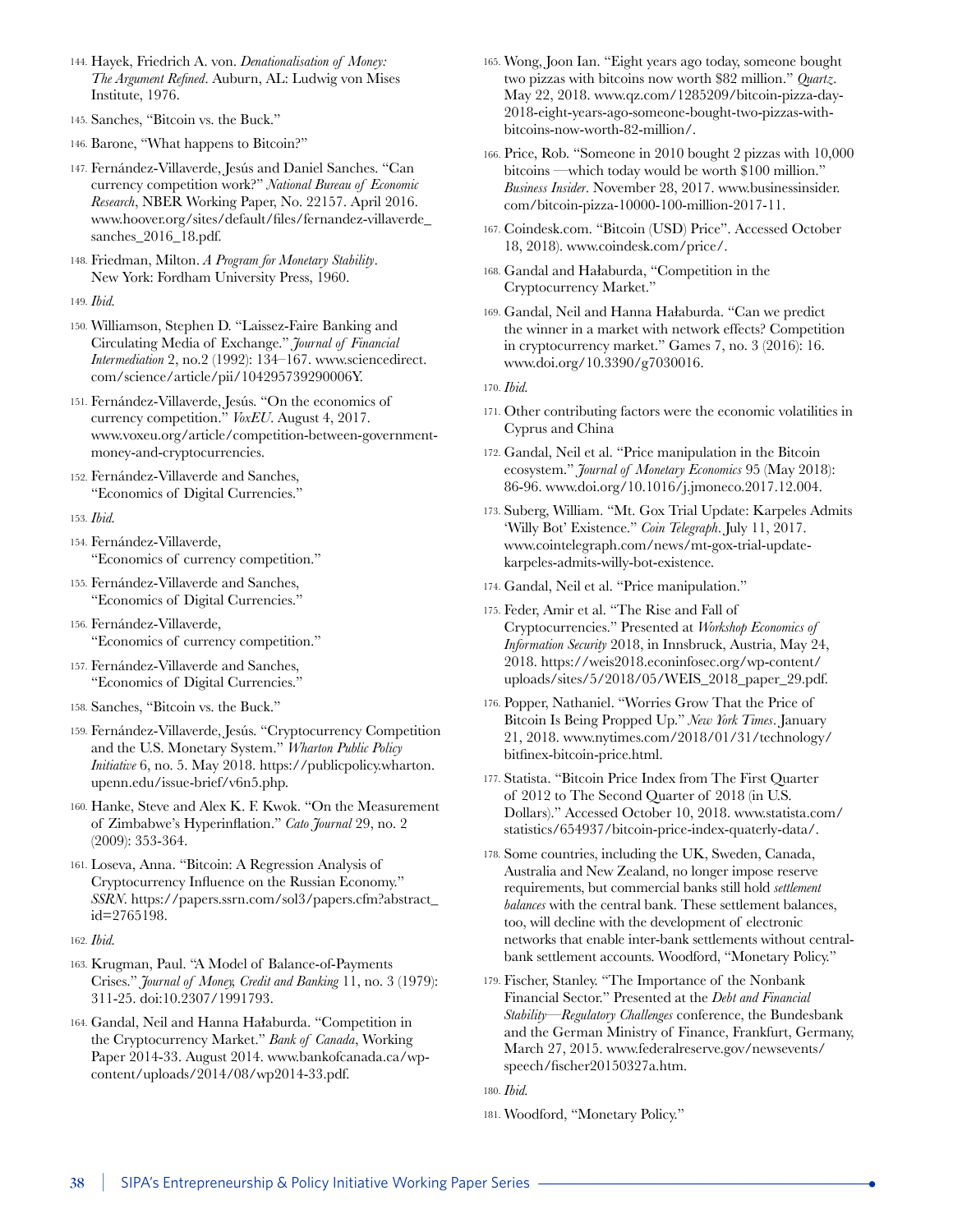- 182. Gandal and Halaburda, "Can we predict the winner."
- 183. Feder et al. "The Rise and Fall of Cryptocurrencies."
- 184. Fernández-Villaverde and Sanches, "Economics of Digital Currencies."
- 185. Gandal and Halaburda, "Can we predict the winner."
- 186. *Ibid.*
- 187. Sanches, "Bitcoin vs. the Buck."
- 188. Iwamura et al., "Can we stabilize the price."
- 189. Gandal and Halaburda, "Can We Predict the Winner."
- 190. Feder et al. "The Rise and Fall of Cryptocurrencies."

191. *Ibid.*

- 192. Huberman, Leshno, and Moallemi, "Monopoly without a monopolist."
- 193. Xie, Linda. "A beginner's guide to Ethereum tokens." *The Coinbase Blog*. May 22, 2017. https://blog.coinbase. com/a-beginners-guide-to-ethereum-tokens-fbd5611fe30b.
- 194. Kozlov, Sergej. "New approach to crypto assets fair value calculation and natural monopolies in a decentralized world." *Coinmonks*. May 15, 2018. www.medium.com/ coinmonks/new-approach-to-crypto-assets-fair-valuecalculation-and-natural-monopolies-in-a-decentralized-71d2a1b00eca.
- 195. Pai, Anirudh. "The age of Crypto Monopolies." *Hackernoon*. January 17, 2017. www.hackernoon.com/theage-of-crypto-monopolies-a7eb9eee13b.
- 196. Spencer, Michael K. "Amazon may Battle Facebook with Own Cryptocurrency." *Medium*. June 13, 2018. www.medium.com/futuresin/amazon-may-battlefacebook-with-own-cryptocurrency-72773e0bb76a.
- 197. Eken, Mehmet Hasan and Erkut Baloglu. "Crypto Currencies and Their Destinies in the Future." *International Journal of Finance & Banking Studies* 6, no. 4 (2017): 1-11. www.ssrn.com/abstract= 3124410&EXT=pdf.
- 198. Ancheta, Andrew. "Get ready for Facebook Coin." *CryptoBriefing*. May 12, 2018. www.cryptobriefing.com/ ready-for-facebook-coin/.
- 199. Bernard, Zoë. "Vitalik Buterin, the multi-millionaire founder of Ethereum, says that Google tried to hire him on an intern's salary." *Business Insider*. August 16, 2018. www.businessinsider.com/ethereum-founder-vitalikbuterin-google-to-hire-intern-salary-2018-8.
- 200. Walters, Steve. "Is an Amazon Coin in Our Future." *Coin Beginners*. March 26, 2018. www.coinbeginners.com/ is-an-amazon-coin-in-our-future/.
- 201. Town, Sam. "How An Amazon Cryptocurrency Will Change The World." *Crypto Briefing*. February 28, 2018. www.cryptobriefing.com/how-amazon-cryptocurrencywill-change-the-world/.
- 202. Sen, "Cryptocurrencies Are Starting."

203. *Ibid.*

204. *Ibid.*

- 205. Also called a stablecoin, it is a token that uses a mechanism to minimize its price volatility.
- 206. Qureshi, Haseeb. "Stablecoins: designing a price-stable cryptocurrency." *HaseebQ.com*. February 19, 2018. www.haseebq.com/stablecoins-designing-a-price-stablecryptocurrency/.
- 207. Orcutt, Mike "Stablecoins will help cryptocurrencies achieve world domination—if they actually work." *MIT Technology Review*. September 27, 2018. www.technologyreview.com/s/612207/stablecoins-willhelp-cryptocurrencies-achieve-world-dominationif-theyactually-work/.
- 208. Harwick, Cameron. "Cryptocurrency and the Problem of Intermediation." *The Independent Review* 20, no. 4 (2016): 569-588. www.jstor.org/stable/pdf/44000162.pdf.
- 209. Lee, Timothy B. "Why experts are worried about Tether, a dollar-pegged cryptocurrency." *Ars Technica*. February 5, 2018. www.arstechnica.com/techpolicy/2018/02/tether-says-its-cryptocurrency-is-worth-2-billion-but-its-audit-failed/.
- 210. Vigna, Paul and Steven Russolillo. "The Mystery Behind Tether, the Crypto World's Digital Dollar." *Wall Street Journal*. August 12, 2018. www.wsj.com/articles/ the-mystery-behind-tether-the-crypto-worlds-digitaldollar-1534089601.
- 211. Wilmoth, Josiah. "Controversial 'Stablecoin' Tether Is Now the 10th-Largest Cryptocurrency." *CCN*. June 26, 2018. www.ccn.com/controversial-stablecoin-tether-is-now-the-10th-largest-cryptocurrency.
- 212. Rooney, Kate. "Much of bitcoin's 2017 boom was market manipulation, research says." *CNBC*. June 13, 2018. www.cnbc.com/2018/06/13/much-of-bitcoins-2017 boom-was-market-manipulation-researcher-says.html.
- 213. Qureshi, "Stablecoins."
- 214. Qureshi, "Stablecoins."
- 215. Sams, Robert. "Which Fedcoin?" *Cryptonomics*. February 5, 2015. www.cryptonomics.org/author/paralogical/.
- 216. Castillo, Michael del. "3 Clever Ways To Reach Crypto Price Stability, And One Giant Leap of Faith." *Forbes*. September 17, 2018. www.forbes.com/sites/ michaeldelcastillo/2018/09/17/3-clever-ways-toreach-crypto-price-stability-and-one-giant-leap-offaith/#635701d137cd.
- 217. Saito, Kenji and Mitsuru Iwamura. "How to Make a Digital Currency on a Blockchain Stable." *arXiv*. January 2018. www.arxiv.org/pdf/1801.06771.pdf.
- 218. Friedman, Benjamin M. "The Future of Monetary Policy: The Central Bank as an Army with Only a Signal Corps?" *International Finance* 2, no. 3 (November 1999): 321–38. www.doi.org/10.1111/1468-2362.00032.
- 219. Woodford, "Monetary Policy."
- 220. Friedman, B., "The Future of Monetary Policy."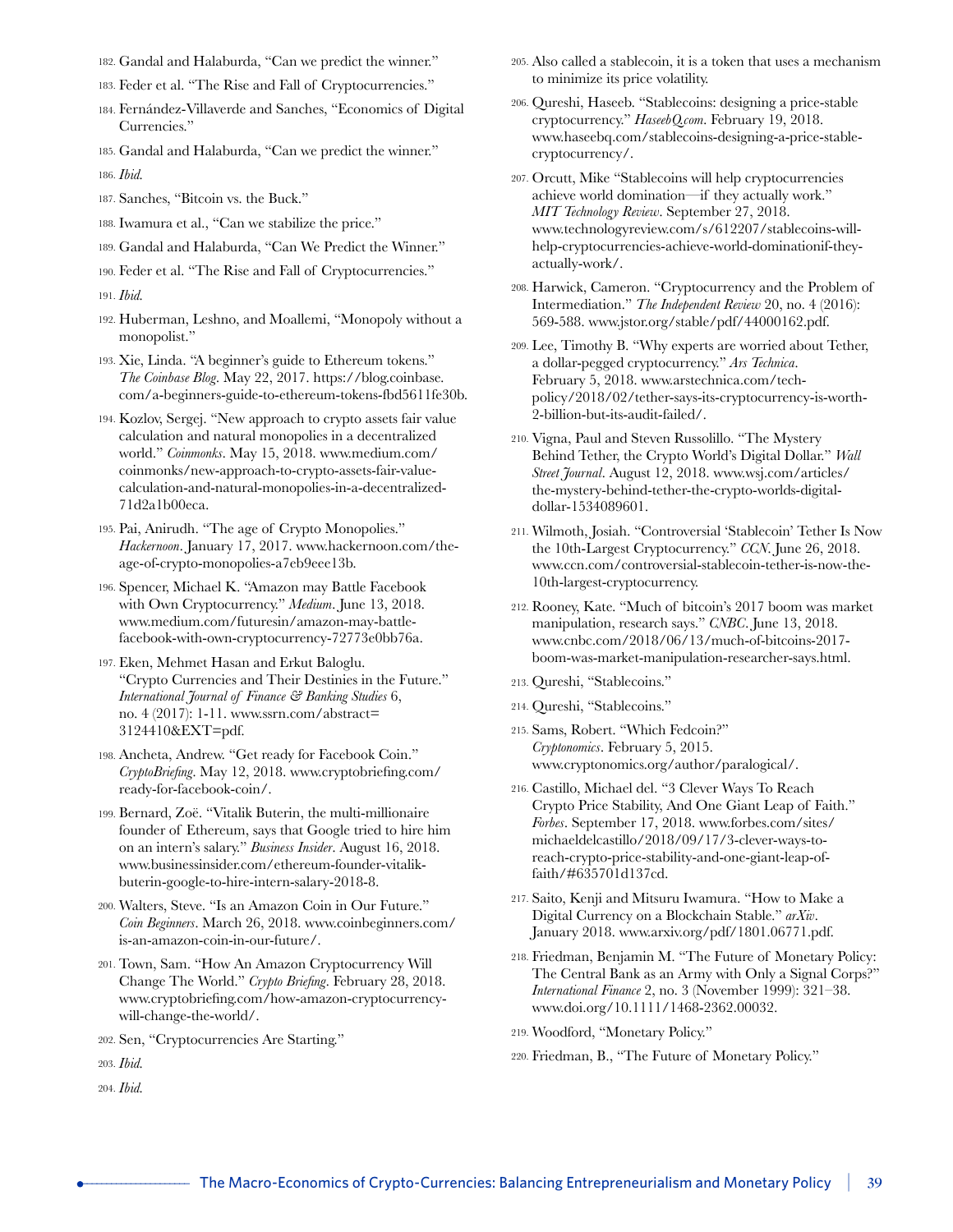- 221. We have concluded above that cryptocurrencies exacerbates business cycles. But one should note that some economists argue that that business cycles do exist because of government's flawed monetary interventions. This would mean that without currency interventions by the central bank, "spikes" in the economy would not occur and therefore the business cycles would smooth out.
- 222. Koning. "Fedcoin."
- 223. Barrdear and Kumhof. "The Macroeconomics of Central Bank."
- 224. Yates, "The consequences of allowing a cryptocurreny takeover."
- 225. Claeys, Grégory, Maria Demertzis, and Konstantinos Efstathiou. "Cryptocurrencies and monetary policy." *European Parliament*. July 2018. www.europarl.europa.eu/ cmsdata/150000/BRUEGEL\_FINAL%20publication.pdf.
- 226. Castillo, "3 Clever Ways."
- 227. Iwamura et al., "Can we stabilize the price."
- 228. Gurung, Nora and Leon Perlman. "Use of Regtech by Central Banks and its Impact on Financial Inclusion." *Digital Financial Services Observatory of the Columbia Institute for Tele-Information at Columbia University.* November 15, 2018. www.dfsobservatory.com/publication/use-regtech-centralbanks-and-its-impact-financial-inclusion.
- 229. *See* Section 5: Emerging Use Cases of Regtech, Exhibit 14: Summary of Regtech Use Cases
- 230. Dias, Denise and Stefan Staschen. "Regtech and Digital Finance Supervision: A Leap into the Future." *CGAP*. January 16, 2018. www.cgap.org/blog/regtech-and-digitalfinance-supervision-leap-future.
- 231. *See* Bahamas, Canada and Mexico in Exhibit 14: Summary of Regtech Use Cases
- 232. See Mexico and UK in Exhibit 14: Summary of Regtech Use Cases
- 233. See Austria, India, Nepal, Philippines, Rwanda in Exhibit 14: Summary of Regtech Use Cases
- 234. For examples of identity management, see Nigeria in Exhibit 14: Summary of Regtech Use Cases. For more information, see Hugé, François Kim. "The Regtech Universe On The Rise." *Inside Magazine*. 2017. www2.deloitte.com/lu/en/pages/technology/articles/ regtech-univers-on-the-rise.html.
- 235. Gurung and Perlman. "Use of Regtech."
- 236. *See* Exhibit 2: Key Technologies in Regtech Innovation, Exhibit 14: Summary of Regtech Use Cases
- 237. Wechsler, Michael, Leon Perlman and Nora Gurung. "The State of Regulatory Sandboxes in Developing Countries." *Digital Financial Services Observatory of the Columbia Institute for Tele-Information at Columbia University.* November 15, 2018. www.dfsobservatory.com/publication/state-regulatorysandboxes-developing-countries.
- 238. Jenik, Ivo. "What is a Regulatory Sandbox?" *UNSGSA*. 2017. www.unsgsa.org/files/1915/3141/8033/Sandbox. pdf; Jenik, Ivo and Kate Lauer. "Regulatory Sandboxes and Financial Inclusion." *CGAP*. October 2017. www.cgap.org/research/publication/regulatorysandboxes-and-financial-inclusion.
- 239. Weissgold, Nanci. "CFPB's Project Catalyst Offers Comfort for Startups – but with a Cost." *Alston & Bird*. September 27, 2017. www.alston.com/en/insights/ publications/2017/09/cfpb-project-catalyst.
- 240. CFPB. "Project Catalyst." July 2018. www.consumerfinance.gov/about-us/innovation/; This project was transitioned to the "Office of Innovation", created in July 2018, created to promote innovation, interacting with innovators and removing outdated and incompatible regulation. CFPB. "Bureau of Consumer Financial Protection Announces Director for the Office of Innovation." July 18, 2018. www.consumerfinance. gov/about-us/newsroom/bureau-consumer-financialprotection-announces-director-office-innovation/.
- 241. CFPB. "Project Catalyst report: Promoting consumer-friendly innovation." October 2016. https://s3.amazonaws.com/files.consumerfinance.gov/f/ documents/102016\_cfpb\_Project\_Catalyst\_Report.pdf.
- 242. Wechsler, Perlman, and Gurung. "The State of Regulatory Sandboxes."
- 243. McLeay, Radia, and Thomas, "Money Creation."; Barrdear and Kumhof. "The Macroeconomics of Central Bank."
- 244. Dai, Sarah. "China's central bank is developing its own digital currency, even as it bans bitcoin and private cryptos." *South China Morning Post*. November 5, 2017. www.scmp.com/business/companies/article/2118468/ chinas-central-bank-studying-its-own-digital-currencyeven-it.
- 245. Guzman, Alexavier. "The Ripple Effect of Cryptocurrencies." *Forbes*. January 11, 2018. www.forbes.com/sites/forbesproductgroup/2018/01/11/ the-ripple-effect-of-cryptocurrencies/#54593e456080.
- 246. Committee on Payments and Market Infrastructures. "Digital currencies."
- 247. *Ibid.*
- 248. Woodford, "Monetary Policy."
- 249. Bordo, Micheal D. and Andrew T. Levin. "Central Bank Digital Currency and the Future of Monetary Policy." *NBER Working Paper Series*. August 2017. www.nber.org/papers/w23711
- 250. Davoodalhosseini, S. Mohammad. "Central Bank Digital Currency and Monetary Policy." *Bank of Canada Staff Working Paper* 2018-36. July 2018. www.bankofcanada.ca/ wp-content/uploads/2018/07/swp2018-36.pdf.
- 251. Barrdear and Kumhof. "The Macroeconomics of Central Bank."
- 252. *Ibid.*
- 253. Davoodalhosseini, "Central Bank Digital Currency."
- 254. Fiedler et al, "Financial innovation and monetary policy."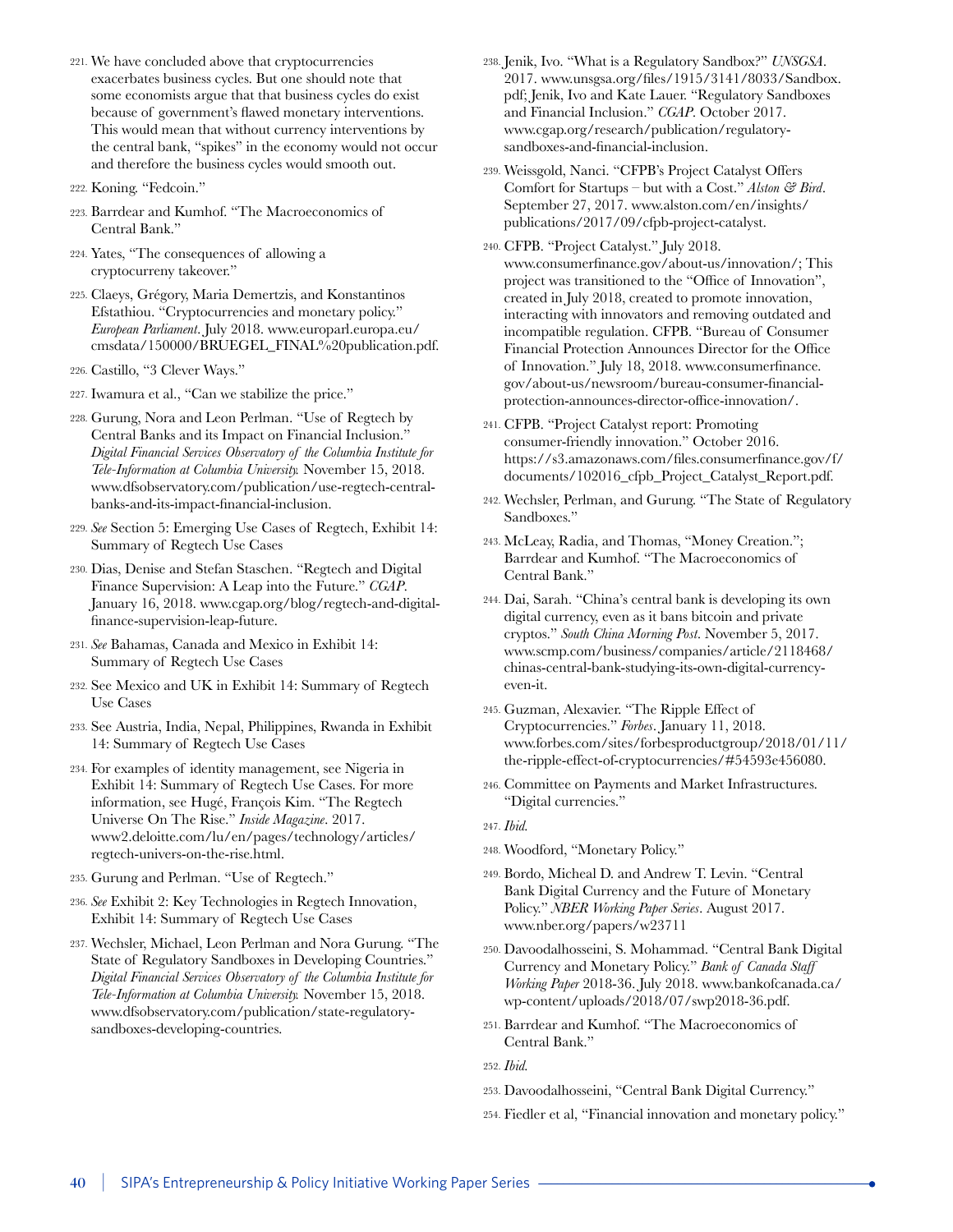- 255. Bjerg, Ole. "Designing New Money The Policy Trilemma of Central Bank Digital Currency." *Copenhagen Business School*, Working Paper. 2017. https://research.cbs.dk/en/publications/designing-newmoney-the-policy-trilemma-of-central-bank-digital-c.
- 256. Danezis, George and Sarah Meiklejohn. "Centrally Banked Cryptocurrencies." *Internet Society*. February 2016. http://dx.doi.org/10.14722/ndss.2016.23187.
- 257. Dyson, Ben and Graham Hodgson. "Digital Cash Why Central Banks Should Start Issuing Electronic Money." *Positive Money*. January 2016. www.positivemoney.org/publications/digital-cash/.
- 258. Koning. "Fedcoin."
- 259. Barrdear and Kumhof. "The Macroeconomics of Central Bank."
- 260. Andolfatto, David. "Assessing the Impact of Central Bank Digital Currency on Private Banks." *Federal Reserve Bank of St. Louis*. October 6, 2018. https://research.stlouisfed.org/wp/more/2018-026.
- 261. Koning. "Fedcoin."
- 262. Holden, Richard and Anup Malani. "Why the I.R.S. fears bitcoin." *New York Times*. January 22, 2018. www. nytimes.com/2018/01/22/opinion/irs-bitcoin-fear.html.
- 263. Tolle, Marilyne. "Central bank digital currency: the end of monetary policy as we know it?" *Bank Underground*. July 25, 2016. https://bankunderground. co.uk/2016/07/25/central-bank-digital-currency-the-endof-monetary-policy-as-we-know-it/.
- 264. Camera, "A perspective on electronic alternatives."
- 265. Qureshi, "Stablecoins."
- 266. King, Mervyn. "Challenges for Monetary Policy: New and Old." *Bank of England Quarterly Bulletin* 39, no. 4 (November 1999): 397–415. www.bankofengland.co.uk/-/ media/boe/files/quarterly-bulletin/1999/quarterlybulletin-november-1999.
- 267. Woodford, "Monetary Policy."